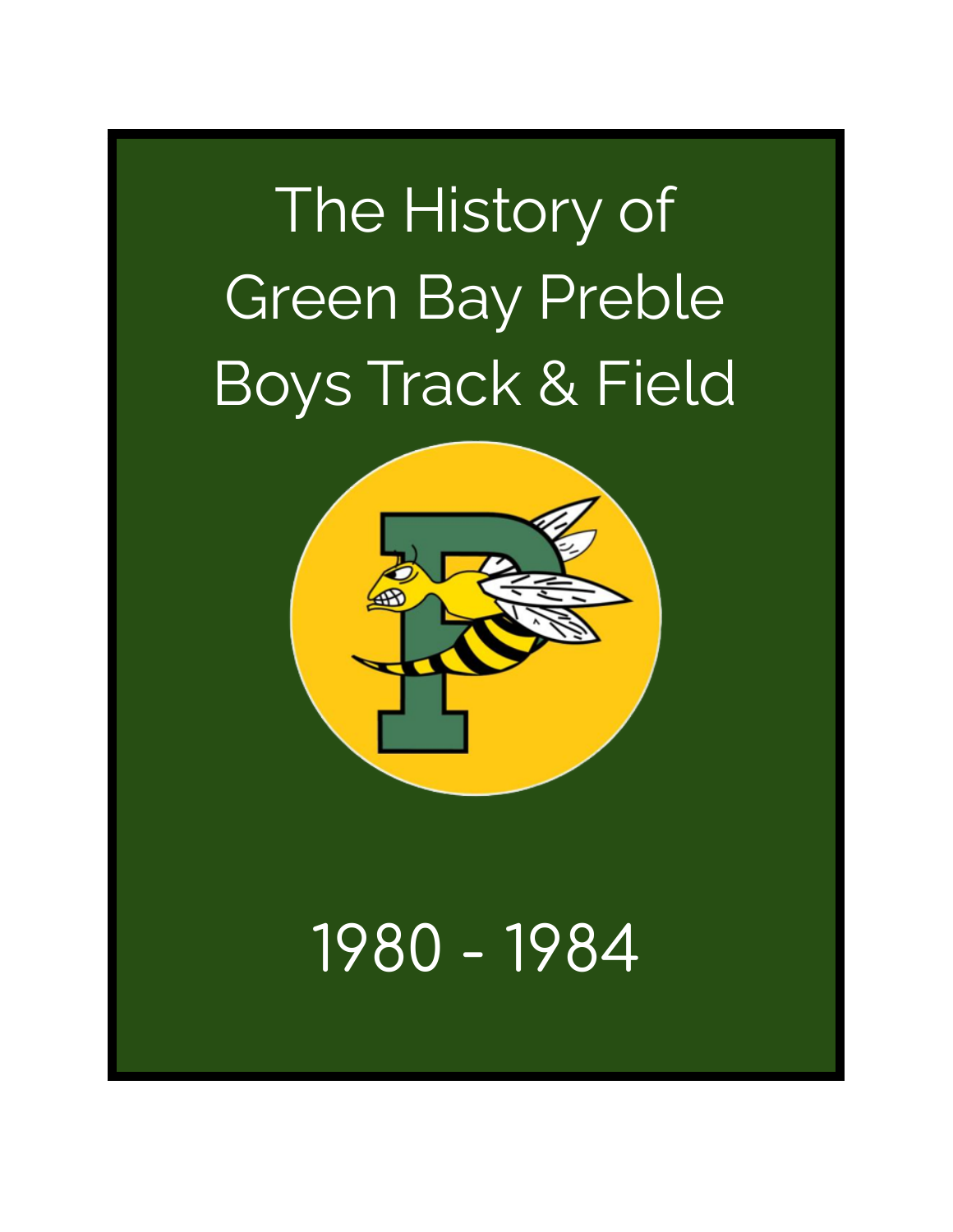# **Table of Contents**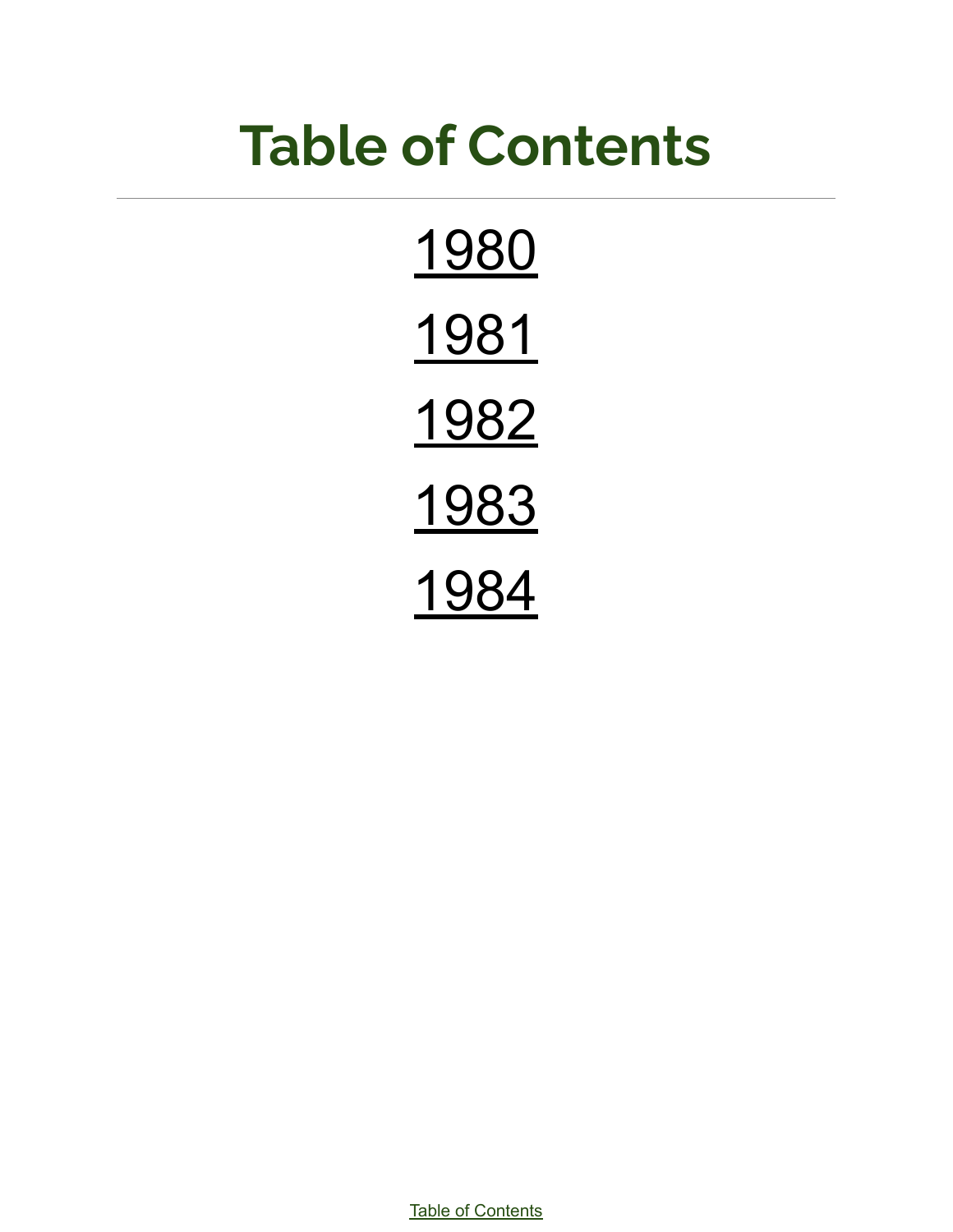<span id="page-2-0"></span>

#### Coaching Staff

**Head Coach** Jack Drankoff

**Assistant Coaches** Pat Prochnow

#### Season Results

#### **Indoor**

**Oshkosh North** 1st Place

**Neenah Invite** 2nd Place

**Wausau Invite** 1st Place

**Oshkosh Titan** 6th Place

**FRVC Conference** 2nd Place

#### **Outdoor**

| <b>Preble / East Relays</b> | <b>Marinette Invite</b>            | <b>City Meet</b>                   | <b>Plymouth Relays</b>        |
|-----------------------------|------------------------------------|------------------------------------|-------------------------------|
| 2nd Place                   | 1st Place                          | 2nd Place                          | 1st Place                     |
| <b>FRVC Conference</b>      | <b>Brown County</b>                |                                    | <b>FRVC Conference Relays</b> |
| 3rd Place                   | 3rd Place                          |                                    | 4th Place                     |
|                             |                                    | <b>WIAA Tournament</b>             |                               |
|                             | <b>WIAA Sectional</b><br>1st Place | <b>WIAA State Meet</b><br>0 Points |                               |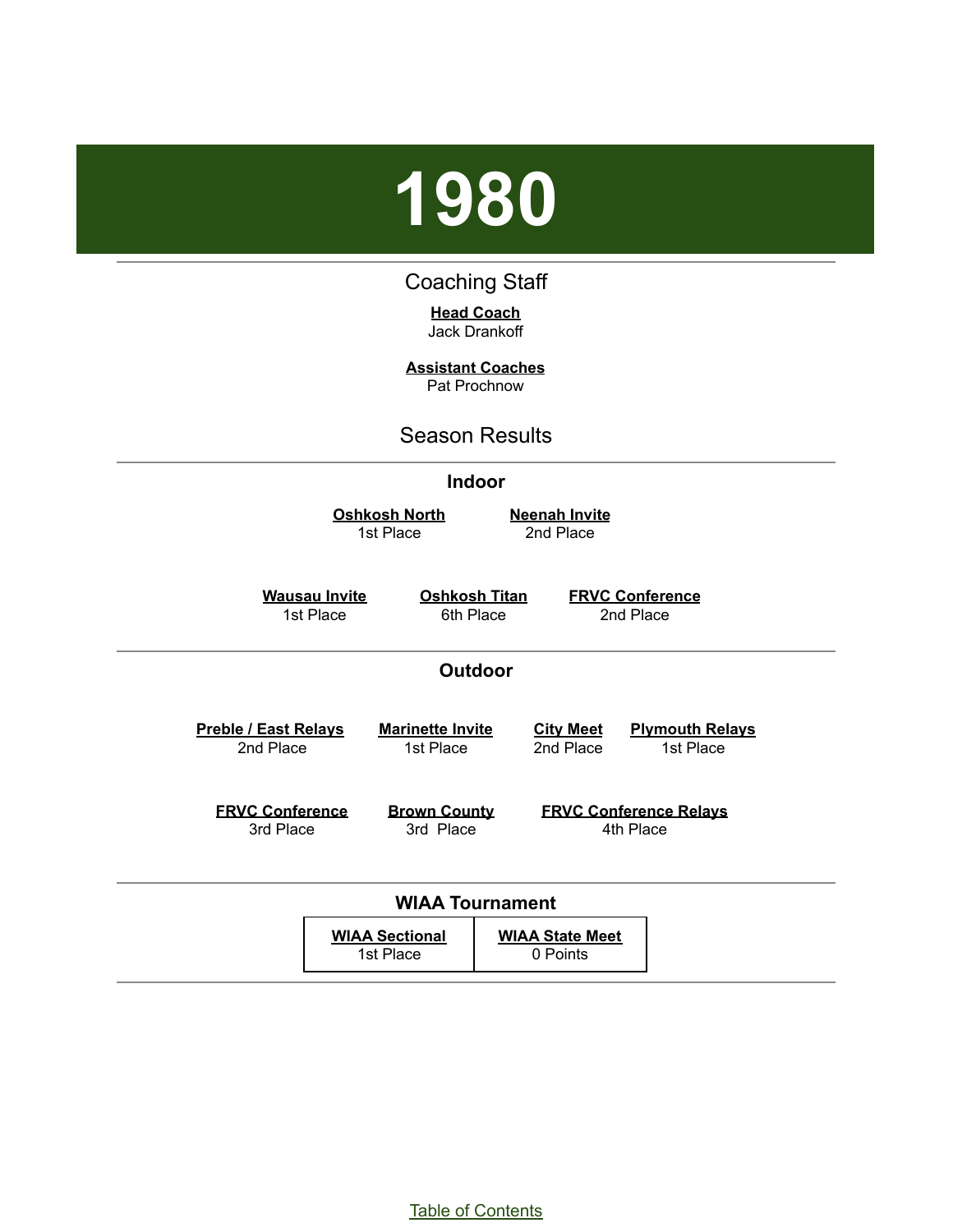#### Season Highlights

The Preble Men's Track and Field Team had a successful season winning 5 major meets 2nd or 3rd in 6 other meets. The biggest win of the season was the WIAA Sectional Meet at the end of the year.

Top individuals during the season were State Meet Participants Pat Weas (hurdles and Relays), Paul Buck (weights), and Jeff Kubiak (weights). School records were set by Pat Weas in the 60 Yd. High Hurdles and 60 Yd Low Hurdles indoors, and Glen Cieslewicz in the 110 Meter High Hurdles outdoors. Other top performers were Scott Schield (High Jump), Ron Charneski (sprints & relays), Doug Larscheid (sprints & relays), Chris Peters (sprints & relays), Jas Hurd (sprints & relays), Pat Greene (middle distance & relays), Peter Philipp (hurdles & relays), Curt Julian (hurdles), Scott Peters (pole vault & relays), Jeff Truttman (weights), Mike Bloom (weights), Jeff Teague (high jump), Mike Dauplaise (distance), Mike Weege (weights), and Gary Puta (middle distance)

#### Records Set

| <b>Indoor</b> | Pat Weas - 60 Yd Low Hurdles (7.0)<br>Pat Weas - 60 Yd High Hurdles (7.7) |
|---------------|---------------------------------------------------------------------------|
| Outdoor       | Glen cieslewicz - 110 Meter High Hurdles (14.5)                           |
| Relays        | No records set                                                            |

#### Oshkosh North Invite - Indoor

**Team Place** | 1st Place

## Neenah Invite - Indoor

**Team Place** | 2nd Place

#### Neenah Invite - Indoor

**Team Place** | 1st Place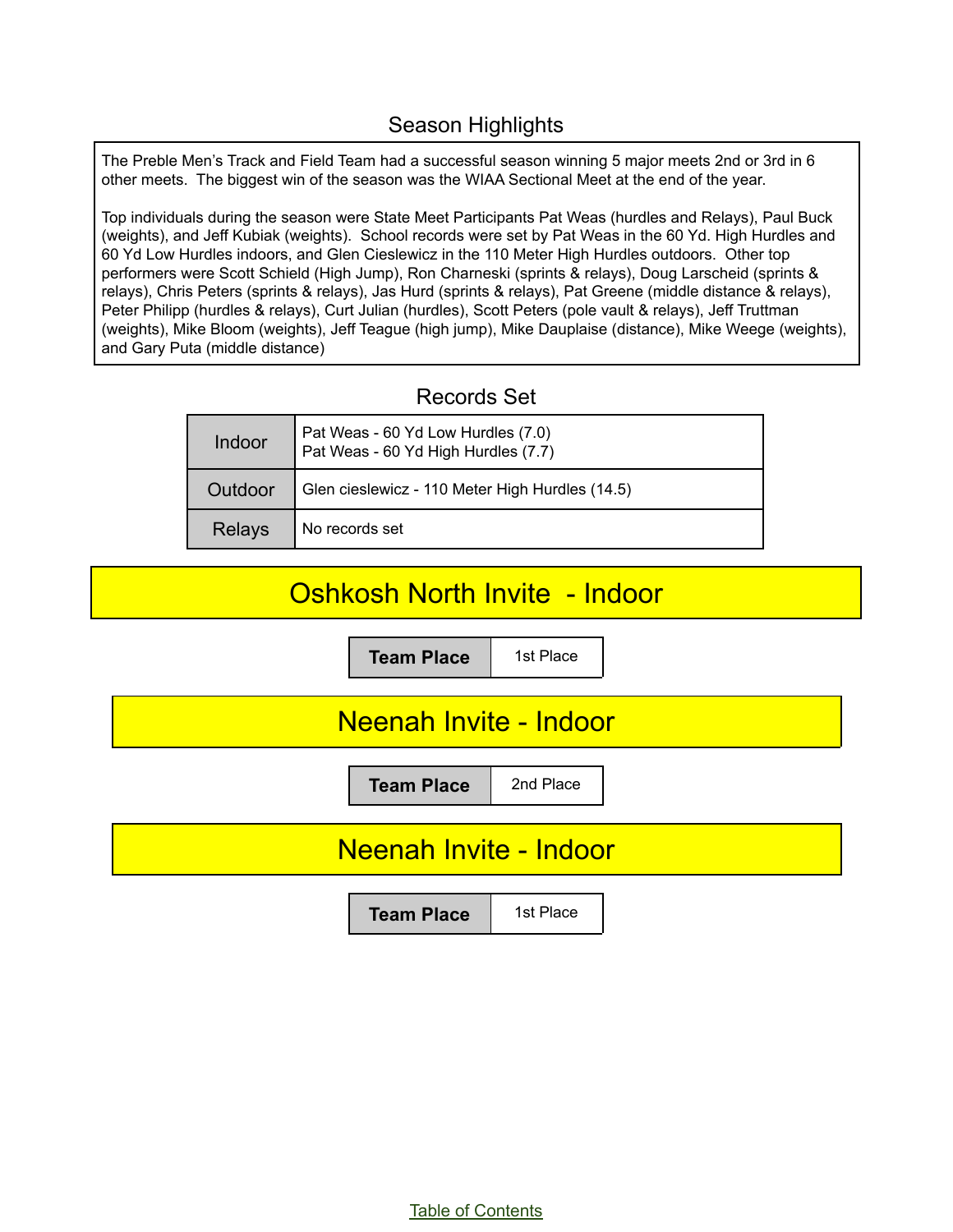#### Oshkosh Titan Meet - Indoor

**Team Place** 6th Place

| 1st Place                  | 2nd Place                          | <b>4th Place</b>             |
|----------------------------|------------------------------------|------------------------------|
| Pat Weas - 60 Yd H Hurdles | >Glen Cieslewicz - 60 Yd H Hurdles | >Doug Larscheid - 60 Yd Dash |

#### FRVC Conference - Indoor

**Team Place** 2nd Place

| 1st Place                                                      | 2nd Place                                                                                  | 3rd Place                                                   |
|----------------------------------------------------------------|--------------------------------------------------------------------------------------------|-------------------------------------------------------------|
| l >Pat Weas - 60 Yd H Hurdles<br>l >Pat Weas - 60 Yd L Hurdles | Scott Peters - Pole Vault<br>>Glen Cieslewicz - 60 Yd L Hurdles<br>>Jeff Kubiak - Shot Put | >Glen Cieslewicz - 60 Yd H Hurdles<br>>Paul Buck - Shot Put |

| 4th Place                                               | <b>5th Place</b>             |
|---------------------------------------------------------|------------------------------|
| >Gary Puta - 880 Yd Run<br>>Doug Larscheid - 60 Yd Dash | SGlen Cieslewicz - Long Jump |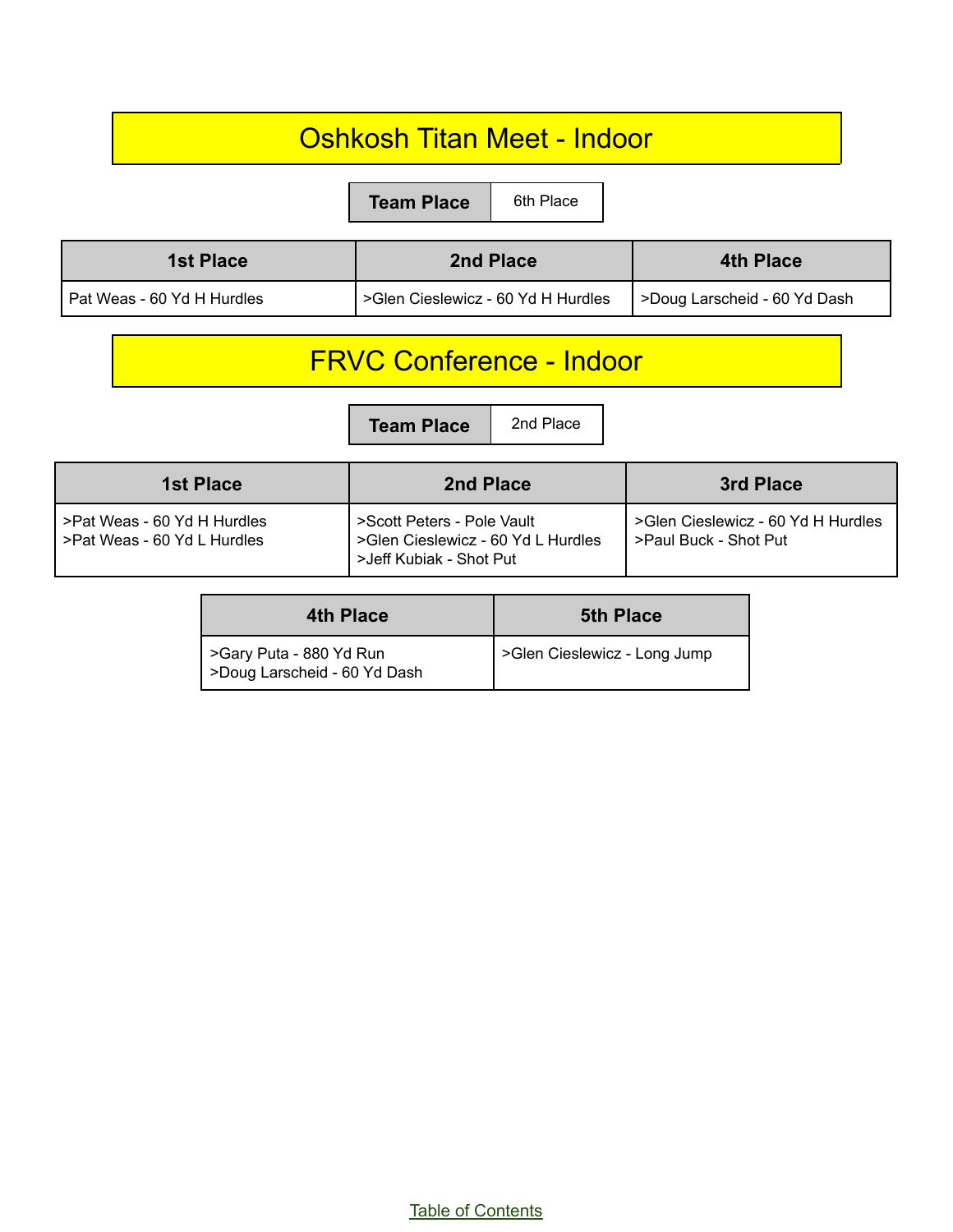# Preble/East Relays - Outdoor

**Team Place** 2nd Place

| 1st Place                                                                                              | 2nd Place                                                                                                                                                                                                                                                           |
|--------------------------------------------------------------------------------------------------------|---------------------------------------------------------------------------------------------------------------------------------------------------------------------------------------------------------------------------------------------------------------------|
| >440 H Hurdle Relay - Cieslewicz, Philipp, Julian, Weas<br>>900 L Hurdle Relay - Weas, Philipp, Julian | >400 Relay - Larscheid, Hurd, Charneski, Newtols<br>>800 Relay - Larscheid, Hurd, C. Peters, Cieslewicz<br>>Shot Put Relay - Kubiak, Buck, Bloom, Ferry<br>>Long Jump Relay - Cieslewicz, Newtols, Philipp, Weas<br>>Discus Relay - Buck, Keyser, Truttman, Neville |

| 3rd Place                                                                                                                                                                                                                 | <b>5th Place</b>                                                                                |
|---------------------------------------------------------------------------------------------------------------------------------------------------------------------------------------------------------------------------|-------------------------------------------------------------------------------------------------|
| >Distance Medley Relay - C. Peters, Puta, Greene, Dauplaise<br>  >1600 Relay - C. Peters, Greene, Philipp, Weas<br>SHigh Jump Relay - Schield, Teague, Nahley, Keyser<br>>Pole Vault Relay - S. Peters, Whitcomb, Vincent | >6400 Relay - Klika, Baus, Hey, Weege<br>>1600 Medley Relay - Cieslewicz, Larscheid, Hurd, Puta |

## Marinette Invite - Outdoor

**Team Place** 1st Place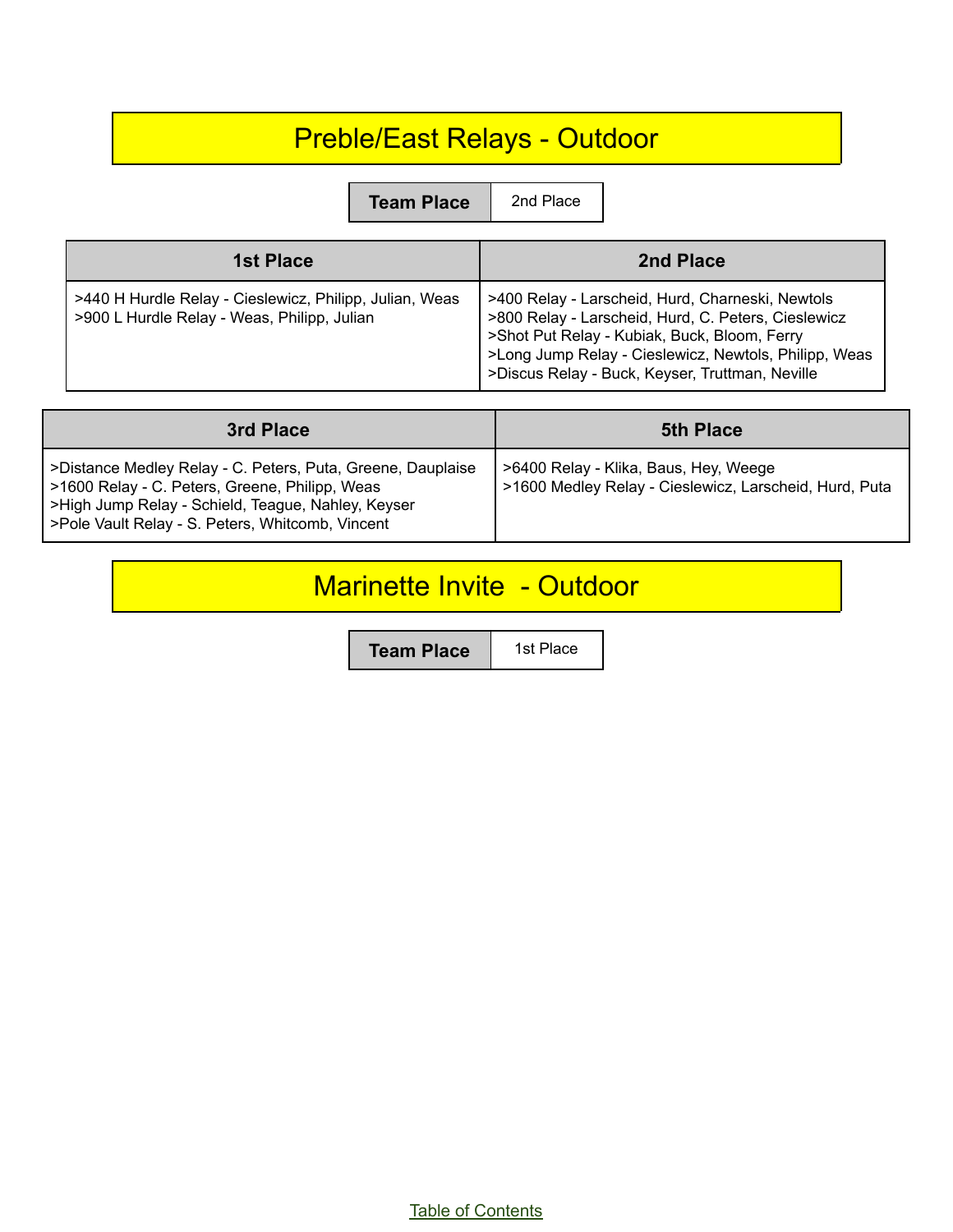## **Green Bay City Meet - Outdoor**

**Team Place** 2nd Place

| <b>1st Place</b>                                                                                                                             | 2nd Place                                                                                                                                                                   | 3rd Place                                                                       |
|----------------------------------------------------------------------------------------------------------------------------------------------|-----------------------------------------------------------------------------------------------------------------------------------------------------------------------------|---------------------------------------------------------------------------------|
| I >Curt Julian - 300 L Hurdles<br>  >1600 Relay - C. Peters, Weas,<br>Greene, Cieslewicz<br>>Jeff Kubiak - Shot Put<br>l >Paul Buck - Discus | >Glen Cieslewicz - 110 H Hurdles<br>>800 Relay - Larscheid, Hurd, S.<br>Peters, Cieslewicz<br>>Pat Weas - 400 Dash<br>>Scott Schield - High Jump<br>>Jeff Truttman - Discus | >Pat Weas - 110 H Hurdles<br>>Mike Bloom - Shot Put<br>>Jeff Teague - High Jump |

| 4th Place                                                                                                                                                           | <b>5th Place</b>                                                             |
|---------------------------------------------------------------------------------------------------------------------------------------------------------------------|------------------------------------------------------------------------------|
| >Jas Hurd - 100 Dash<br>>Mike Dauplaise - 1600 Run<br>>Greg Reinke - 300 L Hurdles<br>>Pat Greene - 800 Run<br>>Mike Weege - 3200 Run<br>>Scott Peters - Pole Vault | >Gary Puta - 800 Run<br>>Jas Hurd - 200 Dash<br>>Harold Vincent - Pole Vault |

# Plymouth Relays - Outdoor

**Team Place** | 1st Place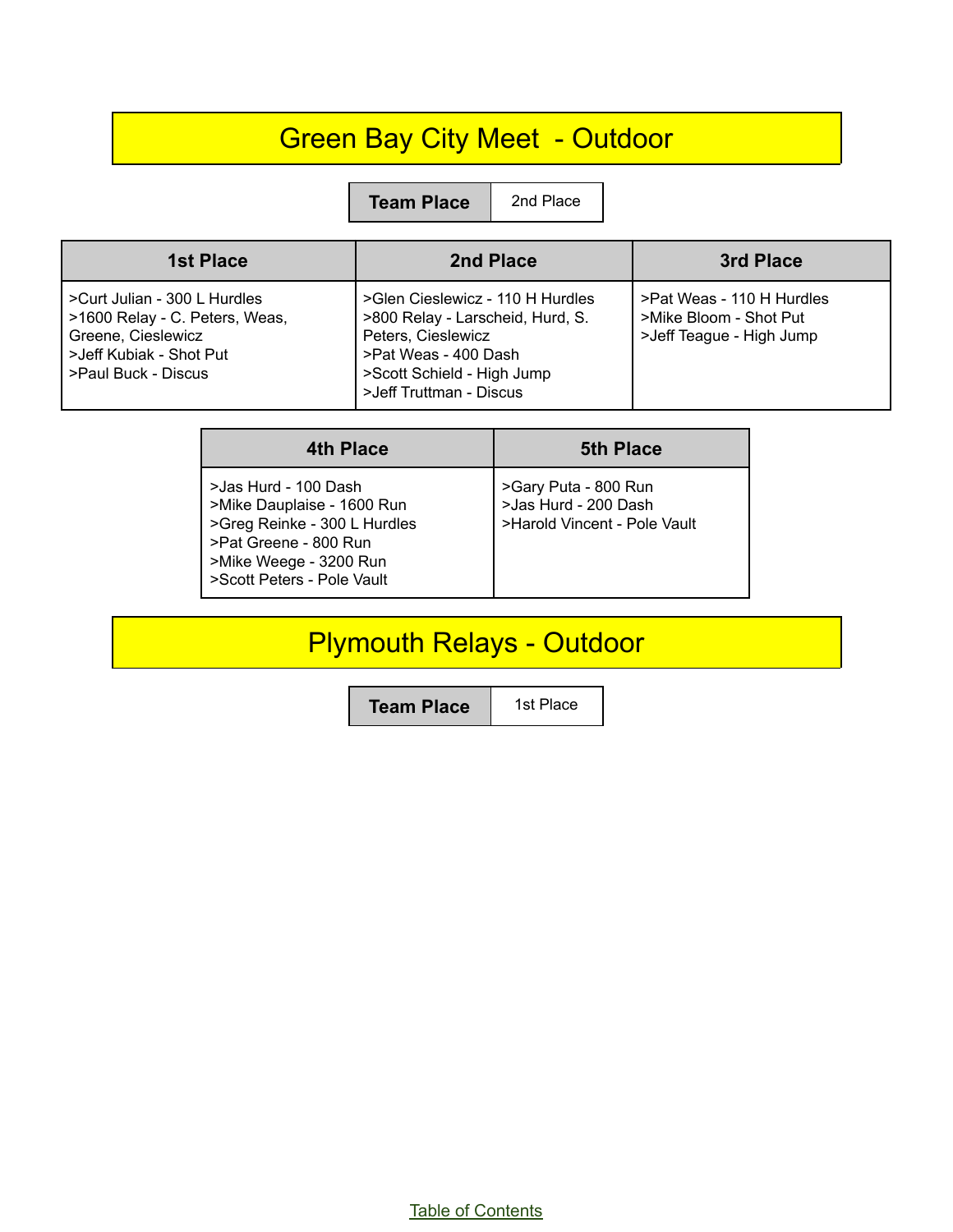## FRCC Conference Meet - Outdoor

**Team Place** 3rd Place

| <b>1st Place</b>          | 2nd Place                      |
|---------------------------|--------------------------------|
| >Pat Weas - 110 H Hurdles | l >Curt Julian - 300 L Hurdles |

| 3rd Place                                          | 4th Place                                   |
|----------------------------------------------------|---------------------------------------------|
| >Peter Philipp - 110 H Hurdles                     | >Pat Weas - 300 L Hurdles                   |
| >800 Relay - Charneski, Hurd, S. Peters, Larscheid | >1600 Relay - C. Peters, Hurd, Greene, Weas |
| >Jeff Kubiak - Shot Put                            | >Jeff Truttman - Discus                     |
| >Paul Buck - Discus                                | >Scott Peters - Pole Vault                  |

# Brown County Meet - Outdoor

**Team Place** | 3rd Place

| 1st Place                   | 2nd Place                                                    |
|-----------------------------|--------------------------------------------------------------|
| l >Pat Weas - 110 H Hurdles | >Pat Weas - 300 L Hurdles<br>Scott Schield - High Jump (tie) |

| 3rd Place                                          | <b>4th Place</b>                               |
|----------------------------------------------------|------------------------------------------------|
| >800 Relay - Charneski, Larscheid, C. Peters, Hurd | > Jas Hurd - 100 Dash                          |
| >Jeff Kubiak - Shot Put                            | >Pat Greene - 400 Dash                         |
| >Paul Buck - Discus                                | >1600 Relay - C. Peters, Greene, Philipp, Weas |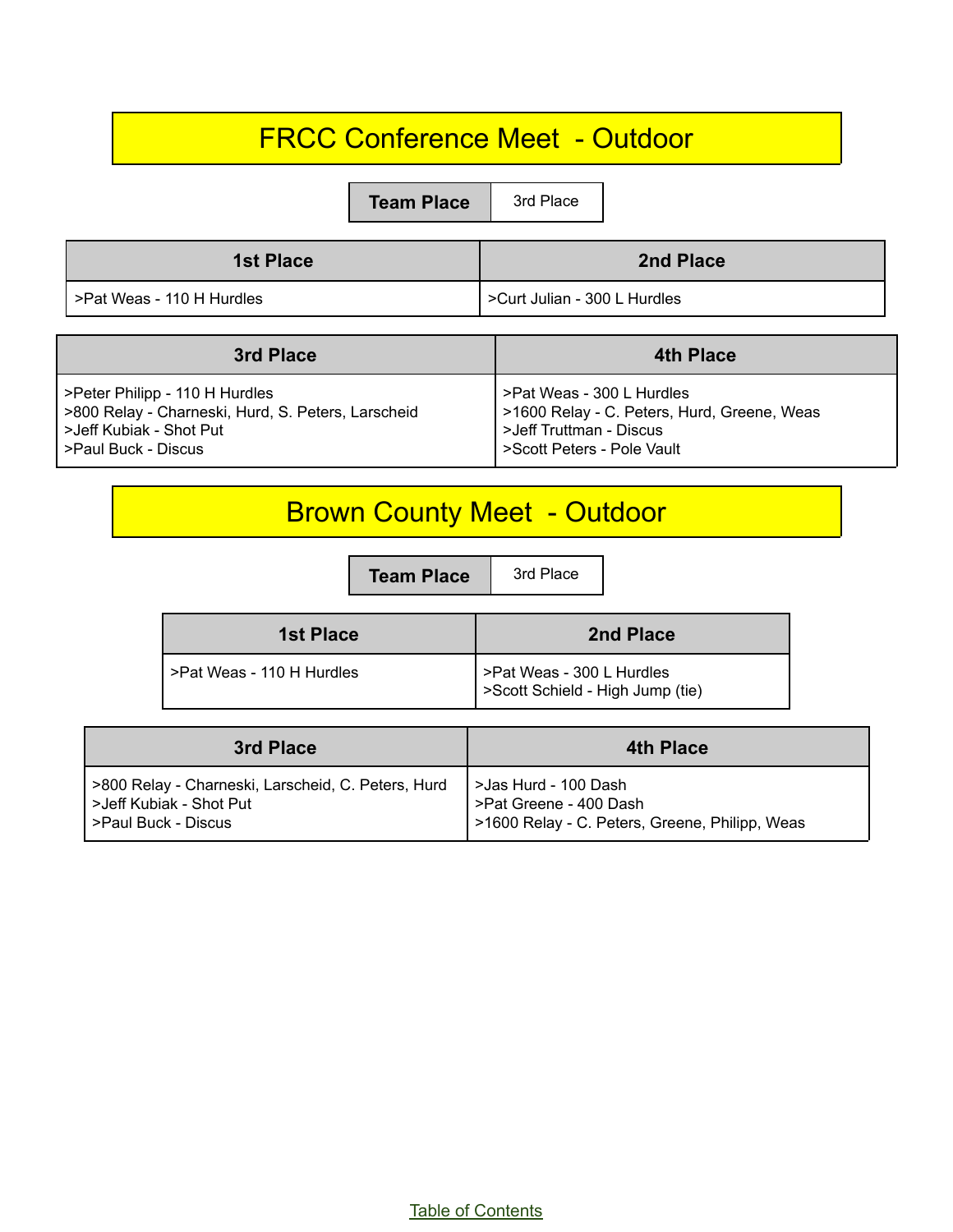# FRCC Conference Relays - Outdoor

**Team Place** 4th Place

| 1st Place                                           | 2nd Place                                                                                 |
|-----------------------------------------------------|-------------------------------------------------------------------------------------------|
| >440 H Hurdle Relay - Weas, Reinke, Julian, Philipp | >1600 Relay - C. Peters, Greene, Charneski, Weas<br>>Shot Put Relay - Kubiak, Buck, Bloom |

| 3rd Place                                                                                                                                           | <b>5th Place</b>                           |
|-----------------------------------------------------------------------------------------------------------------------------------------------------|--------------------------------------------|
| >Discus Relay - Buck, Truttman, Bloom<br>SHigh Jump Relay (tie) - Schield, Teague, Nahley<br>>Pole Vault Relay (tie) - S. Peters, Vincent, Whitcomb | >6400 Relay - Dauplaise, Puta, Baus, Weege |

# WIAA Sectional

Top 2 advance to the State Meet

**Team Place** | 1st Place

| <b>1st Place</b><br><b>State Meet Qualifiers</b>                                                         | 3rd Place                                                                                                                                               |
|----------------------------------------------------------------------------------------------------------|---------------------------------------------------------------------------------------------------------------------------------------------------------|
| >Paul Buck - Discus<br>>Jeff Kubiak - Shot Put<br>>Pat Weas - 110 H Hurdles<br>>Pat Weas - 300 L Hurdles | >Scott Peters - Pole Vault<br>>Peter Philipp - 110 H Hurdles<br>>Ron Charneski - 100 Dash<br>>Mike Dauplaise - 1600 Run<br>>Curt Julian - 300 L Hurdles |

| 4th Place                                                                                                                                                                                                      | <b>5th Place</b>                                                               |
|----------------------------------------------------------------------------------------------------------------------------------------------------------------------------------------------------------------|--------------------------------------------------------------------------------|
| >Peter Philipp - Long Jump<br>>800 Relay - Charneski, Larscheid, C. Peters, Hurd<br>>Pat Greene - 400 Dash<br>>Gary Puta - 800 Run<br>>Ron Charneski - 200 Dash<br>>1600 Relay - C. Peters, Greene, Hurd, Weas | >Paul Ferry - Shot Put<br>>Mike Weege - 3200 Run<br>>Scott Schield - High Jump |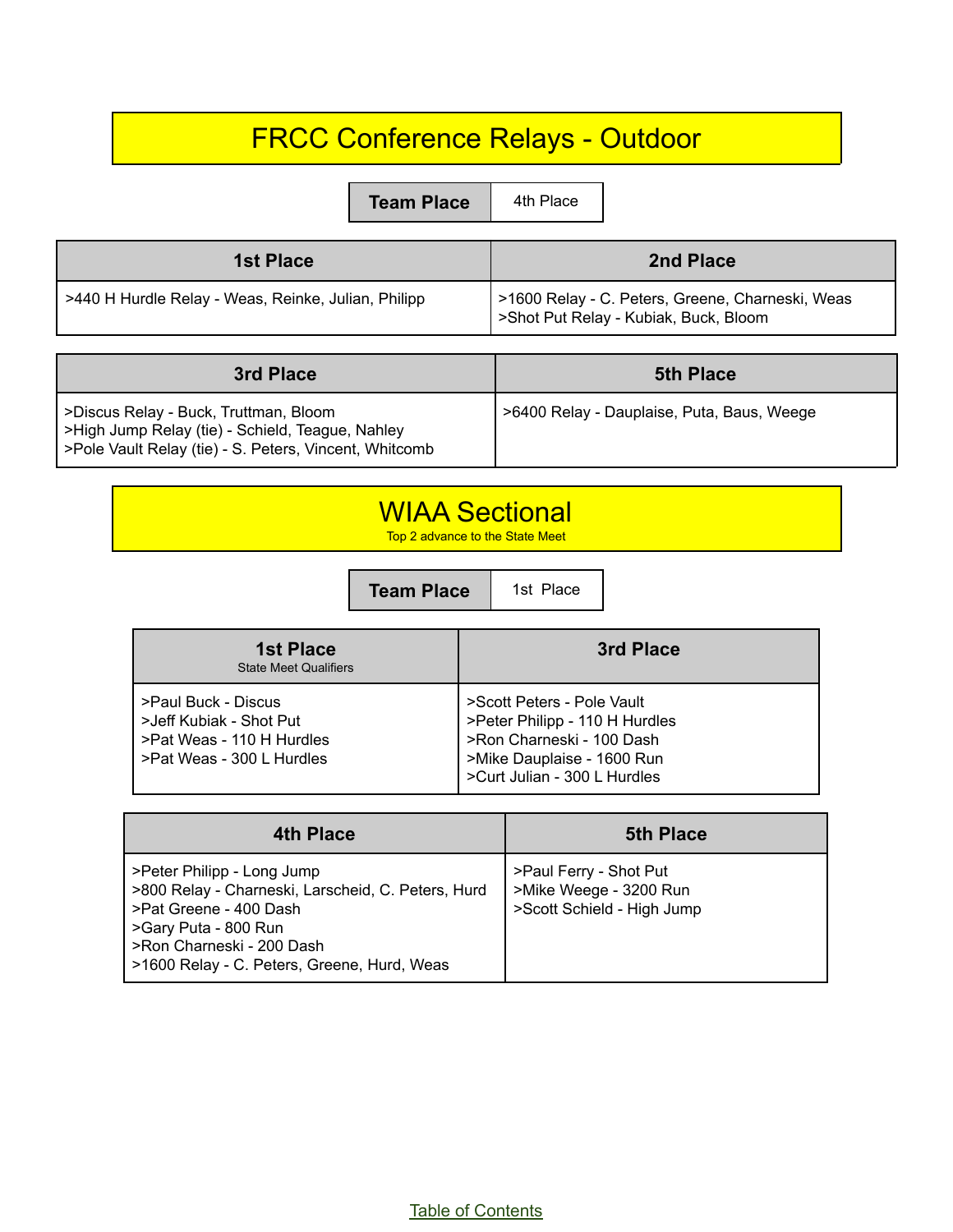#### WIAA State Meet

**Team Place** | 0 Points

#### **Participants**

>Pat Weas - 110 H Hurdles >Pat Weas - 300 L Hurdles >Paul Buck - Discus >Jeff Kubiak - Shot Put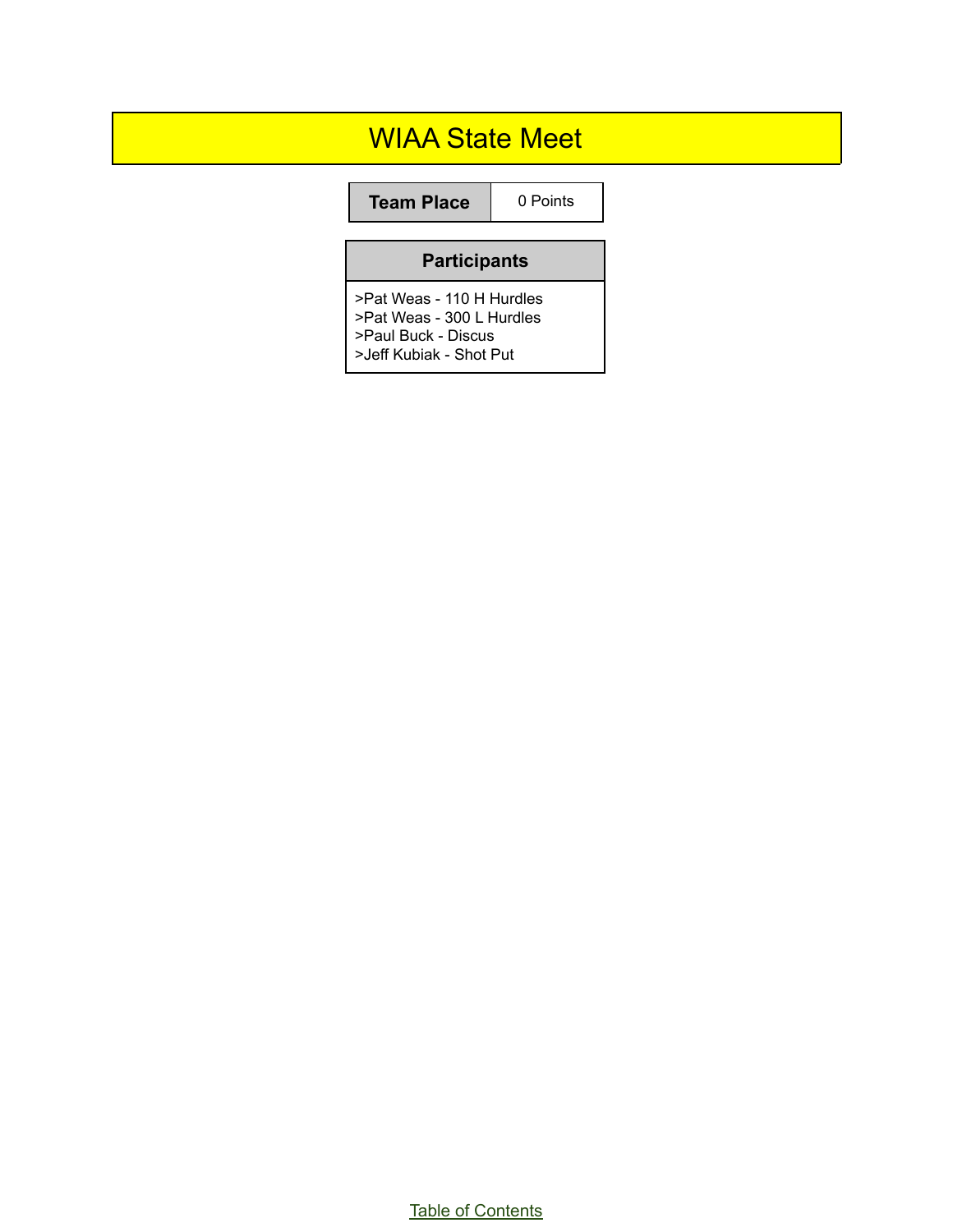# <span id="page-10-0"></span>**1981**

#### Coaching Staff

**Head Coach** Jack Drankoff

**Assistant Coaches**

Pat Prochnow, Mike Gleffe Rod Leadley

Season Results

#### **Indoor**

**Preble Indoor** 1st Place

**Neenah Invite** 1st Place

**Oshkosh West Invite** 1st Place

**Oshkosh Titan** 5th Place

**FRVC Conference** 2nd Place

#### **Outdoor**

**Oshkosh North/West Invite** 5th Place

**Preble/East Relays** 1st Place

> **WFRV Conference** 1st Place

**Brown County** 1st Place

**FRVC Conference** 2nd Place

**Plymouth Relays** 1st Place

**City Meet** 1st Place

#### **WIAA Tournament**

**WIAA Sectional** 1st Place

**WIAA State Meet** 0 Points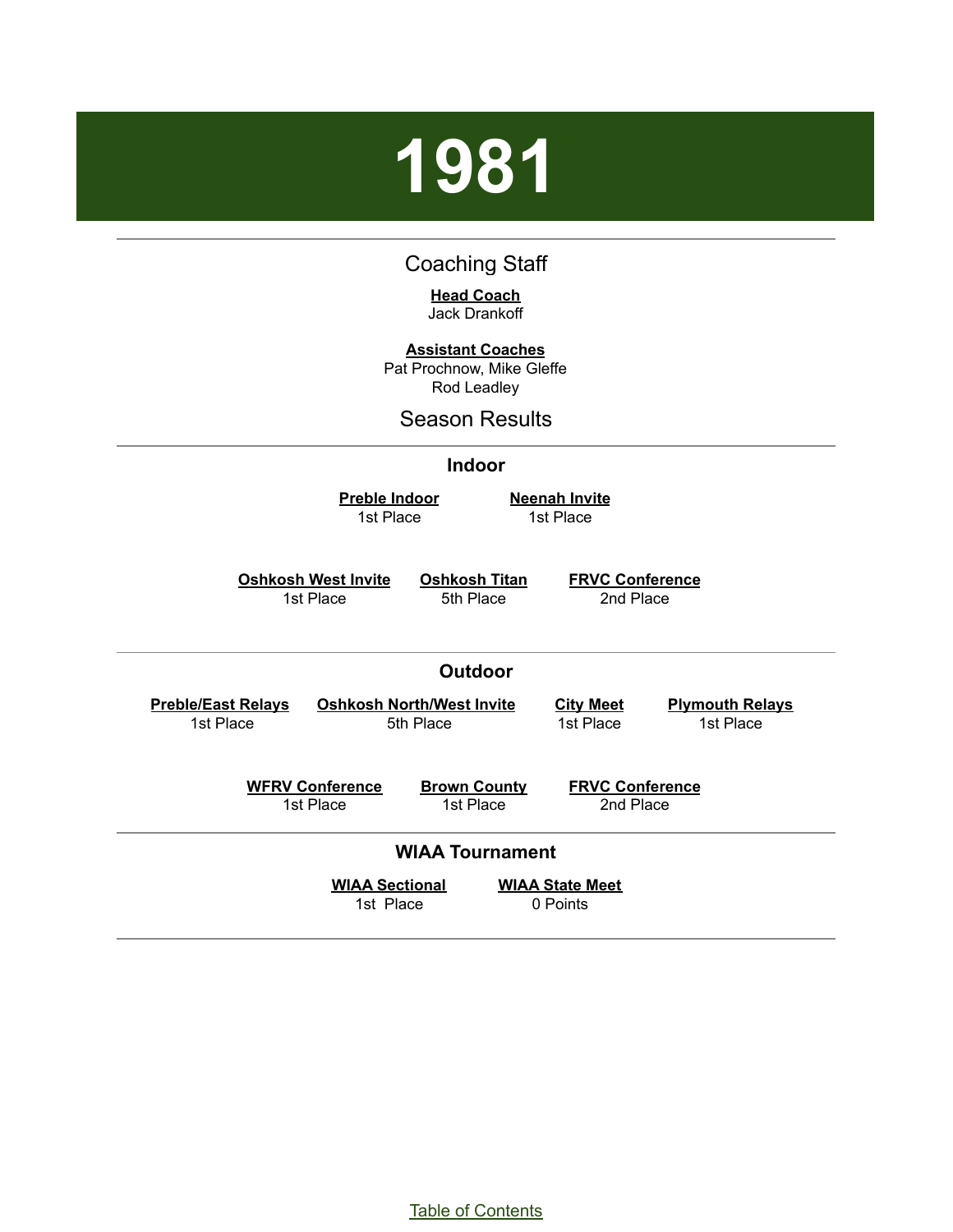#### Season Highlights

The 1981 Men's Track and Field Team had a great season winning 9 major meets including the outdoor FRVC Conference Meet, 2 relay meets, the City Meet, the Brown County Meet and the WIAA Sectional Meet. Preble also won the first ever Preble Indoor Invitational held at Schuldes Sport Center at St Norbert College.

Top individuals during the season were Pat Weas who set multiple school records in the hurdle events and relays. Pat and his teammates Mark Staniak, Doug Larscheid, and Jas Hurd qualified for the State Meet in the 800 Relay as well as Mike Bloom in the Shot Put, and Brad Neville in the Discus. Other top performers were Paul Ferry (weights), Andrew Kuepper (middle distance), Pat Greene (middle distance), Jeff Teague (high jump), Barry Valentine (hurdles & high jump), Tom LaPlante (relays and jumps), John Klika (school record in the indoor 2 mile), Scott Peters (school record in the pole vault & relays), Tim Whitcomb (pole vault), Phil Gilson (distance), Louis Distelzweig (relays), and Gary Puta (middle distance).

| Indoor  | Pat Weas - 60 Yd. High Hurdles (7.6)<br>John Klika - 2 Mile Run (9:46.0)<br>Scott Peters - Pole Vault (13' 2 1/2")<br>Andrew Kuepper, Gary Puta, David Hey, Pat Greene - 2 Mile Relay (8:50.1)                                                                                                                                                                                                                                                                                                |
|---------|-----------------------------------------------------------------------------------------------------------------------------------------------------------------------------------------------------------------------------------------------------------------------------------------------------------------------------------------------------------------------------------------------------------------------------------------------------------------------------------------------|
| Outdoor | Pat Weas - 110 Meter High Hurdles (14.2)<br>Pat Weas - 300 Meter Low Hurdles (38.5)                                                                                                                                                                                                                                                                                                                                                                                                           |
| Relays  | Pat Weas, Barry Valentine, Joe Watzka - 330 Meter High Hurdle Relay (47.6)<br>Doug Larscheid, Jas Hurd, Mark Staniak, Pat Weas - Sprint Medley Relay (1:37.9)<br>Jeff Teague, Jim Hanson, Barry Valentine, Mike Keyser - High Jump Relay (22'8")<br>Pat Weas, Tom Laplante, Jas Hurd, Bryan Adams - Long Jump Relay (73' 7")<br>Paul Ferry, Mike Bloom, Brad Neville, Jim Hobbins - Shot Put Relay (189' 11")<br>Brad Neville, Mike Bloom, Mike Keyser, Jim Hobbins - Discus Relay (541' 10") |

#### Records Set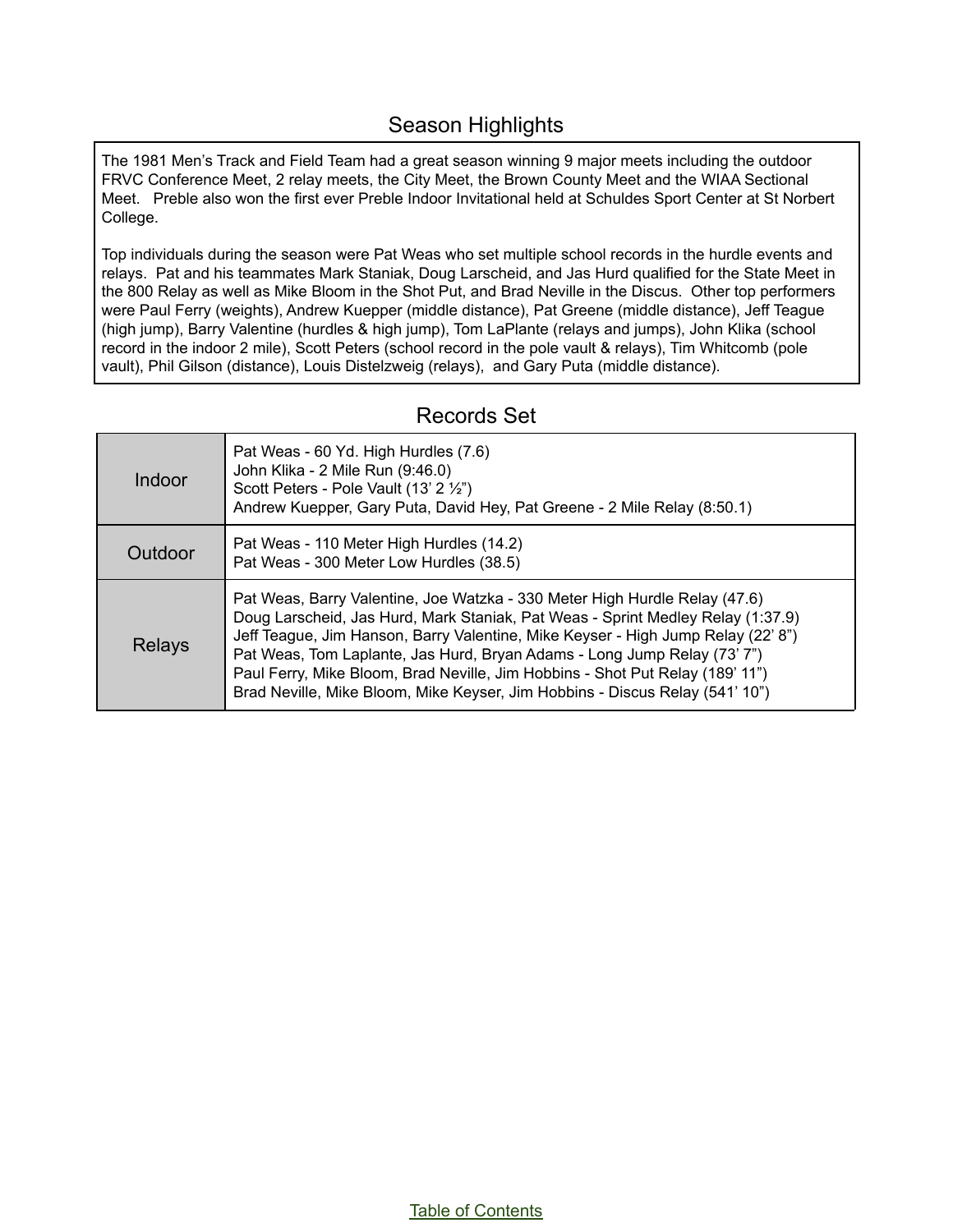#### Preble Invitational - Indoor

Meet held at Schuldes Sport Center at St Norbert College

**Team Place** | 1st Place

| <b>1st Place</b>                                                                                                                                                                                                        | 2nd Place                                                                                                                                                                                                                                               |
|-------------------------------------------------------------------------------------------------------------------------------------------------------------------------------------------------------------------------|---------------------------------------------------------------------------------------------------------------------------------------------------------------------------------------------------------------------------------------------------------|
| >Paul Ferry - Shot Put<br>>Jas Hurd - Long Jump<br>>Scott Peters - Pole Vault<br>>Pat Weas - 60 Yd. H Hurdles<br>>2 Mile Relay - Kuepper, Puta, Hey, Greene<br>>Pat Weas - 60 Yd L Hurdles<br>Andrew Kuepper - Mile Run | >Mike Bloom - Shot Put<br>>Pat Weas - Long Jump<br>>Jeff Teague - High Jump<br>>Tim Whitcomb - Pole Vault<br>>Doug Larcheid - 60 Yd. Dash<br>>Mike Weege - 2 Mile Run<br>>4 Lap Relay - Piontek, Derbique, Gussert,<br>Adams<br>>Phil Gilson - Mile Run |

| 3rd Place                                                                                                                                                                                                                                                                                                       | <b>4th Place</b>                                                                                                                                                                                              |
|-----------------------------------------------------------------------------------------------------------------------------------------------------------------------------------------------------------------------------------------------------------------------------------------------------------------|---------------------------------------------------------------------------------------------------------------------------------------------------------------------------------------------------------------|
| >Jim Hobbins - Shot Put<br>>Tom La Plante - Long Jump<br>>Barry Valentine - High Jump<br>>Barry Valentine - 60 Yd. H Hurdles<br>>2 Mile Relay - Charles, Slinger, Peterson, Jacobson<br>>Mark Gribble - 2 Mile Run<br>>Dave Reynen - 60 Yd L Hurdles<br>>12 Lap Relay - Piontek, Weas, Distelzweig, VandenAvond | >Brad Neville - Shot Put<br>>Bryan Adams - Long Jump<br>>David Gaworek - Pole Vault<br>>Tom LaPlante - 60 Yd H Hurdles<br>>Pat Piontek - 60 Yd Dash<br>>Tom LaPlante - 60 Yd L Hurdles<br>>Tim Lax - Mile Run |

#### Neenah Invite - Indoor

**Team Place** 1st Place

## Oshkosh West Invite - Indoor

**Team Place** | 1st Place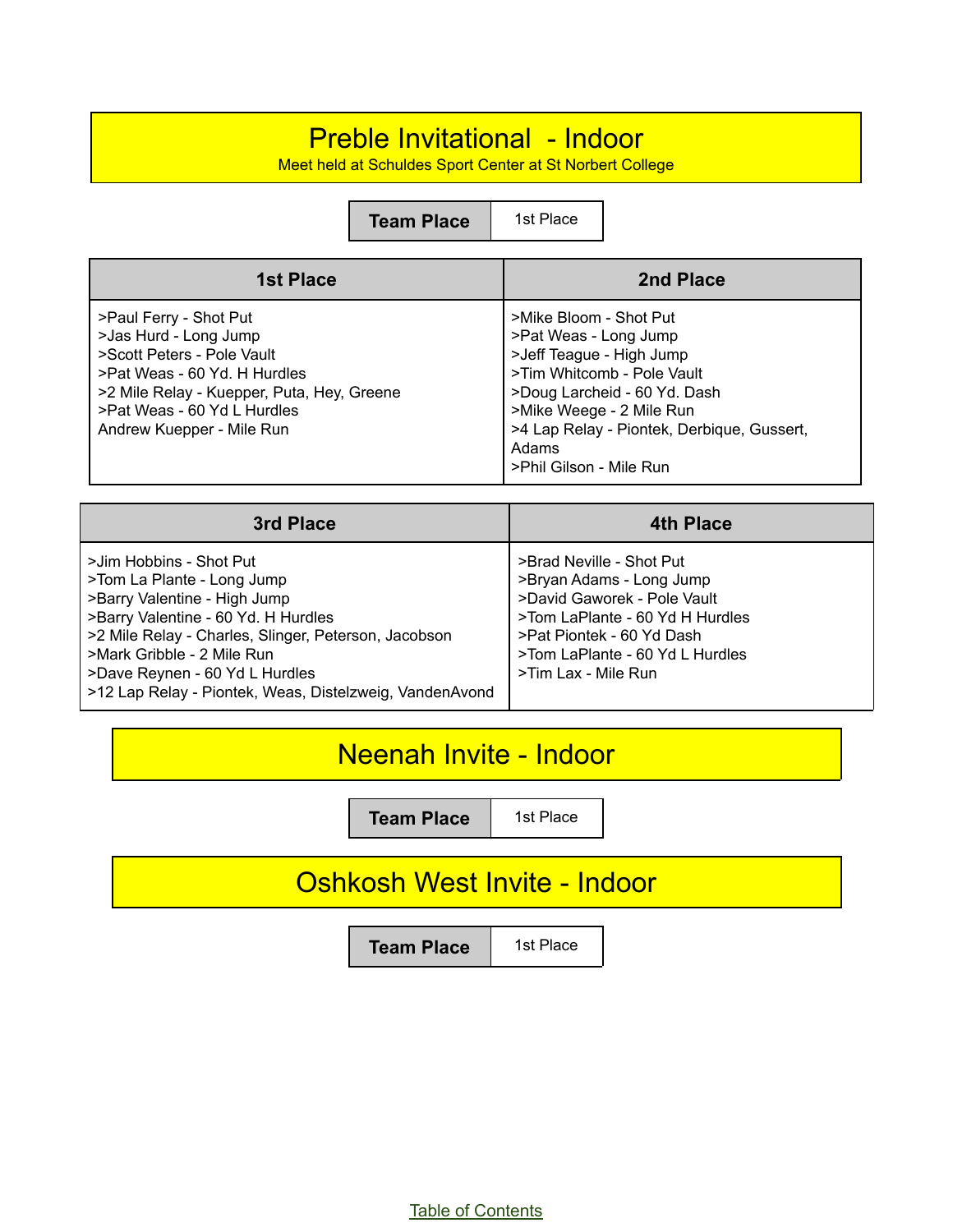#### Oshkosh Titan Invite - Indoor

**Team Place** 5th Place

| 2nd Place                                                       | 4th Place              | <b>5th Place</b>                                   |
|-----------------------------------------------------------------|------------------------|----------------------------------------------------|
| I >Pat Weas - 60 Yd. H Hurdles<br>l >Scott Peters - Pole Vault_ | >Jas Hurd - 60 Yd Dash | >Paul Ferry - Shot Put<br>>John Klika - 2 Mile Run |

## FRVC Conference Meet - Indoor

**Team Place** 2nd Place

| 1st Place                                                                                                                              | 2nd Place                                                                          |
|----------------------------------------------------------------------------------------------------------------------------------------|------------------------------------------------------------------------------------|
| >Pat Weas - 60 Yd H Hurdles<br>>Pat Weas - 60 Yd L Hurdles<br>>4 Lap Relay - Weas, Peters, Hurd, VandenAvond<br>>Paul Ferry - Shot Put | >Jas Hurd - 60 Yd Dash<br>>Tim Whitcomb - Pole Vault (tie)<br>>Mike Bloom Shot Put |

| <b>3rd Place</b>                  | 4th Place              |
|-----------------------------------|------------------------|
| I >Tom laPlante - 60 Yd L Hurdles | >John Klick - Mile Run |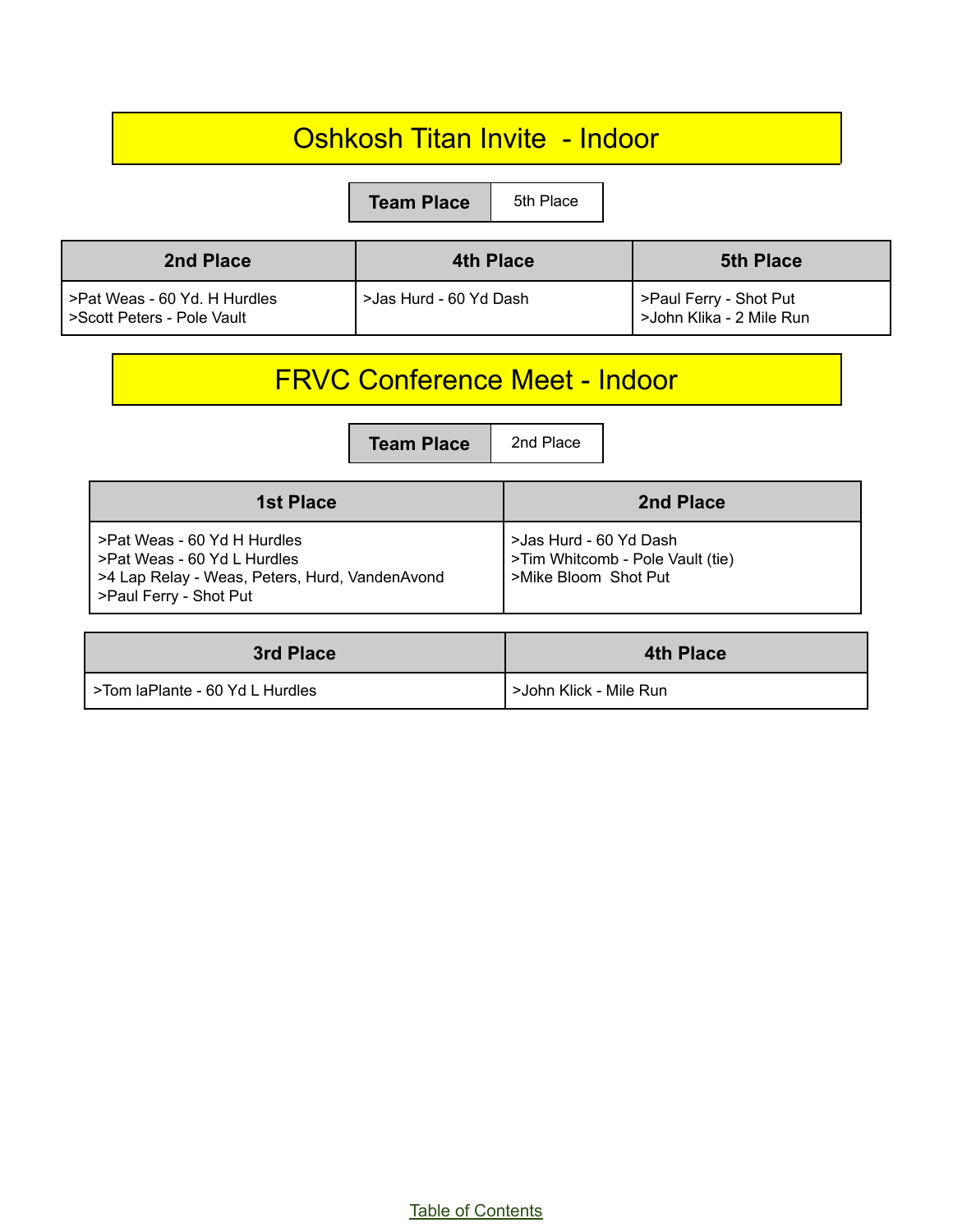## Preble/East Relays - Outdoor

**Team Place** | 1st Place

| <b>1st Place</b>                                                                                                                                                                                                                                                                                                     | 2nd Place                                                                                                                                         |
|----------------------------------------------------------------------------------------------------------------------------------------------------------------------------------------------------------------------------------------------------------------------------------------------------------------------|---------------------------------------------------------------------------------------------------------------------------------------------------|
| >400 Relay - Larscheid, Hurd, Staniak, LaPlante<br>>900 L Hurdle Relay - Weas, Distelzweig, Watzka<br>>440 H Hurdle Relay - Weas, LaPlante, Watzka, Valentine<br>>Long Jump Relay - Weas, LaPlante, Hurd, Adams<br>>Shot Put Relay - Ferry, Bloom, Neville, Hobbins<br>>Pole Vault Relay - Peters, Whitcomb, Vincent | >6400 Relay - Puta, Gilson, Hey, Klika<br>>High Jump Relay - Teague, Hanson, Valentine, Keyser<br>>Discus Relay - Neville, Bloom, Keyser, Hobbins |

#### **3rd Place**

>3200 Relay - Klika, Gilson, Hey, Puta >Distance Medley Relay - Charles, Greene, Weege, Kuepper

#### Oshkosh North/West Invite - Outdoor

**Team Place** 5th Place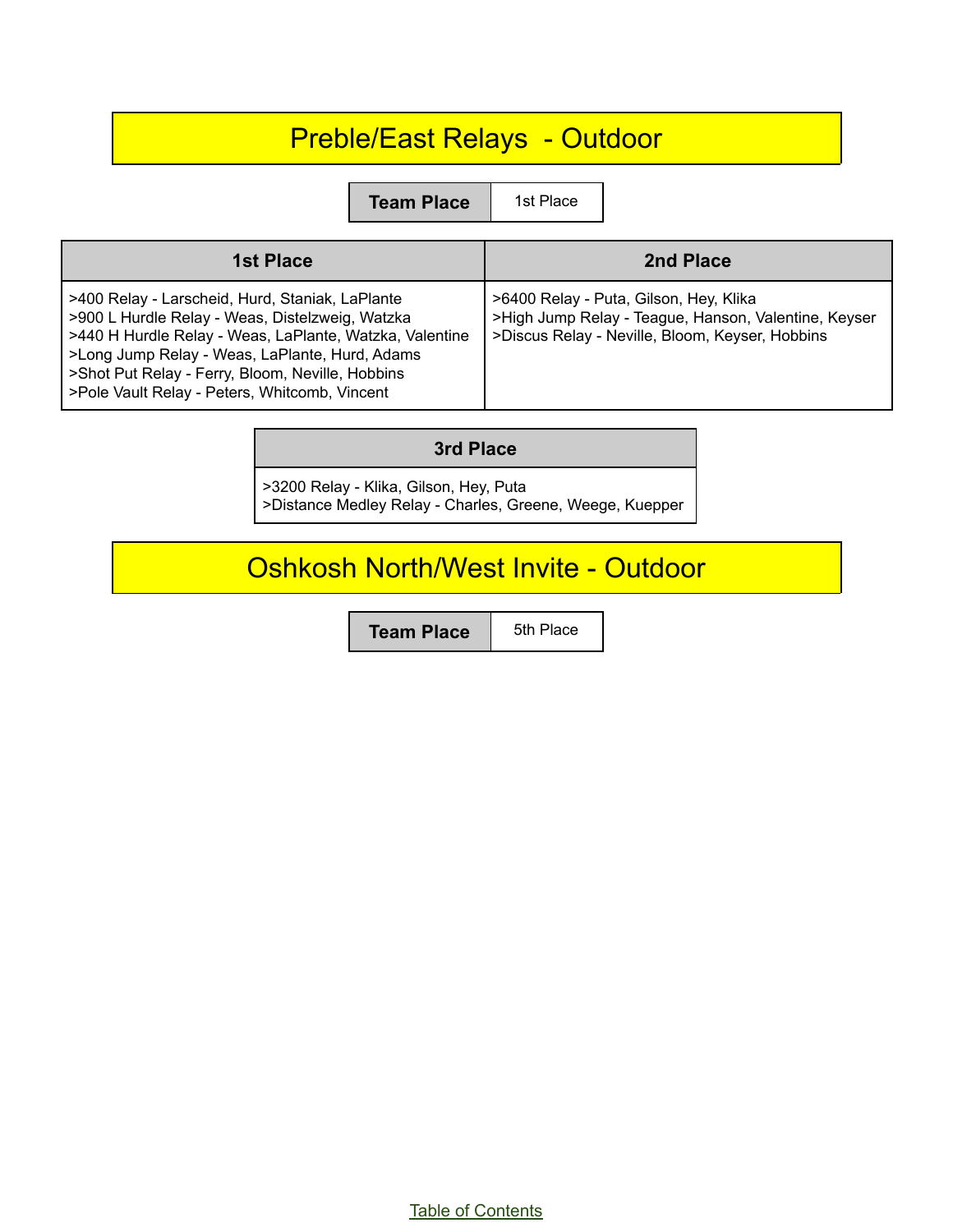## **Green Bay City Meet - Outdoor**

**Team Place** | 1st Place

| <b>1st Place</b>                                                                                               | 2nd Place                                                                                                                                                                                                                                                           | 3rd Place                                                                                   |
|----------------------------------------------------------------------------------------------------------------|---------------------------------------------------------------------------------------------------------------------------------------------------------------------------------------------------------------------------------------------------------------------|---------------------------------------------------------------------------------------------|
| >Pat Weas - 110 H Hurdles<br>>Andrew Kuepper - 1600 Run<br>>Pat Weas - 300 L Hurdles<br>>Brad Neville - Discus | >Jas Hurd - 100 Dash<br>>John Klika - 1600 Run<br>>800 Relay - Peters, Staniak,<br>Larscheid, Hurd<br>>Jas Hurd - 200 Dash<br>>1600 Relay - Greene, Charles,<br>Distelzweig, Weas<br>>John Klika - 3200 Run<br>>Mike Bloom - Shot Put<br>>Tim Whitcomb - Pole Vault | >Louis Distelzweig - 300 L Hurdles<br>>Phil Gilson - 3200 Run<br>>Scott Peters - Pole Vault |

| 4th Place                                                                                                                                   | <b>5th Place</b>                                        |
|---------------------------------------------------------------------------------------------------------------------------------------------|---------------------------------------------------------|
| >Barry Valentine - 110 H Hurdles<br>>Doug Larscheid - 200 Dash<br>>Pat Weas - Long Jump<br>>Jeff Teague - High Jump<br>>Mike Bloom - Discus | >Doug Larscheid - 100 Dash<br>>Andrew Kuepper - 800 Run |

# Plymouth Relays - Outdoor

**Team Place** | 1st Place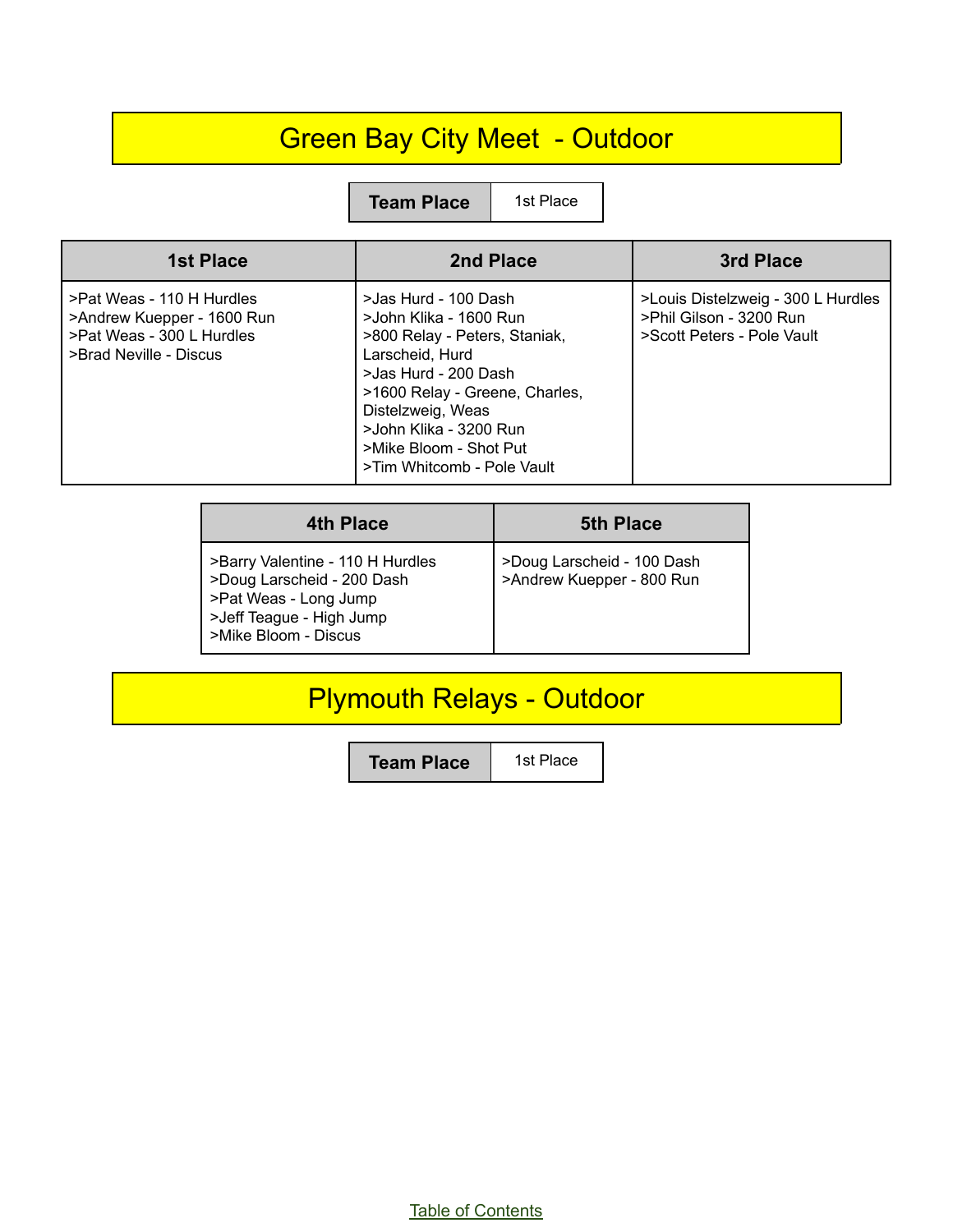#### FRVC Conference Meet - Outdoor

**Team Place** | 1st Place

| <b>1st Place</b>                                                              | 2nd Place                                                                                                                                                           | 3rd Place              |
|-------------------------------------------------------------------------------|---------------------------------------------------------------------------------------------------------------------------------------------------------------------|------------------------|
| >Paul Ferry - Shot Put<br>>Brad Neville - Discus<br>>Pat Weas - 300 L Hurdles | >Mike Bloom - Shot Put<br>>Pat Weas - 110 H Hurdles<br>>Doug Larscheid - 100 Dash<br>>800 Relay - Peters, Staniak,<br>Larscheid, Hurd<br>>Doug Larscheid - 200 Dash | >John Klika - 1600 Run |

| <b>4th Place</b>                 | <b>5th Place</b>                   |
|----------------------------------|------------------------------------|
| >Andrew Kuepper - 1600 Run       | >Barry Valentine - 110 H Hurdles   |
| >Tim Whitcomb - Pole Vault (tie) | I > Jas Hurd - 100 Dash            |
| >Andrew Kuepper - 800 Run        | >Louis Distelzweig - 300 L Hurdles |

# Brown County Meet - Outdoor

**Team Place** | 1st Place

| <b>1st Place</b>                                                                     | 2nd Place                                                                                                      | 3rd Place                                                                                                                                                    |
|--------------------------------------------------------------------------------------|----------------------------------------------------------------------------------------------------------------|--------------------------------------------------------------------------------------------------------------------------------------------------------------|
| >Pat Weas - 110 H Hurdles<br>>Pat Weas - 300 L Hurdles<br>>Scott Peters - Pole Vault | >Doug Larscheid - 200 Dash<br>>Andrew Kuepper - 1600 Run<br>>Jeff Teague - High Jump<br>>Mike Bloom - Shot Put | >Pat Greene - 400 Dash<br>>John Klika - 1600 Run<br>>John Klika - 3200 Run<br>>800 Relay - Peters, Staniak,<br>Larscheid, Hurd<br>>Tim Whitcomb - Pole Vault |

| 4th Place                                             | <b>5th Place</b>                                                                                                                         |
|-------------------------------------------------------|------------------------------------------------------------------------------------------------------------------------------------------|
| >Doug Larscheid - 100 Dash<br>>Phil Gilson - 3200 Run | >Jas Hurd - 100 Dash<br>>Phil Gilson - 3200 Run<br>>Barry Valentine - 110 H Hurdles<br>>Tom LaPlante - Long Jump<br>>Mike Bloom - Discus |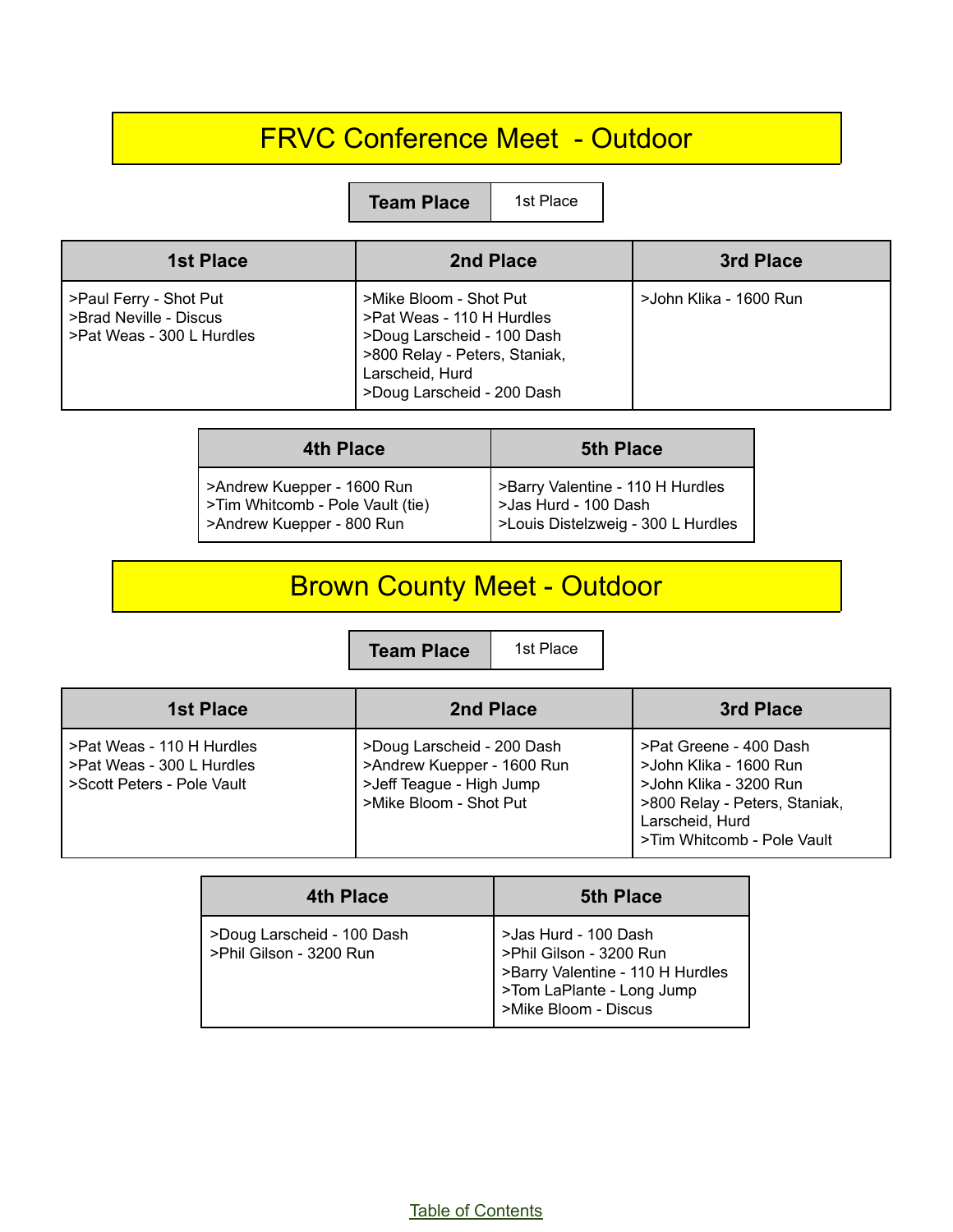# FRCC Conference Relays - Outdoor

**Team Place** 2nd Place

| <b>1st Place</b>                                                                                                                                                                                                         | 2nd Place                                            | 3rd Place                                         |
|--------------------------------------------------------------------------------------------------------------------------------------------------------------------------------------------------------------------------|------------------------------------------------------|---------------------------------------------------|
| >440 H Hurdle Relay - Gussert,<br>Valentine, Watzke, LaPlante<br>>6400 Relay - Klika, Gilson, Weege,<br>Kuepper<br>>Shot Put Relay - Bloom, Ferry,<br><b>Hobbins</b><br>>Pole Vault Relay - Peters, Whitcomb,<br>Vincent | >400 Relay - Peters, Staniak,<br>Larscheid, LaPlante | >Discus Relay - Neville, Bloom,<br><b>Hobbins</b> |

| 4th Place                                    | <b>5th Place</b>                                                                                                                                                         |
|----------------------------------------------|--------------------------------------------------------------------------------------------------------------------------------------------------------------------------|
| >3200 Relay - Klika, Gilson, Hey,<br>Kuepper | >1600 Relay - Distelzweig,<br>J. VandenAvond, Piontek, Greene<br>>800 Relay - Peters, Staniak,<br>Larscheid, LaPlante<br>>High Jump Relay - Teague,<br>Valentine, Nahley |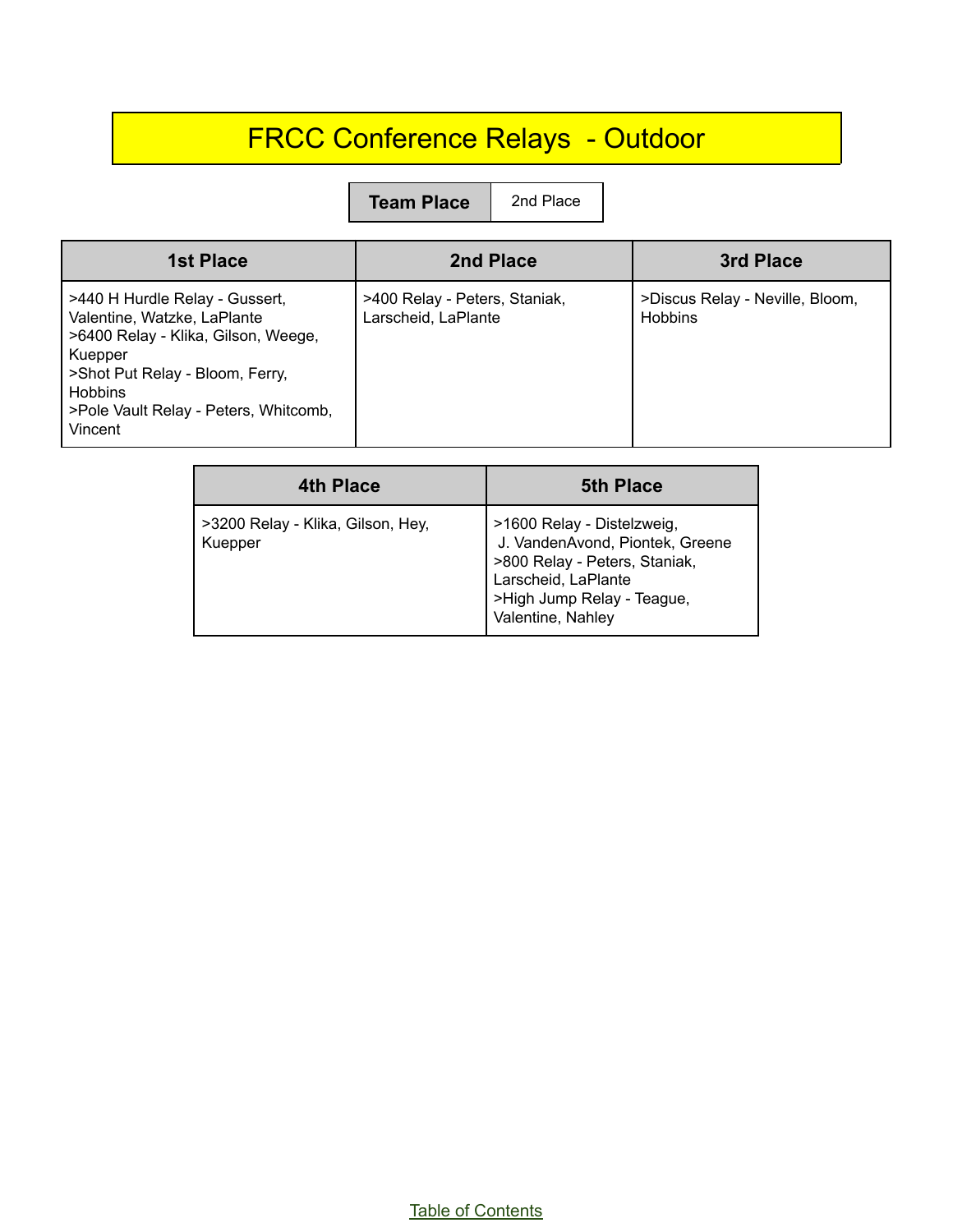#### WIAA Sectional

1st Place advance to the State Meet

**Team Place** | 1st Place

| <b>1st Place</b><br>State meet qualifiers                                                                                                                    | 2nd Place                                                                    | 3rd Place                                                                                                                                                                                          |
|--------------------------------------------------------------------------------------------------------------------------------------------------------------|------------------------------------------------------------------------------|----------------------------------------------------------------------------------------------------------------------------------------------------------------------------------------------------|
| >Pat Weas - 110 H Hurdles<br>>Pat Weas - 300 L Hurdles<br>>800 Relay - Weas, Staniak, Larscheid,<br>Hurd<br>>Mike Bloom - Shot Put<br>>Brad Neville - Discus | >Jas Hurd - 100 Dash<br>>Doug Larscheid - 200 Dash<br>>Paul Ferry - Shot Put | >Doug Larscheid - 100 Dash<br>>Andrew Kuepper - 1600 Run<br>>Pat Greene - 800 Run<br>>1600 Relay - Hurd, Distelzweig,<br>Staniak, Greene<br>>Jeff Teague - High Jump (tie)<br>>Mike Bloom - Discus |

| 4th Place                                                     | <b>5th Place</b>       |  |
|---------------------------------------------------------------|------------------------|--|
| >Barry Valentine - 110 H Hurdles<br>>Tom LaPlante - Long Jump | >John Klika - 3200 Run |  |

#### WIAA State Meet

**Team Place** | 0 Points

#### **Participants**

- >Pat Weas 110 H Hurdles >Pat Weas - 300 L Hurdles >800 Relay - Weas, Staniak, Larscheid, Hurd >Mike Bloom - Shot Put
- >Brad Neville Discus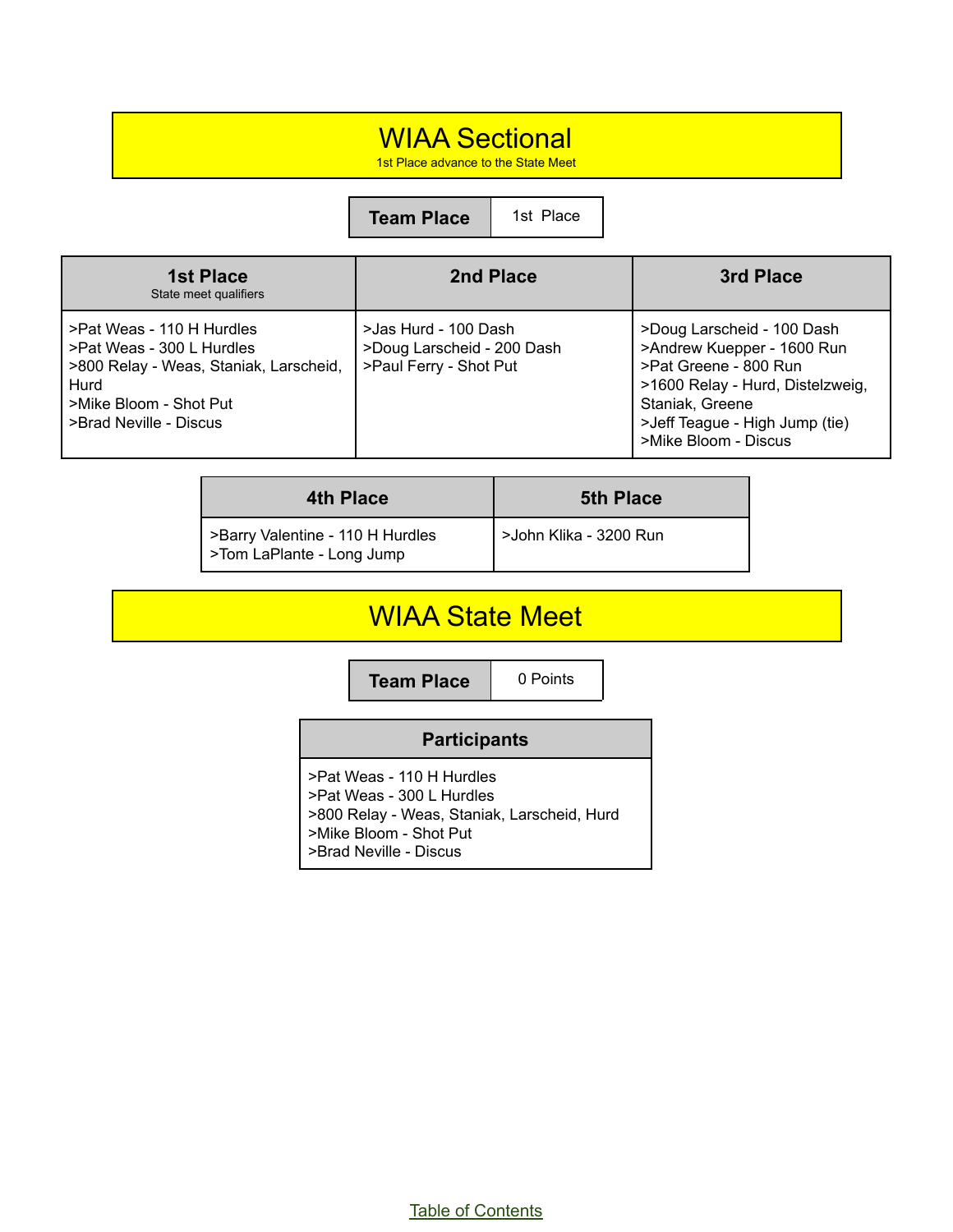# <span id="page-19-0"></span>**1982**

#### Coaching Staff

**Head Coach** Jack Drankoff

**Assistant Coaches** Pat Prochnow, Mike Gleffe Rod Leadley

#### Season Results

#### **Indoor**

| <b>Neenah Invite</b><br>1st Place |                                        | <b>Oshkosh North Invite</b><br>2nd Place | <b>FRVC Conference</b><br>1st Place |                                 | <b>Oshkosh Titan</b><br>5th Place |
|-----------------------------------|----------------------------------------|------------------------------------------|-------------------------------------|---------------------------------|-----------------------------------|
|                                   |                                        | <b>Outdoor</b>                           |                                     |                                 |                                   |
|                                   | <b>Preble/East Relays</b><br>1st Place | <b>Oshkosh North/West</b><br>1st Place   |                                     | <b>City Meet</b><br>1st Place   |                                   |
|                                   | <b>FRVC Conference</b><br>2nd Place    | <b>Brown County</b><br>1st Place         |                                     | <b>FRVC Relays</b><br>1st Place |                                   |
|                                   |                                        | <b>WIAA Tournament</b>                   |                                     |                                 |                                   |
|                                   |                                        | <b>WIAA Sectional</b><br>1st Place       | <b>WIAA State Meet</b><br>14 Points |                                 |                                   |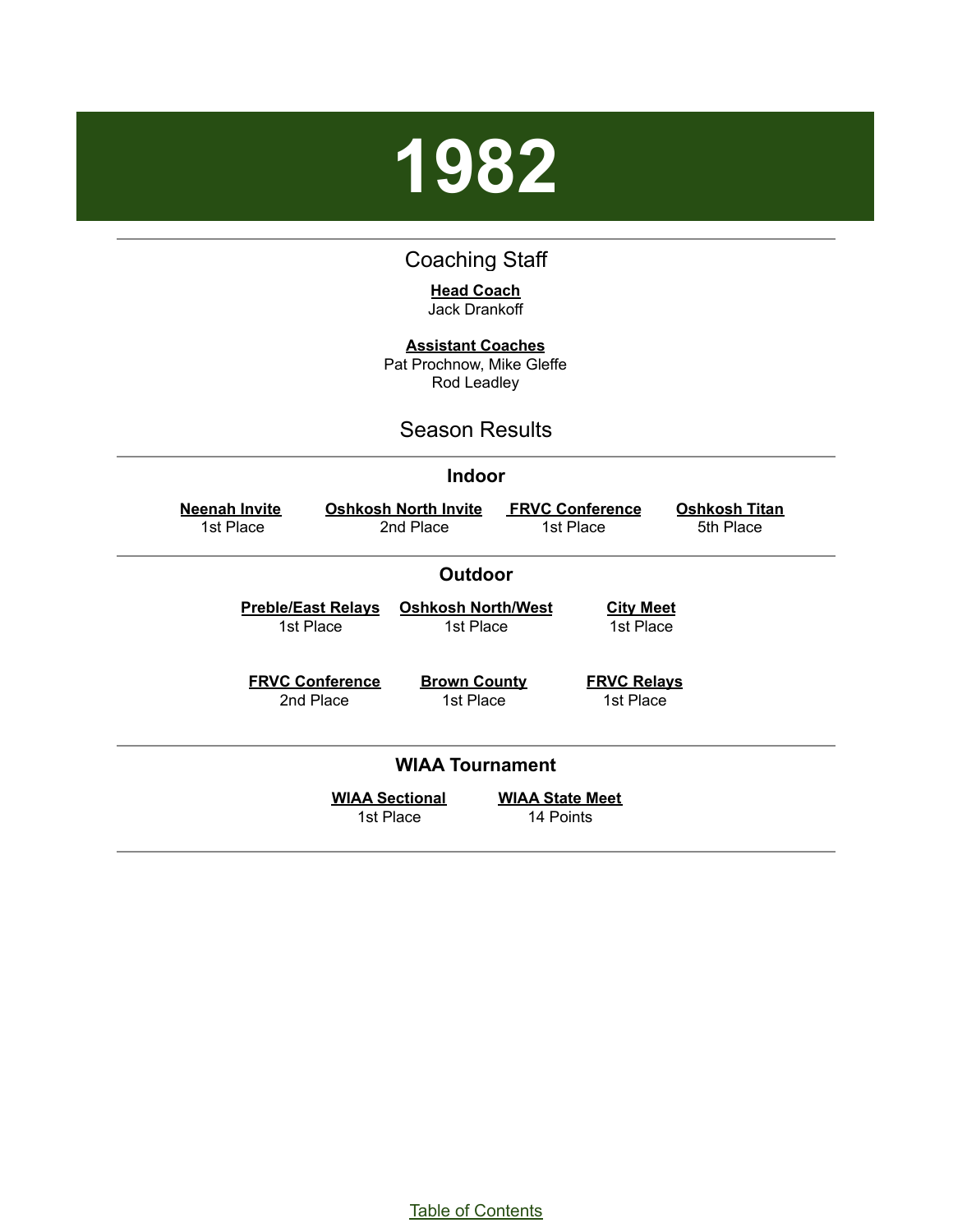#### Season Highlights

The 1982 Preble Men's Track and Field Team had a fantastic season winning 8 major meets during the season and finishing 2nd in to other meets. Wins included both Indoor and Outdoor FRVC Conference Titles, both relay meets, the City Meet, the Brown County Meet and the Sectional Meet. The same as the last 2 years, the WIAA still did not have a Regional Meet only a Sectional Meet.

Individually the team was led by Paul Ferry who placed 2nd in the State Meet in the Shot Put with a school record throw. The team of Tom LaPlante, Mark Staniak, Pat Piontek, and Jas Hurd placed 3rd at State in the 800 Meter Relay also with a school record. Jas Hurd was a finalist in the 100 Meter Dash and set the indoor record in the 60 Yard Dash. Other school records included Andrew Kuepper in the indoor 880 Yard Run and the 800 Meter Run Outdoors, and John Klika in the Indoor 2 Mile Run and the Outdoor 3200 Meter Run. Other top contributors were Barry Valentine (hurdles & High Jump), Jeff Teague (High Jump), Jim Hobbins (weights), Phil Gilson (distance), Pat Greene (middle distance and relays), Paul Gerczak (distance), Jeff Callesen (pole vault), Tim Lax (distance), Greg Reinke (hurdles), Tim Whitcomb (pole vault), Bryan Adams (jumps), Jim Hanson (jumps), and Joe Watzka (hurdles).

#### Records Set

| Indoor        | Jas Hurd - 60 Yd. Dash (6.5) (ties record)<br>Andrew Kuepper - 880 Yd. Run (2:02.0)<br>John Klika - 2 Mile Run (9:42.0)<br>Paul Ferry - Shot Put (56' 9 $\frac{1}{4}$ ")                                                                                |
|---------------|---------------------------------------------------------------------------------------------------------------------------------------------------------------------------------------------------------------------------------------------------------|
| Outdoor       | Andrew Kuepper - 800 Meter Run (1:57.9)<br>John Klika - 3200 Meter Run (9:30.5)<br>Tom LaPlante, Mark Staniak, Pat Piontek, Jas Hurd - 800 Meter Relay (1:30.53)<br>Paul Ferry - Shot Put (58' 3/4")                                                    |
| <b>Relays</b> | Pat Greene, Mark Staniak, Jas Hurd, Andrew Kuepper - 1600 Meter Medley Relay (3:39.9)<br>Andrew Kuepper, Jay Charles, Phil Gilson, John Klika - Distance Medley Relay (10:52.1)<br>Paul Ferry, Jim Hobbins, Pete Piontek - Shot Put Relay (153' 8 1/2") |

#### Neenah Invite - Indoor

**Team Place** | 1st Place

## Oshkosh North Invite - Indoor

**Team Place** | 2nd Place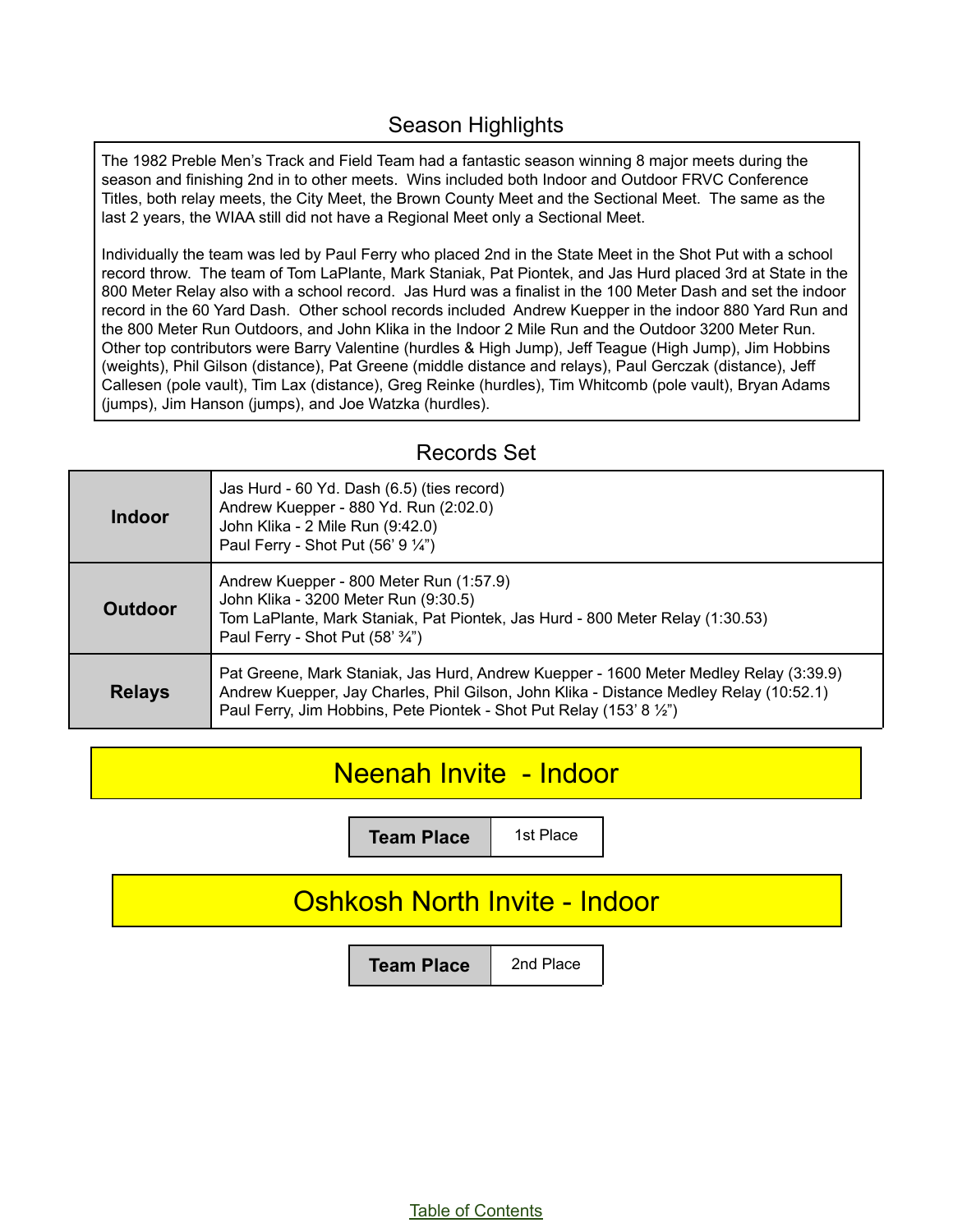#### FRVC Conference Meet - Indoor

**Team Place** | 1st Place

| <b>1st Place</b>                                                                                                                                         | 2nd Place                                                                                                         |
|----------------------------------------------------------------------------------------------------------------------------------------------------------|-------------------------------------------------------------------------------------------------------------------|
| >Paul Ferry - Shot Put<br>>John Klika - 2 Mile Run<br>>Jas Hurd - 60 Yd Dash<br>>Barry Valentine - 60 Yd H Hurdles<br>>Barry Valentine - 60 Yd L Hurdles | >Tim Whitcomb - Pole Vault<br>>Jim Hobbins - Shot Put<br>>Jeff Teague - High Jump<br>>Andrew Kuepper - 880 Yd Run |

| 3rd Place                                                      | <b>5th Place</b>                                                                                                |
|----------------------------------------------------------------|-----------------------------------------------------------------------------------------------------------------|
| >Joe Watzka - 60 Yd H Hurdles<br>>Joe Watzka - 60 Yd L Hurdles | >Harold Vincent - Pole Vault<br>  >4 Lap Relay - LaPlante, Hurd, Adams, Staniak<br>I >Andrew Kuepper - Mile Run |

## Oshkosh Titan Invite - Indoor

**Team Place** 5th Place

| 2nd Place              | 3rd Place                                                | <b>5th Place</b>        |
|------------------------|----------------------------------------------------------|-------------------------|
| >Paul Ferry - Shot Put | >John Klika - 2 Mile Run<br>>Andrew Kuepper - 880 Yd Run | >Jas Hurd - 440 Yd Dash |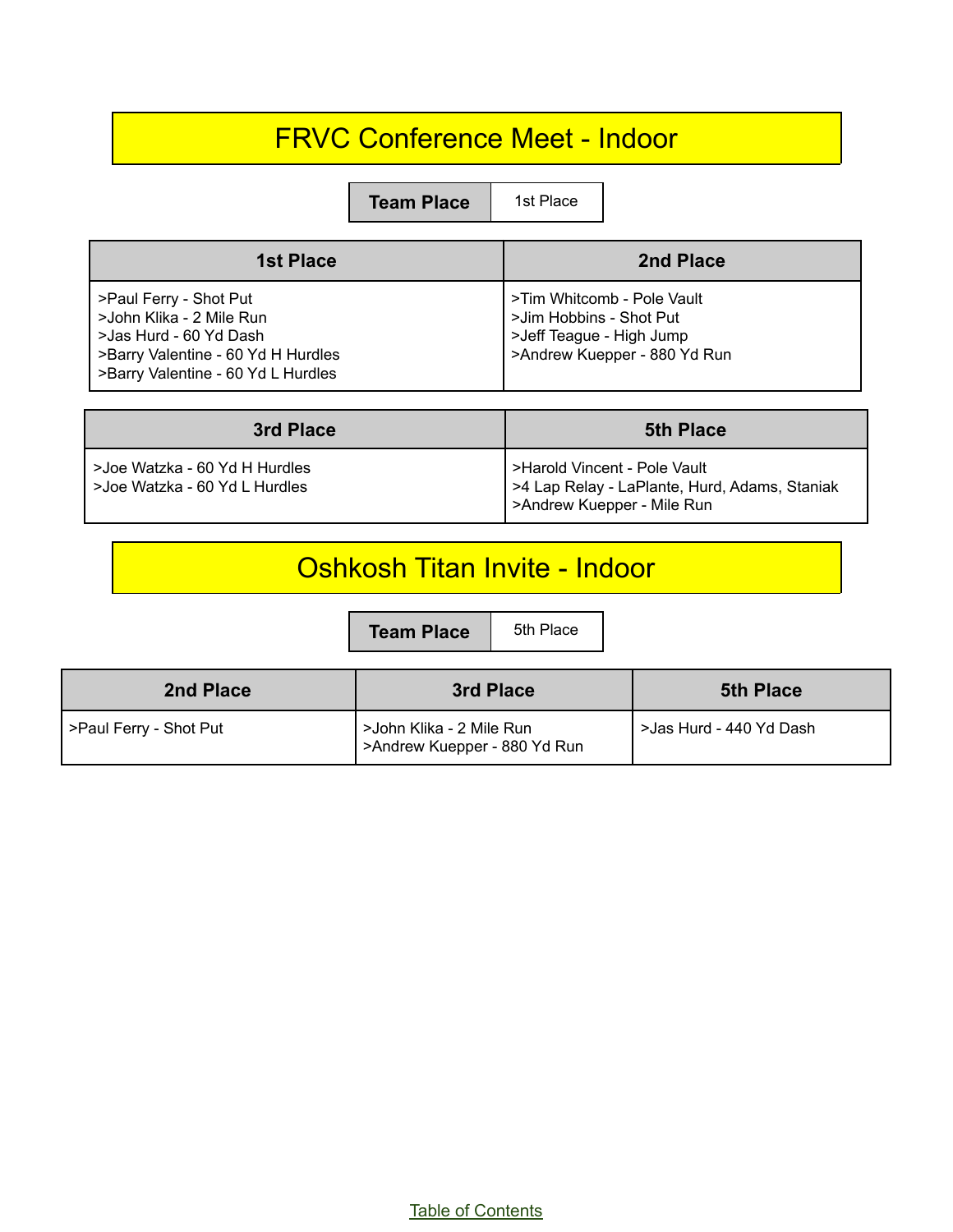# Preble/East Relays - Outdoor

**Team Place** | 1st Place

| 1st Place                                                 | 2nd Place                                               |
|-----------------------------------------------------------|---------------------------------------------------------|
| >400 Relay - LaPlante, Staniak, Adams, Hurd               | >800 Relay - LaPlante, Staniak, Adams, Hurd             |
| >6400 Relay - P. Gilson, Lax, Umentum, Klika              | >3200 Relay - Greene, Hey, P. Gilson, Klika             |
| >440 H Hurdle Relay - Valentine, LaPlante, Watzka, Reinke | >1600 Medley Relay - Greene, Hurd, Staniak, Kuepper     |
| >Long Jump Relay - LaPlante, Hurd, Piontek, Adams         | >Distance Medley Relay - Charles, Hey, Gerczak, Kuepper |
| >Shot Put Relay - Ferry, Hobbins, Piontek, Roznowski      | >Discus Relay - Ferry, Hobbins, Piontek, Roznowski      |

| 3rd Place                                            | <b>4th Place</b>                                  |
|------------------------------------------------------|---------------------------------------------------|
| >High Jump Relay - Teague, Hanson, Curtis, Valentine | >1600 Relay - Charles, Harris, Edelblute, Piontek |

## Oshkosh North/West Invite - Outdoor

**Team Place** | 1st Place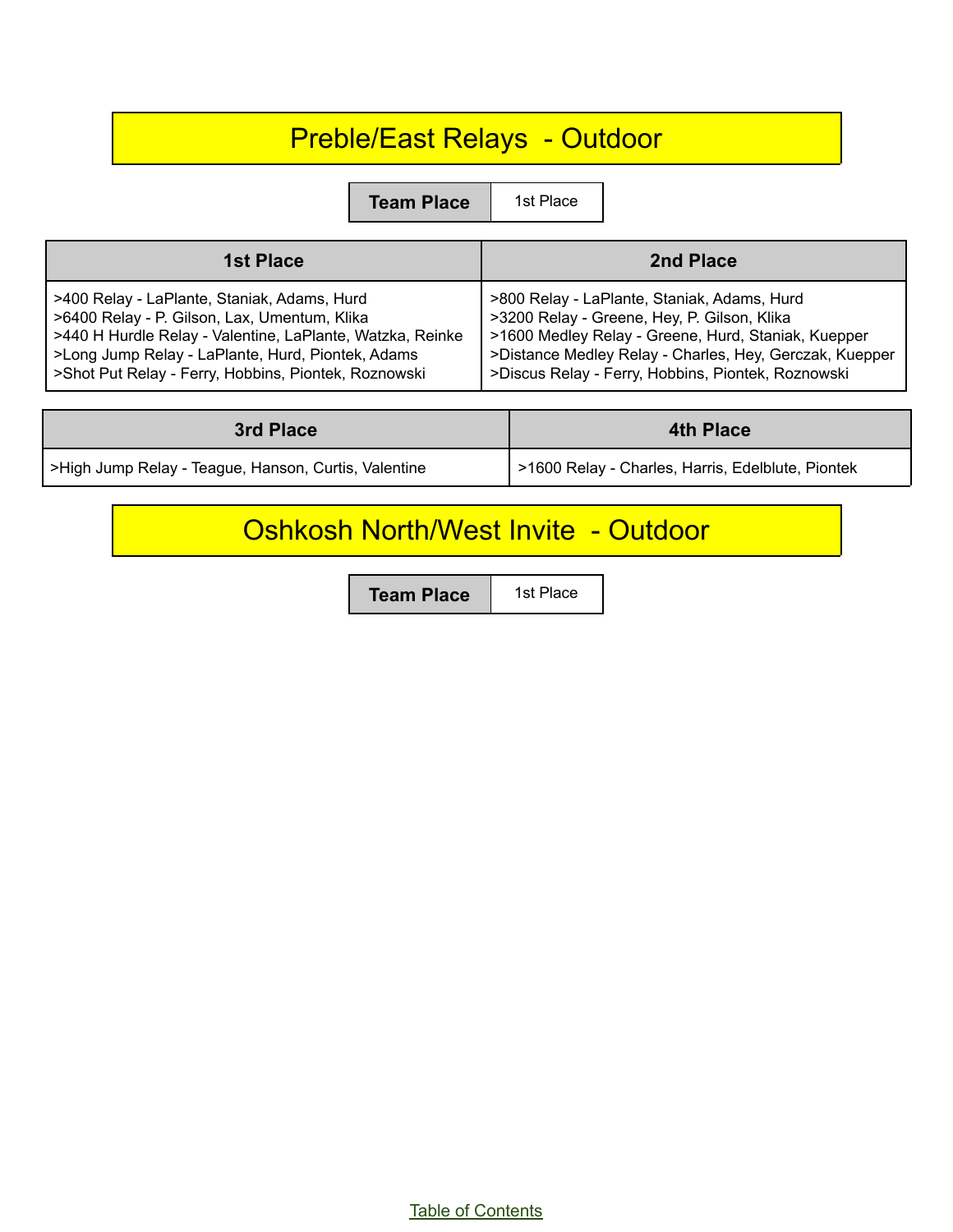## Green Bay City Meet - Outdoor

**Team Place** 1st Place

| <b>1st Place</b>                                                                                                                                                                                                                              | 2nd Place                                                                                                                                 |
|-----------------------------------------------------------------------------------------------------------------------------------------------------------------------------------------------------------------------------------------------|-------------------------------------------------------------------------------------------------------------------------------------------|
| >Joe Watzka - 110 H Hurdles<br>>Paul Ferry - Discus<br>>800 Relay - LaPlante, Staniak, Hurd, Piontek<br>>John Klika - 3200 Run<br>>Jeff Teague - High Jump<br>>Paul Ferry - Shot Put<br>>Phil Gilson - 1600 Run<br>>Tim Whitcomb - Pole Vault | >Barry Valentine - 110 H Hurdles<br>>Jas Hurd - 100 Dash<br>>Jas Hurd - 200 Dash<br>>Jim Hobbins - Shot Put<br>>Andrew Kuepper - 1600 Run |

| 3rd Place                                                                                                                                                                             | 4th Place                                                                       |
|---------------------------------------------------------------------------------------------------------------------------------------------------------------------------------------|---------------------------------------------------------------------------------|
| >Jim Hobbins - Discus<br>>Pat Greene - 400 Dash<br>>Phil Gilson - 800 Run<br>>1600 Run - Greene, Staniak, Harris, Piontek<br>>Tom LaPlante - Long Jump<br>>Jeff Callesen - Pole Vault | >Paul Gerczak - 3200 Run<br>>Bryan Adams - Long Jump<br>>Jim Hanson - High Jump |

# FRVC Conference Meet - Outdoor

Ē

|                                                                                          | <b>Team Place</b>                                                       | 2nd Place |                                                                            |
|------------------------------------------------------------------------------------------|-------------------------------------------------------------------------|-----------|----------------------------------------------------------------------------|
| 1st Place                                                                                | 2nd Place                                                               |           | 3rd Place                                                                  |
| >Barry Valentine - 110 H Hurdles<br>>Andrew Kuepper - 800 Run<br>>Jim Hobbins - Shot Put | >Jas Hurd - 100 Dash<br>>Phil Gilson - 1600 Run<br>>Paul Ferry - Discus |           | >800 Relay - LaPlante, Staniak,<br>Piontek, Hurd<br>>Paul Ferry - Shot Put |

| 4th Place            | <b>5th Place</b>                                                                          |
|----------------------|-------------------------------------------------------------------------------------------|
| >Jas Hurd - 200 Dash | >John Klika - 3200 Run<br>>Jeff Callesen - Pole Vault<br>>Tim Whitcomb - Pole Vault (tie) |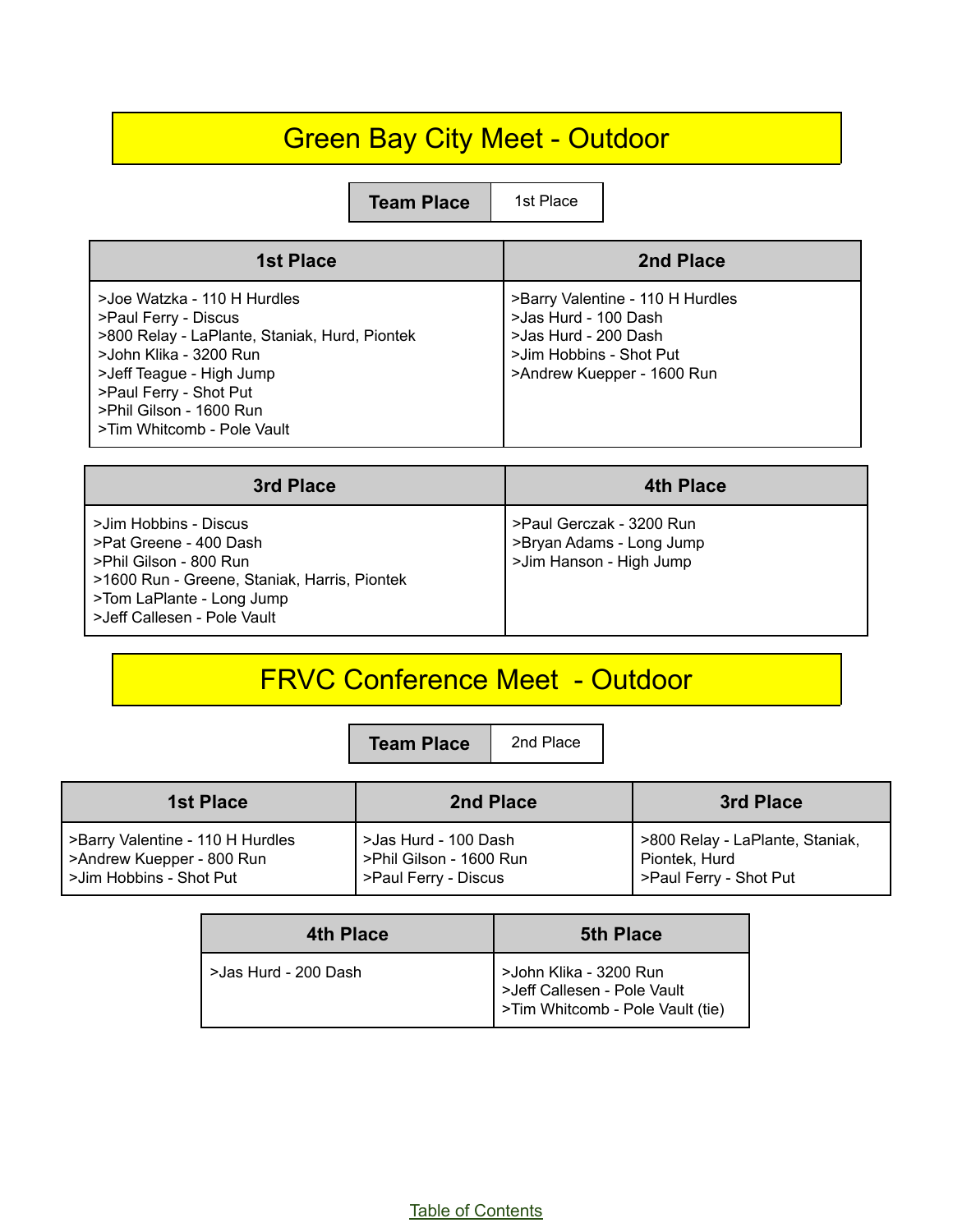## Brown County Meet - Outdoor

**Team Place** | 1st Place

| 1st Place                                                                                | 2nd Place                                                                    | 3rd Place                                         |
|------------------------------------------------------------------------------------------|------------------------------------------------------------------------------|---------------------------------------------------|
| >Barry Valentine - 110 H Hurdles<br>>Phil Gilson - 1600 Run<br>>Andrew Kuepper - 800 Run | >Jas Hurd - 100 Dash<br>>Andrew Kuepper - 1600 Run<br>>Paul Ferry - Shot Put | >Jas Hurd - 200 Dash<br>>Tom LaPlante - Long Jump |

| 4th Place                                                                     | <b>5th Place</b>                                                                                                        |
|-------------------------------------------------------------------------------|-------------------------------------------------------------------------------------------------------------------------|
| >John Klika - 3200 Run<br>>Jeff Teague - High Jump<br>>Jim Hobbins - Shot Put | >Greg Reinke - 300 L Hurdles<br>>1600 Relay - Kuepper, Staniak,<br><sup>I</sup> Harris, Piontek<br>>Paul Ferry - Discus |

# FRCC Conference Relays - Outdoor

**Team Place** 1st Pla

| 1st Place |  |
|-----------|--|
|-----------|--|

| <b>1st Place</b>                                                                                                                                    | 2nd Place                                                                                                                                                                                                                                                                                                                                                          |
|-----------------------------------------------------------------------------------------------------------------------------------------------------|--------------------------------------------------------------------------------------------------------------------------------------------------------------------------------------------------------------------------------------------------------------------------------------------------------------------------------------------------------------------|
| >1600 Medley Relay - Greene, Staniak, Hurd, Kuepper<br>>Pole Vault Relay - Whitcomb, Callesen, Vincent<br>>Shot Put Relay - Ferry, Hobbins, Piontek | >400 Relay - LaPlante, Staniak, Piontek, Hurd<br>>800 Relay - LaPlante, Staniak, Piontek, Hurd<br>>6400 Relay - Lax, Umentum, Hey, Gerczak<br>>Distance Medley Relay - Kuepper, Charles, P. Gilson, Klika<br>>440 H Hurdle Relay - Valentine, Reinke, LaPlante, Drankoff<br>>Long Jump Relay - LaPlante, Adams, Piontek<br>>Discus Relay - Ferry, Hobbins, Piontek |

| 3rd Place                                | <b>4th Place</b>                          |
|------------------------------------------|-------------------------------------------|
| S3200 Relay - Klika, Hey, Lax, P. Gilson | >High Jump Relay - Teague, Hanson, Curtis |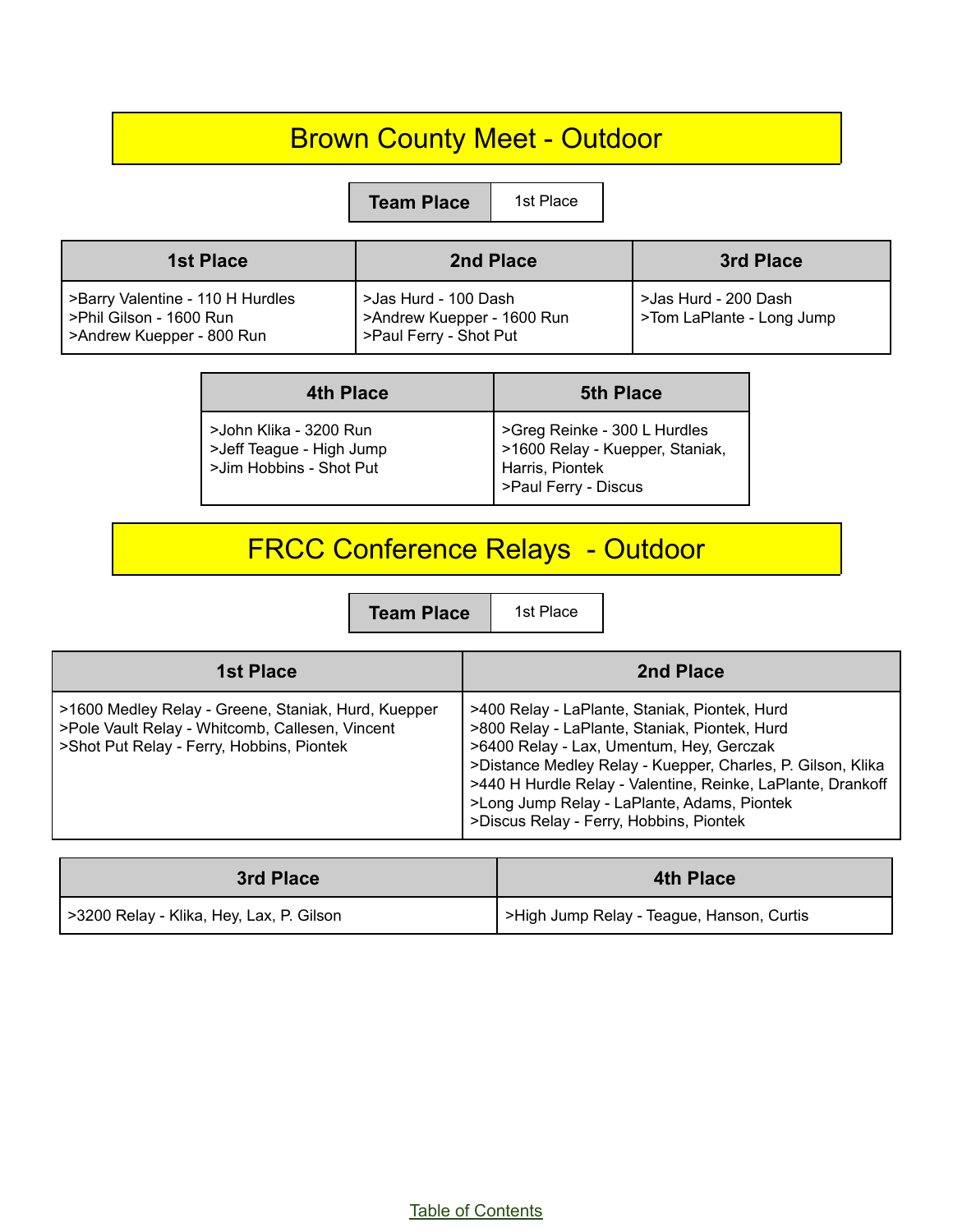## WIAA Sectional

First place advance to the State Meet

**Team Place** 1st Place

| <b>1st Place</b><br>Qualifies for state Meet                                                                                                                              | 2nd Place                                                                                                                                                                                             | 3rd Place                                        |
|---------------------------------------------------------------------------------------------------------------------------------------------------------------------------|-------------------------------------------------------------------------------------------------------------------------------------------------------------------------------------------------------|--------------------------------------------------|
| >Barry Valentine - 110 H Hurdles<br>>800 Relay - LaPlante, Staniak,<br>Piontek, Hurd<br>>Andrew Kuepper - 800 Relay<br>>Jeff Teague - High Jump<br>>Paul Ferry - Shot Put | >Jas Hurd - Dash (extra state qualifier)<br>>Jim Hobbins - Shot Put (extra state qualifier)<br>>Phil Gilson - 1600 Run<br>>Phil Gilson - 800 Run<br>>Tom LaPlante - Long Jump<br>>Paul Ferry - Discus | >Pat Greene - 400 Dash<br>>John Klika - 3200 Run |

| 4th Place               | <b>5th Place</b>                                                                 |
|-------------------------|----------------------------------------------------------------------------------|
| >Jim Hanson - High Jump | >Paul Gerczak - 1600 Run<br>  >Tim Lax - 3200 Run<br>>Jeff Callesen - Pole Vault |

## WIAA State Meet

**Team Place** 14 Points

| 2nd Place              | 3rd Place                                     |
|------------------------|-----------------------------------------------|
| >Paul Ferry - Shot Put | >800 Relay - LaPlante, Staniak, Piontek, Hurd |

| <b>Finalist</b>      | <b>Participants</b>                                                                                                  |
|----------------------|----------------------------------------------------------------------------------------------------------------------|
| >jas Hurd - 100 Dash | >Barry Valentine - 110 H Hurdles<br>>Andrew Kuepper - 800 Run<br>>Jeff Teague - High Jump<br>>Jim Hobbins - Shot Put |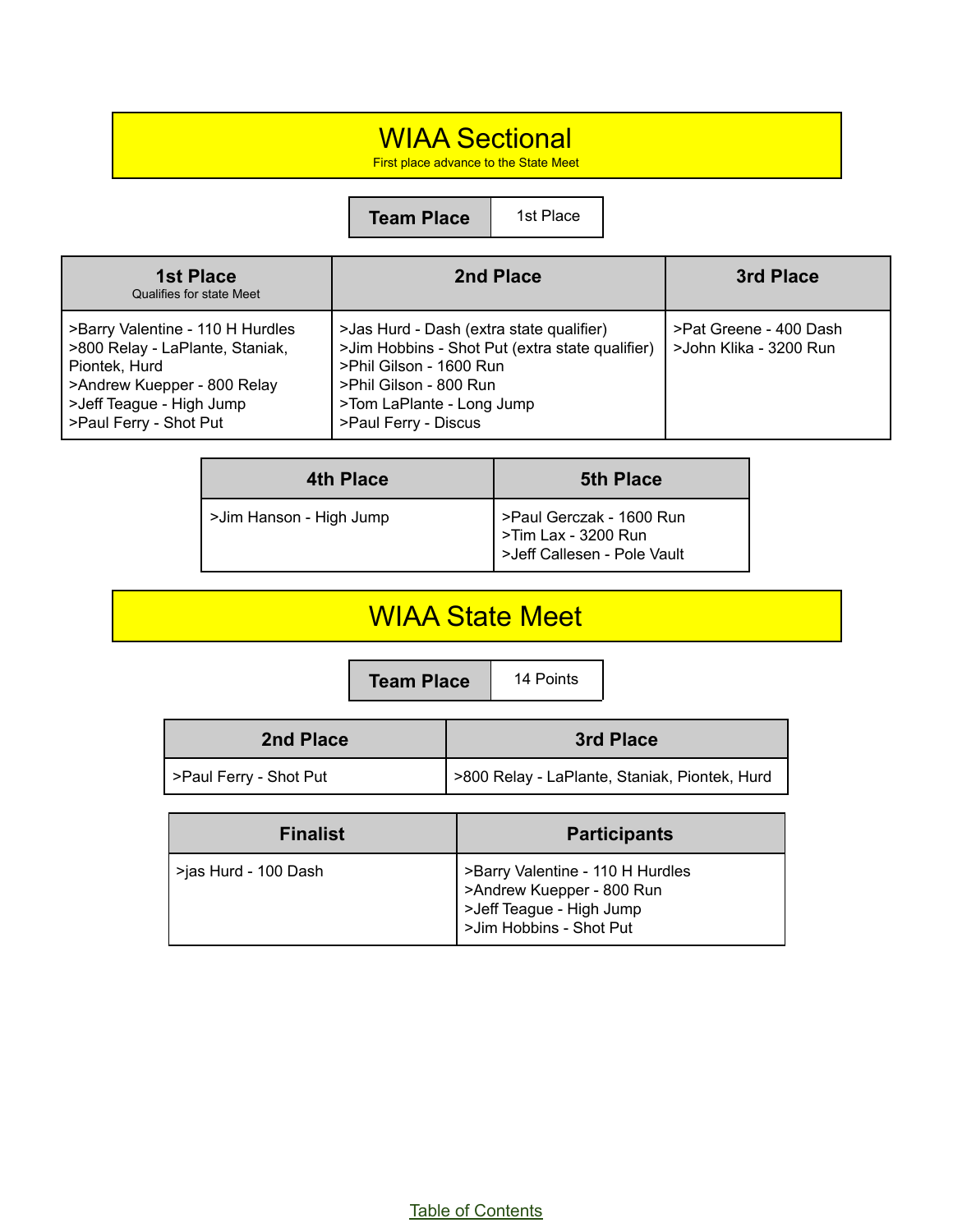# <span id="page-26-0"></span>**1983**

#### Coaching Staff

#### **Head Coach** Jack Drankoff

#### **Assistant Coaches** Pat Prochnow

#### Season Results

#### **Indoor**

**Neenah Invite** 1st Place

**Oshkosh North Invite** 3rd Place

**Wausau Invite** 3rd Place

**Oshkosh Titan** 3rd Place

**FRVC Conference** 1st Place

#### **Outdoor**

**Preble/East Relays Oshkosh North/West** 1st Place

2nd Place

**FRVC Conference** 1st Place

**Brown County** 1st Place

**FRVC Relays** 1st Place

**City Meet** 1st Place

#### **WIAA Tournament**

**WIAA Regional** 1st Place

**WIAA Sectional** 1st Place

**WIAA State Meet** 8 Points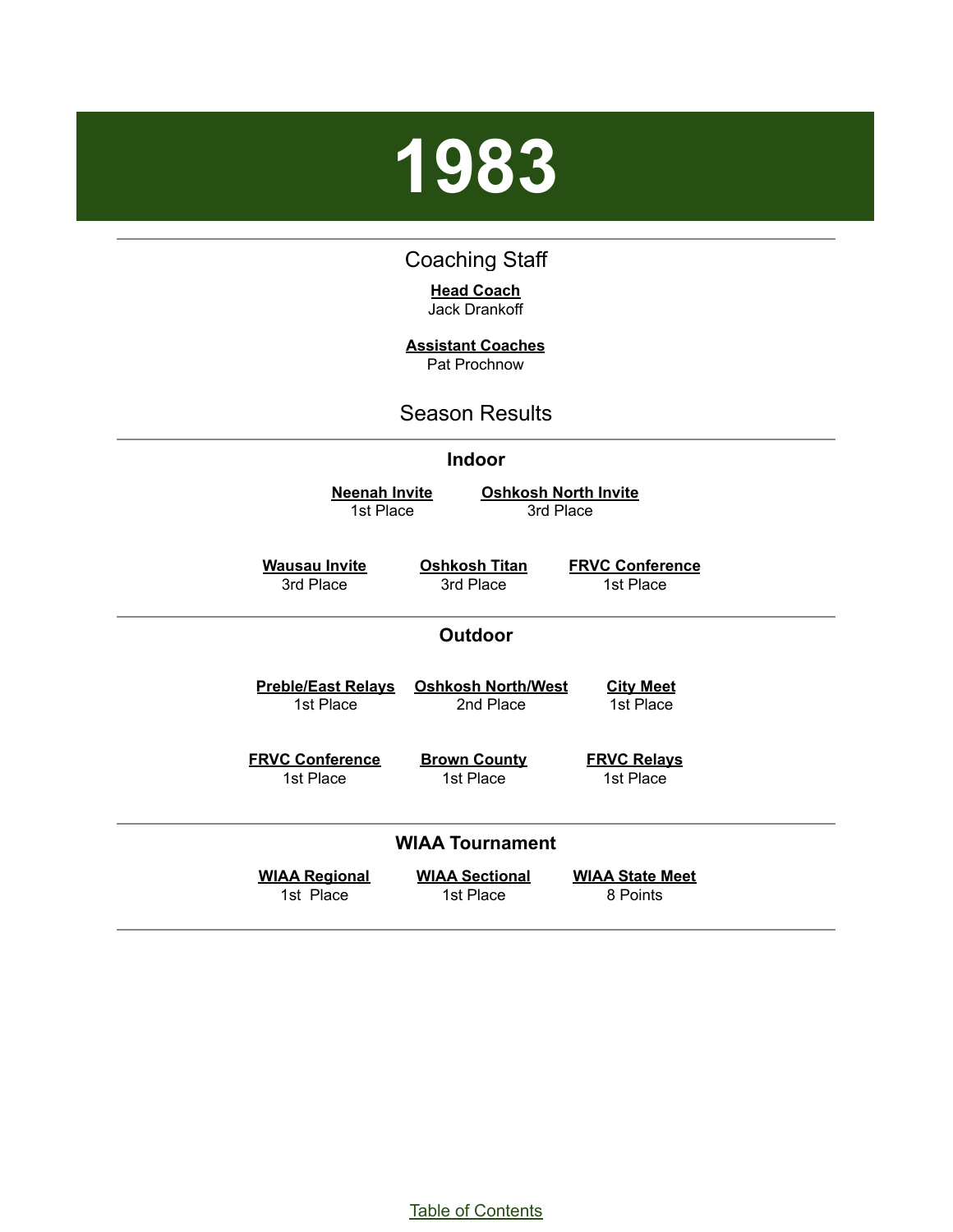#### Season Highlights

The 1983 Preble Men's Track and Field Team had a fantastic season winning 9 major meets during the year and finishing no worse than 3rd in the others. Wins included the Indoor and Outdoor FRVC Conference Meets, both relays, the City Meet, the Brown County Meet as well as the WIAA Regional and Sectional Titles.

Individually the hornets were led by Barry Valentine who finished 4th at the State Meet in the 110 Meter High Hurdles. His hurdle teammate, Joe Watzka finished just behind him at state with a 6th place finish. Andrew Kuepper and Dean Ohlhues both ran the 800 Meter Run at state and Barry Valentine competed in the 300 Meter Low Hurdles. Records were set indoors by Pat Piontek in the newly added Triple Jump and the team of Todd Peters, Rick Freitag, Randy LaCombe, and Pat Piontek in the 880 Yd. Relay. The outdoor record set was by Randy LaCombe in the newly added Triple Jump. Other top contributors were Jeff Callesen (Pole Vault), Pete Piontek (weights), Dan Greene (relays), Tony Edelblute (middle distance & relays), Bryan Adams (Jumps), Tim Lax (distance), Gary Killoran (pole vault), Dave Froelich (distance), Mike Curtis (high jump), Phil Gilson (distance), Jay Charles (middle distance),Greg Gilson (distance), Ted Umentum (distance) and Mike Roznowski (weights).

#### Records Set

| Indoor        | Todd Peters, Rick Freitag, Randy LaCombe, Pat Piontek - 880 Yd. Relay (1:37.5)<br>Pat Piontek - Triple Jump (39' 5 $\frac{1}{2}$ ") (New Event) |
|---------------|-------------------------------------------------------------------------------------------------------------------------------------------------|
| Outdoor       | Randy LaCombe - Triple Jump (41' 4") (New Event)                                                                                                |
| <b>Relays</b> | Pat Piontek, Randy LaCombe, Dave Hoffman, Barry Valentine - Triple Jump Relay (151' 11 1/2") (New Event)                                        |

#### Neenah Invite - Indoor

**Team Place** | 1st Place

#### Oshkosh North Invite - Indoor

**Team Place** | 3rd Place

#### Wausau Invite - Indoor

**Team Place** 3rd Place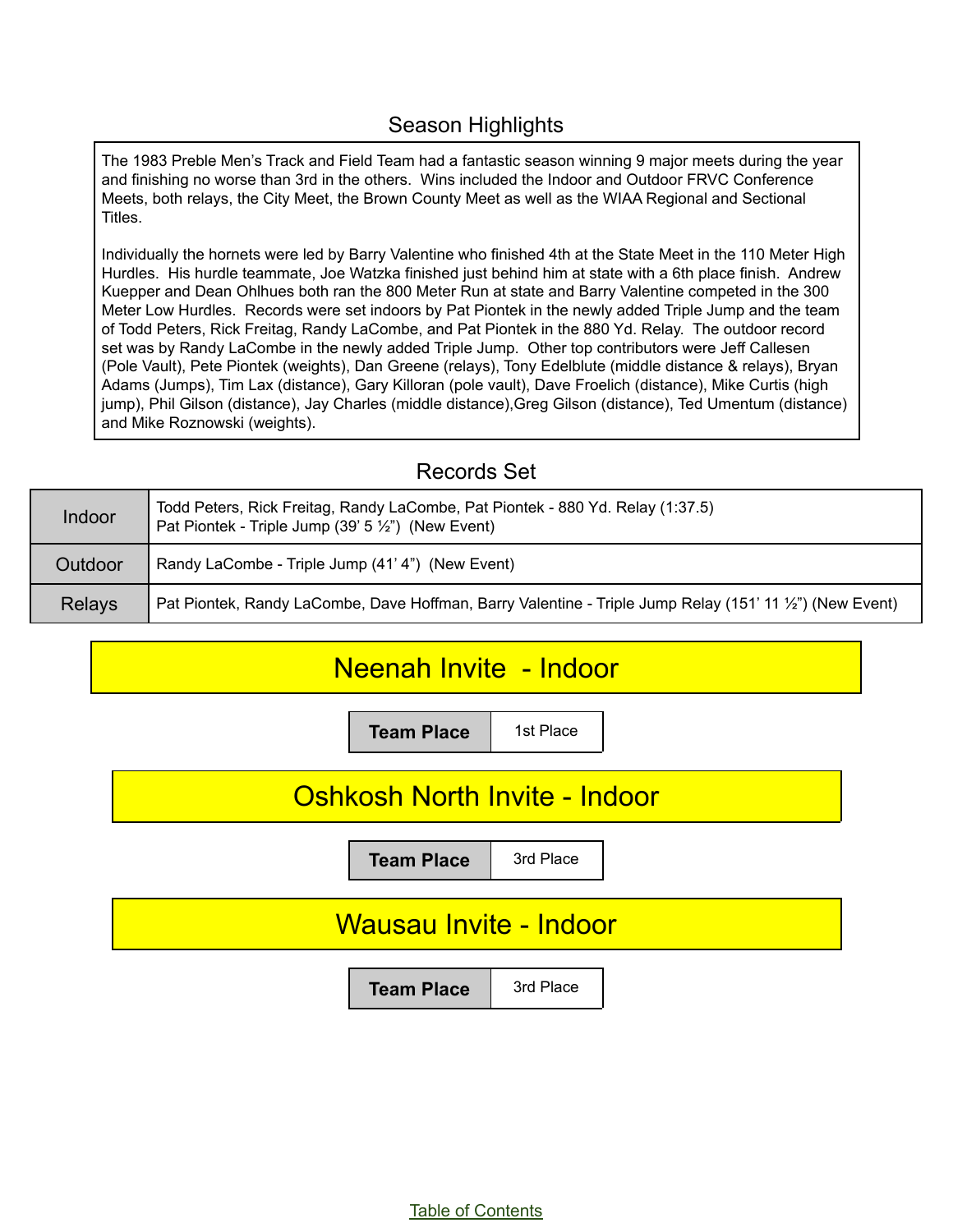#### Oshkosh Titan Invite - Indoor

**Team Place** 3rd Place

| 2nd Place                                                                                                                                                                  | 4th Place                           |
|----------------------------------------------------------------------------------------------------------------------------------------------------------------------------|-------------------------------------|
| >880 Yd Relay - Peters, Freitag, LaCombe, Piontek<br>>Jeff Callesen - Pole Vault<br>>Pete Piontek - Shot Put<br>>Todd Peters - 60 Yd Dash<br>>Andrew Kuepper - 880 Yd. Run | >Barry Valentine - 60 Yd. H Hurdles |

## FRVC Conference Meet - Indoor

**Team Place** | 1st Place

| 1st Place                                                                                                                   | 2nd Place                                                                                                                                                                                                      | 3rd Place                                                   |
|-----------------------------------------------------------------------------------------------------------------------------|----------------------------------------------------------------------------------------------------------------------------------------------------------------------------------------------------------------|-------------------------------------------------------------|
| >Barry Valentine - 60 Yd H Hurdles<br>>Todd Peters - 60 Yd Dash<br>>Andrew Kuepper - 880 Yd Run<br>>Pete Piontek - Shot Put | >Joe Watzka - 60 Yd H Hurdles<br>>Barry Valentine - 60 Yd L Hurdles<br>>Ted Umentum - 2 Mile Run<br>>10 Lap Relay - Peters, Piontek,<br>Ohlhues, Greene<br>>4 Lap Relay - Peters, Freitag,<br>LaCombe, Piontek | >Joe Watzka - 60 Yd L Hurdles<br>>Andrew Kuepper - Mile Run |

| <b>4th Place</b>            | <b>5th Place</b>          |
|-----------------------------|---------------------------|
| SGary Killoran - Pole Vault | SGreg Gilson - 880 Yd Run |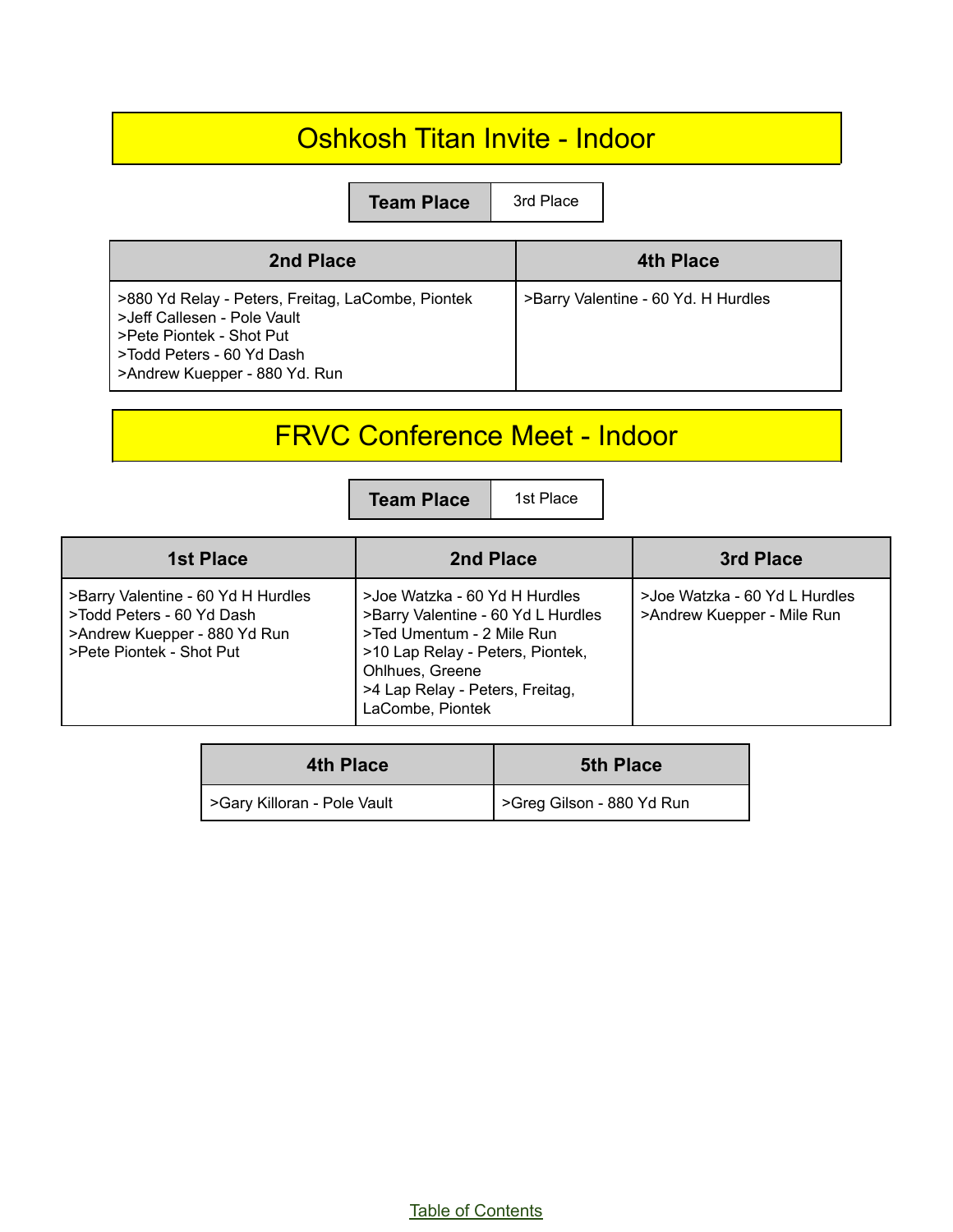# Preble/East Relays - Outdoor

**Team Place** | 1st Place

| 1st Place                                                                                                                                                                                                                                                                                                                                                                                                             | 2nd Place                                                                                                                                                                                                 |
|-----------------------------------------------------------------------------------------------------------------------------------------------------------------------------------------------------------------------------------------------------------------------------------------------------------------------------------------------------------------------------------------------------------------------|-----------------------------------------------------------------------------------------------------------------------------------------------------------------------------------------------------------|
| >Distance Medley Relay - Ohlhues, Edelblute, Gilson, Kuepper<br>>440 H Hurdle Relay - Watzka, Herrscher, Valentine, Drankoff<br>>1600 Medley Relay - Piontek, Freitag, LaCombe, Kuepper<br>>Long Jump Relay - Piontek, Adams, LaCombe, Walker<br>>Triple Jump Relay - Hoffman, Valentine, LaCombe, Piontek<br>>1600 Relay - Harris, Edelblute, Greene, Watzka<br>>3200 Relay - G. Gilson, P. Gilson, Ohlhues, Kuepper | >900 I Hurdle Relay - Valentin, Charles, Watzka<br>>400 Relay - LaCombe, Freitag, Adams, Hoge<br>>High Jump Relay - Curtis, Valentine, Ohlhues. Callesen<br>>Pole Vault Relay - Callesen, Killoran, Jentz |

| 3rd Place                                       | <b>5th Place</b>                                                                                                   |
|-------------------------------------------------|--------------------------------------------------------------------------------------------------------------------|
| >6400 Relay - G. Gilson, Froelich, Umentum, Lax | Shot Put Relay - Backman, Roznowski, Framke, Piontek<br>>Discus Relay - Piontek, Roznowski, Framke, Christopherson |

## Oshkosh North/West Invite - Indoor

**Team Place** 2nd Place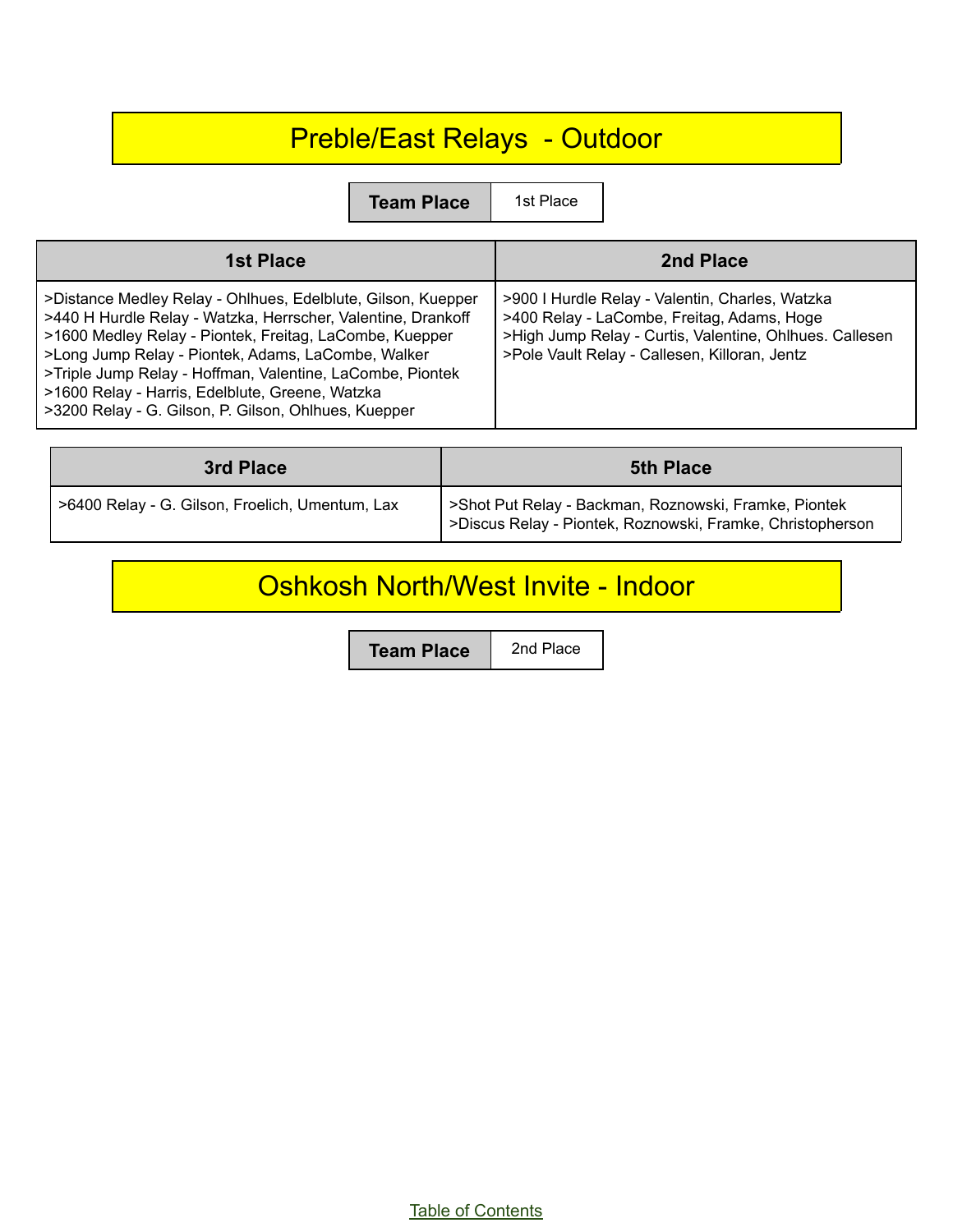# Green Bay City Meet - Outdoor

**Team Place** | 1st Place

| <b>1st Place</b>                                                                                                                                                                                                                                                                           | 2nd Place                                                                                                                                                                                                                                                            | 3rd Place                                                                                   |
|--------------------------------------------------------------------------------------------------------------------------------------------------------------------------------------------------------------------------------------------------------------------------------------------|----------------------------------------------------------------------------------------------------------------------------------------------------------------------------------------------------------------------------------------------------------------------|---------------------------------------------------------------------------------------------|
| >Joe Watzka - 110 H Hurdles<br>>800 Relay - Peters, Freitag, LaCombe,<br><b>Piontek</b><br>>Joe Watzka - 300 L Hurdles<br>>Pat Piontek - 200 Dash<br>>Tim Lax - 3200 Run<br>>Pete Piontek - Shot Put<br>>Pete Piontek - Discus<br>>Randy LaCombe - Triple Jump<br>>Bryan Adams - Long Jump | >Barry Valentine - 110 H Hurdles<br>>Greg Gilson - 1600 Run<br>>Dean Ohlhues - 800 Run<br>>Todd Peters - 200 Dash<br>>1600 Relay - Edelblute, Ohlhues,<br>Greene, Kuepper<br>>Pat Piontek - Triple Jump<br>>Randy LaCombe - Long Jump<br>>Jeff Callesen - Pole Vault | >Rick Freitag - 100 Dash<br>>Barry Valentine - 300 L Hurdles<br>>Gary Killoran - Pole Vault |

| <b>4th Place</b>           | <b>5th Place</b>                                        |
|----------------------------|---------------------------------------------------------|
| >Todd Peters - 100 Dash    | >Tony Edelblute - 400 Dash                              |
| >Andrew Kuepper - 400 Dash | >Andrew Kuepper - 800 Run<br>  >Mike Roznowski - Discus |
| >Mike Roznowski - Shot Put | >Mike Curtis - High Jump                                |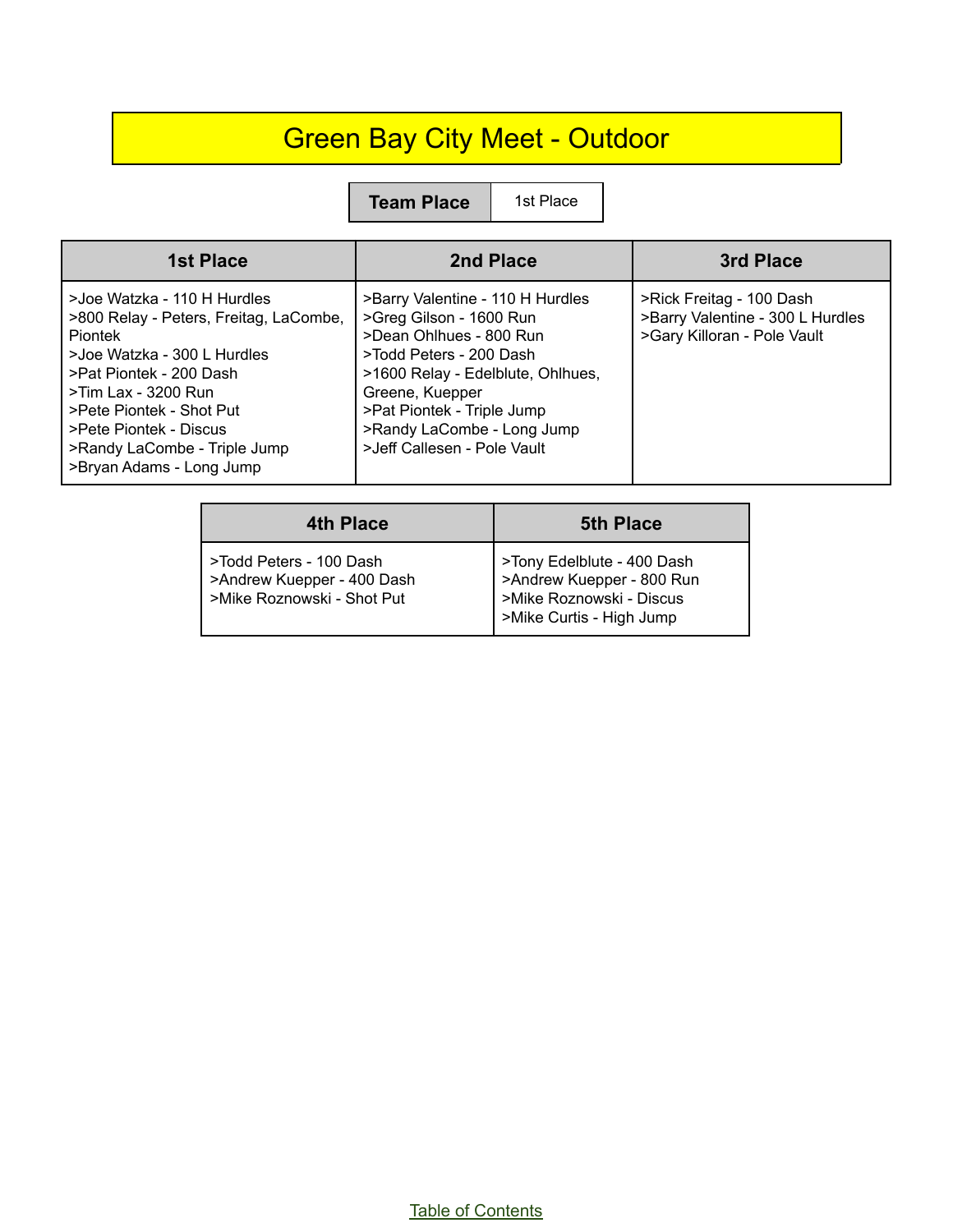#### FRVC Conference Meet - Outdoor

**Team Place** | 1st Place

| 1st Place                                                                                                                           | 2nd Place                                                                                                        | 3rd Place                                                                                       |
|-------------------------------------------------------------------------------------------------------------------------------------|------------------------------------------------------------------------------------------------------------------|-------------------------------------------------------------------------------------------------|
| >Joe Watzka - 110 H Hurdles<br>>Tim Lax - 3200 Run<br>>160 Relay - Greene, edelblute,<br>Ohlhues, Kuepper<br>>Pete Piontek - Discus | >Gary Killoran - Pole Vault<br>>Andrew Kuepper - 800 Run<br>>Bryan Adams - Long Jump<br>>Pete Piontek - Shot Put | >Barry Valentine - 110 H Hurdles<br>>Barry Valentine - 300 L Hurdles<br>>Dean Ohlhues - 800 Run |

| 4th Place                                                                                                                                    | <b>5th Place</b>                                                                          |
|----------------------------------------------------------------------------------------------------------------------------------------------|-------------------------------------------------------------------------------------------|
| >Todd Peters - 100 Dash<br>>800 Relay - Peters, Freitag, LaCombe,<br>Piontek<br>>Mike Curtis - High Jump (tie)<br>>Pat Piontek - Triple Jump | >Andrew Kuepper - 1600 Run<br>  >Joe Watzka - 300 L Hurdles<br>>Randy LaCombe - Long Jump |

# Brown County Meet - Outdoor

**Team Place** | 1st Place

| 1st Place                                                                                                                                                                                            | 2nd Place                                                                                                        | 3rd Place                                                                                                                                                                                             |
|------------------------------------------------------------------------------------------------------------------------------------------------------------------------------------------------------|------------------------------------------------------------------------------------------------------------------|-------------------------------------------------------------------------------------------------------------------------------------------------------------------------------------------------------|
| >Tim Lax - 3200 Run<br>>Barry Valentine - 110 H Hurdles<br>>1600 Relay - Greene, Edelblute,<br>Ohlhues, Kuepper<br>>Bryan Adams - Long Jump<br>>Gary Killoran - Pole Vault<br>>Pete Piontek - Discus | >Dean Ohlhues - 800 Run<br>>Joe Watzka - 110 H Hurdles<br>>Randy LaCombe - Long Jump<br>>Pete Piontek - Shot Put | >Andrew Kuepper - 800 Run<br>>Phil Gilson - 3200 Run<br>>Joe Watzka - 300 L Hurdles<br>>800 Relay - Peters, Freitag,<br>LaCombe, Piontek<br>>Pat Piontek - Triple Jump<br>>Jeff Callesen - Pole Vault |

| <b>4th Place</b>                                               | <b>5th Place</b>                                        |
|----------------------------------------------------------------|---------------------------------------------------------|
| >Barry Valentine - 300 L Hurdles<br>>Randy LaCombe - Long Jump | >Rick Freitag - 100 Dash<br>  >Dave Froelich - 1600 Run |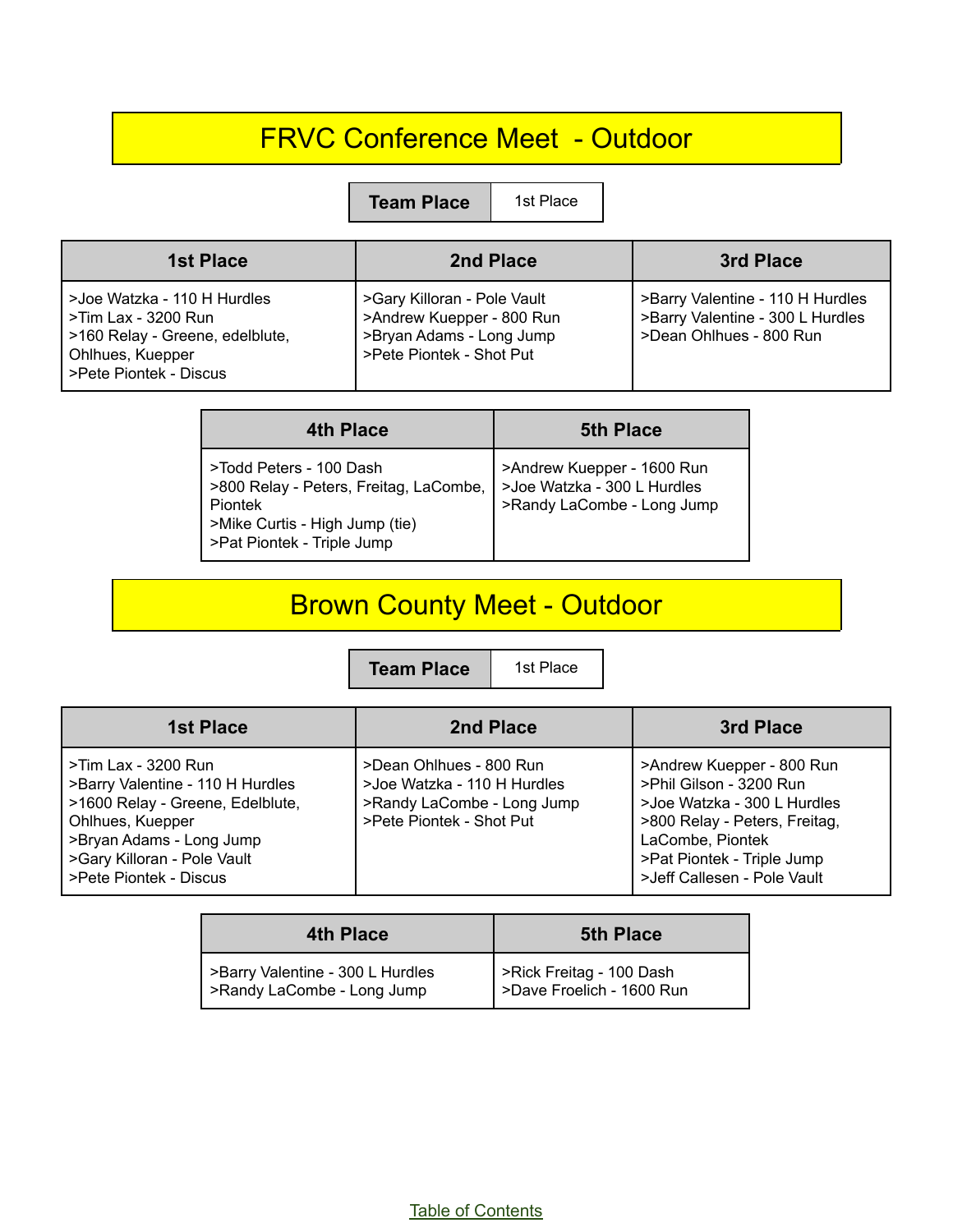# FRCC Conference Relays - Outdoor

**Team Place** | 1st Place

| <b>1st Place</b>                                                                                                                                                                                                                                                                                                                                                                                                                                                        | 2nd Place                                                                                                                               |
|-------------------------------------------------------------------------------------------------------------------------------------------------------------------------------------------------------------------------------------------------------------------------------------------------------------------------------------------------------------------------------------------------------------------------------------------------------------------------|-----------------------------------------------------------------------------------------------------------------------------------------|
| >Shot Put Relay - Piontek, Framke, Roznowski<br>>440 H Hurdle Relay - Valentine, Drankoff, Watzka, Herrscher<br>>Discus Relay - Piontek, Roznowski, Framke<br>>Long Jump Relay - Adams, LaCombe, Piontek<br>>6400 Relay - Gilson, Umentum, Froelich, Lax<br>>1600 Medley Relay - Piontek, Hoge, Peters, P. Gilson<br>>1600 Relay - Greene, Edelblute, Charles, Watzka<br>>3200 Relay - G. Gilson, Lax, Ohlhues, Kuepper<br>>Pole Vault - Killoran, Callesen, Harrington | >Triple Jump Relay - LaCombe, Piontek, Hoffman<br>>400 Relay - Peters, Freitag, LaCombe<br>>800 Relay - Peters, Freitag, Adams, Piontek |

| 3rd Place                                                    | 4th Place                                      |
|--------------------------------------------------------------|------------------------------------------------|
| >Distance Medley Relay - Edelblute, Greene, Ohlhues, Kuepper | >High Jump Relay - Curtis, Callesen, Herrscher |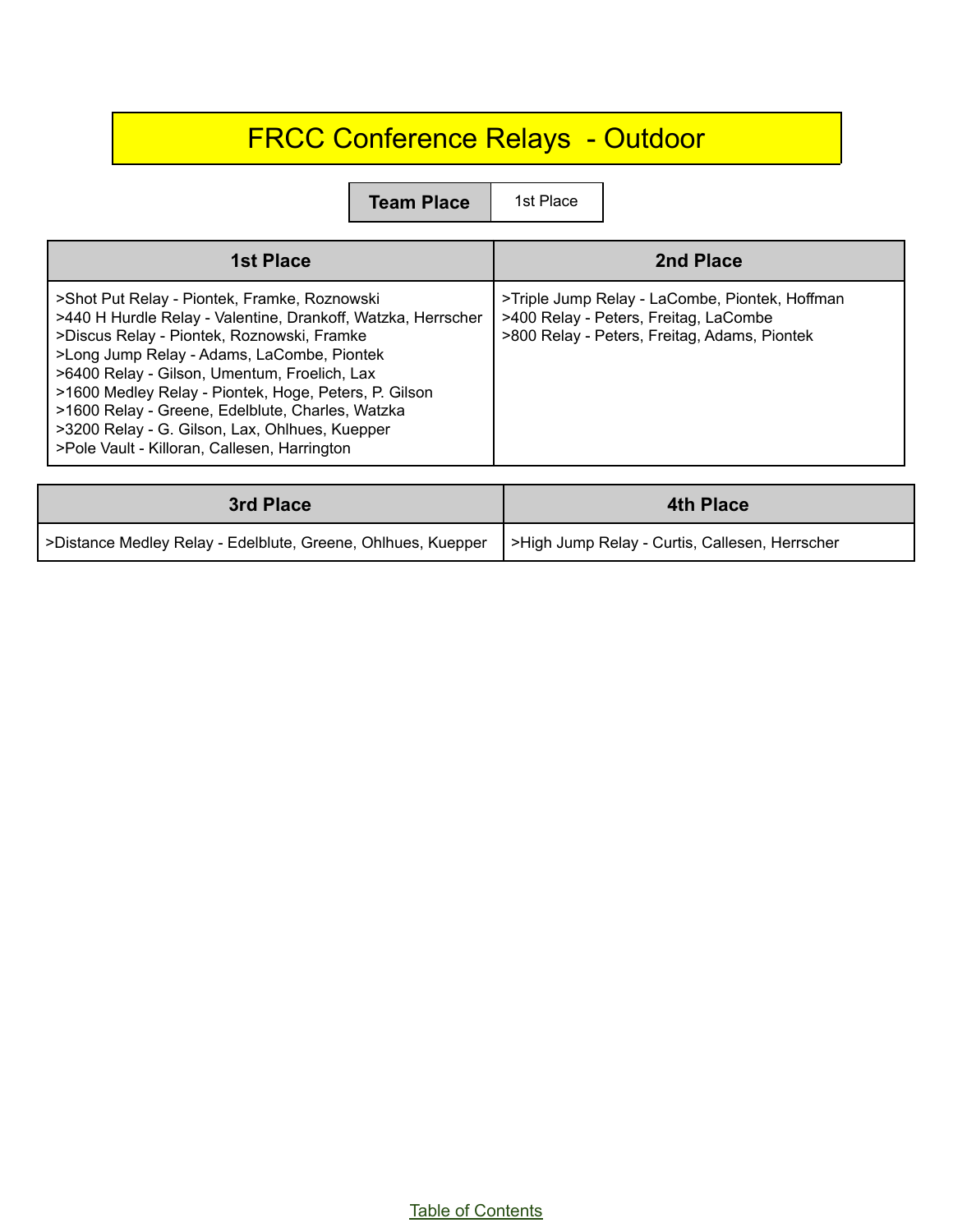#### WIAA Regional

Top 4 qualify for the Sectional Meet

**Team Place** | 1st Place

| <b>1st Place</b>                                                                                                | 2nd Place                                                                                                                                                                                                                     | 3rd Place                                                                                                                                                                           |
|-----------------------------------------------------------------------------------------------------------------|-------------------------------------------------------------------------------------------------------------------------------------------------------------------------------------------------------------------------------|-------------------------------------------------------------------------------------------------------------------------------------------------------------------------------------|
| <b>Sectional Qualifier</b>                                                                                      | <b>Sectional Qualifier</b>                                                                                                                                                                                                    | <b>Sectional Qualifier</b>                                                                                                                                                          |
| >Joe Watzke - 110 H Hurdles<br>>Andrew Kuepper - 800 Run<br>>1600 Relay - Greene, Edelbute,<br>Ohlhues, Kuepper | >Bryan Adams - Long Jump<br>>Peter Piontek - Shot Put<br>>Jeff Callesen - Pole Vault<br>>Randy LaCombe - Triple Jump<br>>Greg Gilson - 1600 Run<br>>800 Relay - Peters, Freitag, Adams,<br>Piontek<br>>Dean Ohlhues - 800 Run | >Gary Killoran - Pole Vault<br>>Barry Valentine - 110 H Hurdles<br>>Rick Freitag - 100 Dash<br>>Dave Froelich - 1600 Run<br>>Barry Valentine - 300 L Hurdles<br>>Tim Lax - 3200 Run |

| 4th Place<br><b>Sectional Qualifier</b>                                                                       | <b>5th Place</b>                                                                                                                         |
|---------------------------------------------------------------------------------------------------------------|------------------------------------------------------------------------------------------------------------------------------------------|
| >Mike Curtis - High Jump<br>>Todd Peters - 100 Dash<br>>Joe Watzka - 300 L Hurdles<br>>Todd Peters - 200 Dash | >Pete Piontek - Discua<br>>Randy LaCombe - Long Jump<br>>Pat Piontek - Triple Jump<br>>Jay Charles - 400 Dash<br>>Pat Piontek - 200 Dash |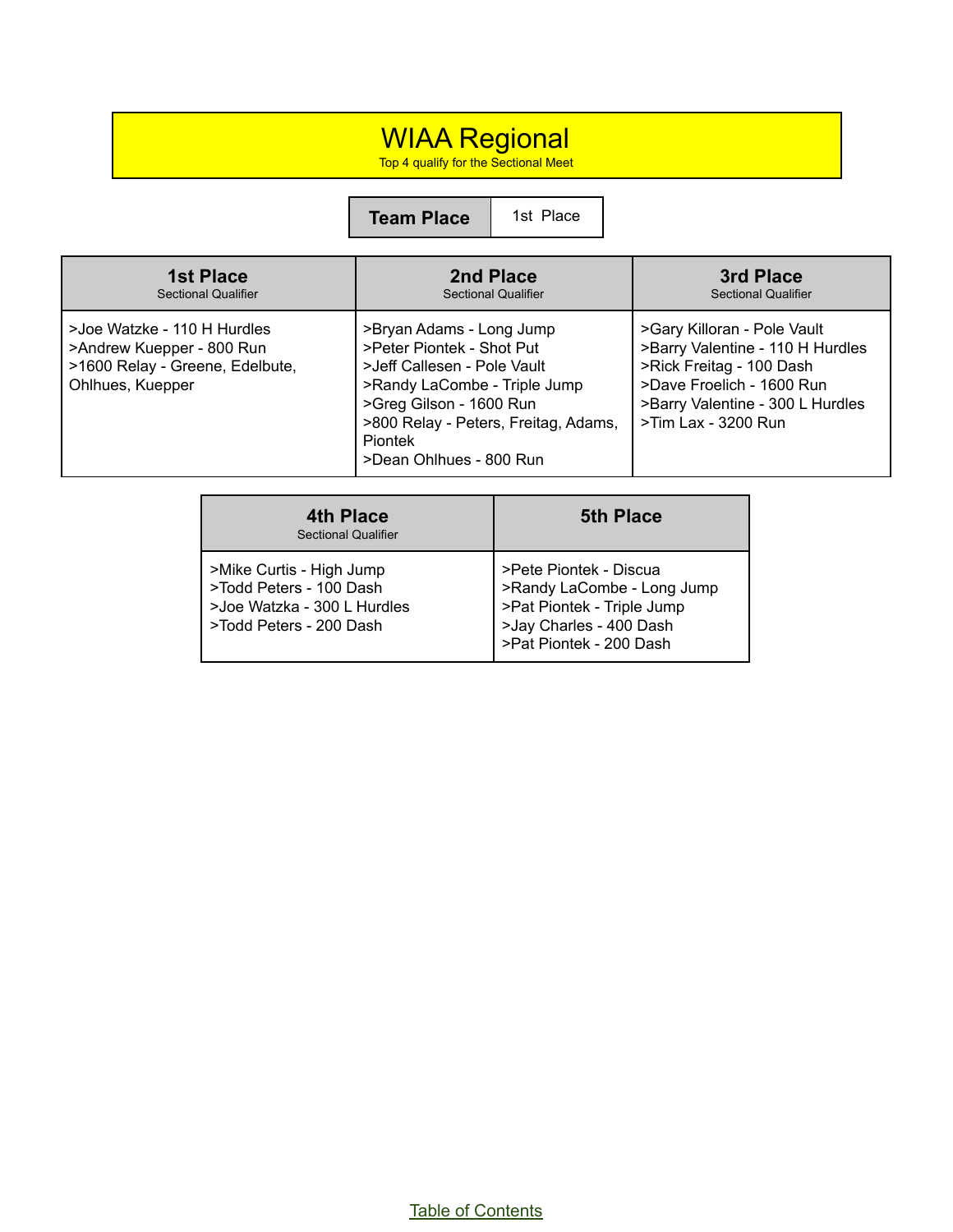#### WIAA Sectional

Top 2 advance to the State Meet

**Team Place** 1st Place

| 1st Place<br>State Meet Qualifier                        | 2nd Place<br><b>State Meet Qualifier</b>                                                        | 3rd Place                                                                                                                                  |
|----------------------------------------------------------|-------------------------------------------------------------------------------------------------|--------------------------------------------------------------------------------------------------------------------------------------------|
| >Andrew Kuepper - 800 Run<br>>Joe Watzka - 110 H Hurdles | >Dean Ohlhues - 800 Run<br>>Barry Valentine - 110 H Hurdles<br>>Barry Valentine - 300 L Hurdles | >800 Relay - Peters, Freitag,<br>Adamx, Piontek<br>>Randy LaCombe - Triple Jump<br>>Jeff Callesen - Pole Vault<br>>Pete Piontek - Shot Put |

| 4th Place                                                                        | <b>5th Place</b>                                 |
|----------------------------------------------------------------------------------|--------------------------------------------------|
| >1600 Relay - Greene, Edelblute,<br>Ohlhues, Kuepper<br>>Bryan Adams - Long Jump | >Dave Froelich - 1600 Run<br>>Tim Lax - 3200 Run |

#### WIAA State Meet

**Team Place** 8 Points

| <b>6th Place</b>            | 4th Place                        |
|-----------------------------|----------------------------------|
| >Joe Watzka - 110 H Hurdles | >Barry Valentine - 110 H Hurdles |
|                             |                                  |

#### **Participant**

>Andrew Kuepper - 800 Run

>Dean Ohlhues - 800 Run

>Barry Valentine - 300 L Hurdles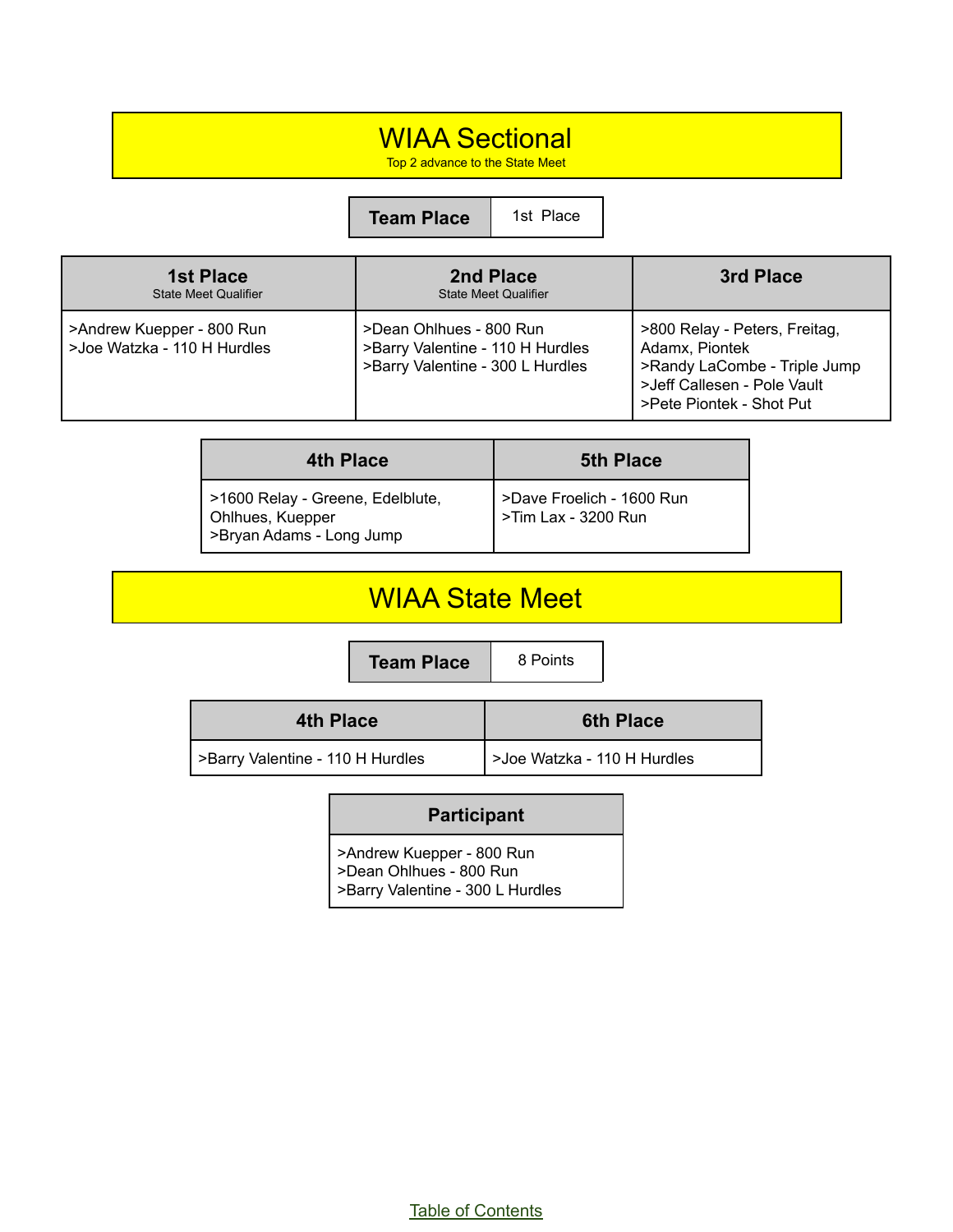

#### Coaching Staff

**Head Coach** Jack Drankoff

**Assistant Coaches** Pat Prochnow

#### Season Results

<span id="page-35-0"></span>

|                                        |                                     | <b>Indoor</b>                      |                                   |                                          |  |
|----------------------------------------|-------------------------------------|------------------------------------|-----------------------------------|------------------------------------------|--|
| <b>Neenah Invite</b><br>2nd Place      | <u>Wausau Invite</u><br>3rd Place   |                                    | <b>Oshkosh Titan</b><br>2nd Place | <b>FRVC Conference</b><br>1st Place      |  |
|                                        |                                     | <b>Outdoor</b>                     |                                   |                                          |  |
| <b>Preble/East Relays</b><br>1st Place |                                     | <b>City Meet</b><br>1st Place      |                                   | <b>Oshkosh North Invite</b><br>3rd Place |  |
|                                        | <b>FRVC Conference</b><br>1st Place |                                    | <b>Brown County</b><br>1st Place  | <b>FRVC Relays</b><br>1st Place          |  |
|                                        |                                     | <b>WIAA Tournament</b>             |                                   |                                          |  |
| <b>WIAA Regional</b><br>4th Place      |                                     | <b>WIAA Sectional</b><br>2nd Place |                                   | <b>WIAA State Meet</b><br>18 Points      |  |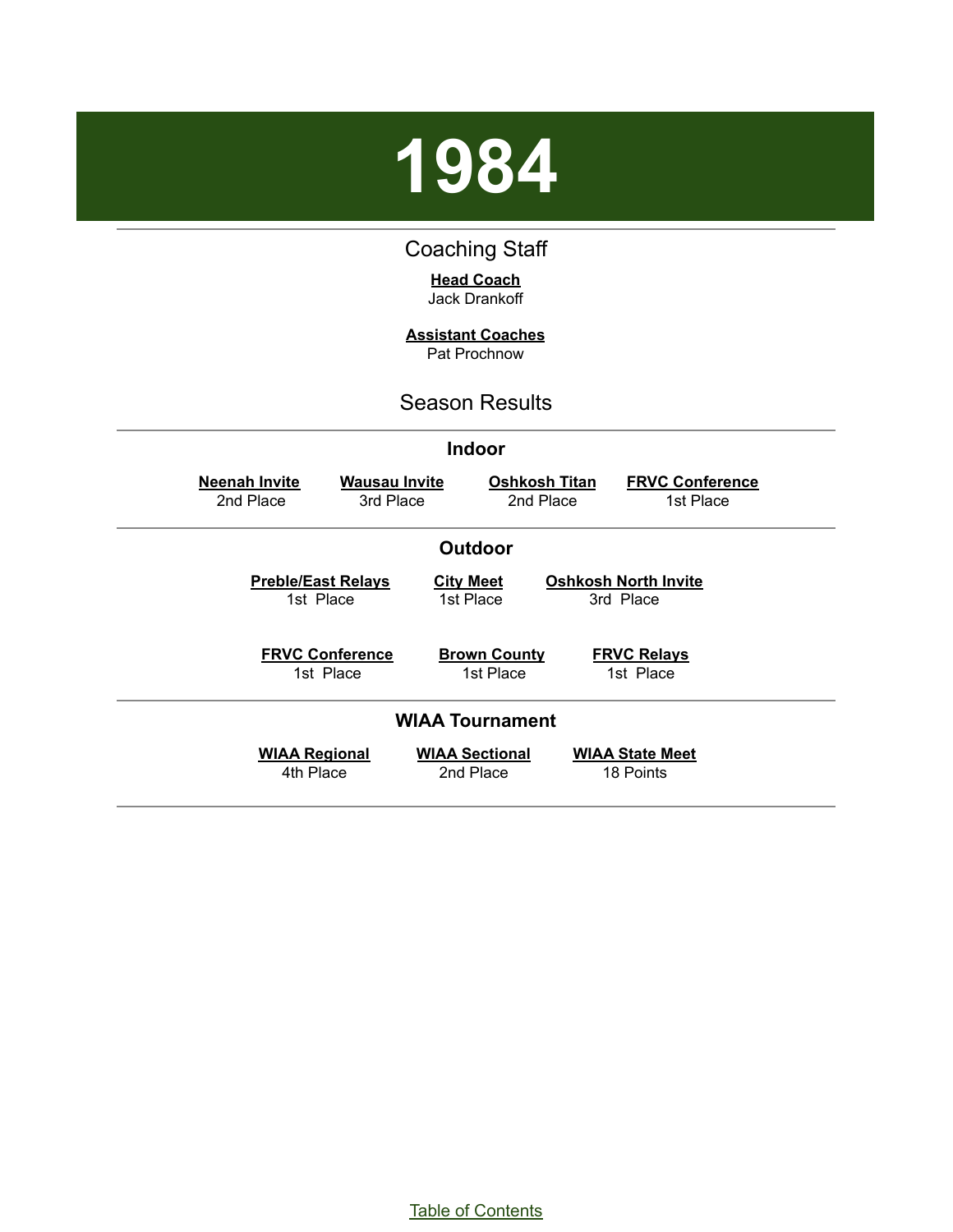#### Season Highlights

The 1984 Preble Men's Track and Field Team had a great season winning 6 meets and placing 2nd in three others. Victories included both the Indoor and Outdoor FRVC Conference titles, both relay meets, the City Meet and the Brown County Meet. In the WIAA Tournament the Hornets stumbled to a 4th place finish in the Regional but came back with a strong 2nd place showing at the Sectionals. They finished off the season with 18 points at the State Meet.

The top individuals were Dean Ohlhues who placed 3rd at the State Meet in the 800 Meter Run and anchored the 1600 Meter Relay team along with Tony Edelblute, Dan Greene, and Todd Peters to an 8th place finish. Others placers at the State Meet were Darren Harrington 4th in the Pole Vault, Todd Peters, Mike Hoge, Rick Freitag, and Randy LaCombe to a 5th in the 400 Meter Relay, and Jim Van Ess to a 7th Place in the 3200 Meter Run. There were a number records set including outdoor records by Dean Ohlhues in the 800 Meter Run, Jeff Callesen in the Pole Vault, Randy LaCombe in the Triple Jump and the 400 Meter Relay Team of Todd Peters, Mike Hoge, Rick Freitag, Randy LaCombe. Other top contributors were Eric Plinski (110 high hurdles), Dave Froelich (distance), Dave Hoffman (jumps), Joe Backmann (weights), Mike Hoge (sprints & relays), Tony Edelblute (middle distance & relays), Greg Gilson (distance), Rob Watson (distance), Dave Schauer (hurdles), Joe Franke (weights), and Gary Killoran (pole vault).

| Indoor        | Todd Peters - 220 Yd. Dash (24.0)<br>Jim Van Ess - 2 Mile Run (2:44.7)<br>Tony Edelblute, Dan Greene, Todd Peters, Dean Ohlhues - Mile Relay (3:33.2)<br>Randy LaCombe - Long Jump (21' 10 1/2)<br>Randy LaCombe - Triple Jump (44' 5")<br>Darren Harrington - Pole Vault (13' 3")                                                       |
|---------------|------------------------------------------------------------------------------------------------------------------------------------------------------------------------------------------------------------------------------------------------------------------------------------------------------------------------------------------|
| Outdoor       | Dean Ohlhues - 800 Meter Run (1:55.5)<br>Todd Peters, Mike Hoge, Rick Freitag, Randy LaCombe - 400 Meter Relay (43.8)<br>Jeff Callesen - Pole Vault (14' 2")<br>Randy LaCombe - Triple Jump (42' 7")                                                                                                                                     |
| <b>Relays</b> | Randy LaCombe, Dave Hoffman, Dean Ohlhues, Greg Borucki - Long Jump Relay (73'8")<br>Randy LaCombe, Dave Hoffman, Jeff Callesen, Greg Borucki - Triple Jump Relay (156' 1 3/4")<br>Jeff Callesen, Dave Hoffman, Randy LaCombe - Triple Jump Relay (122' 7 1/2")<br>Jeff Callesen, Darren Harrington, Gary Killoran - Pole Vault (39' 0") |

#### Records Set

#### Neenah Invite - Indoor

**Team Place** | 2nd Place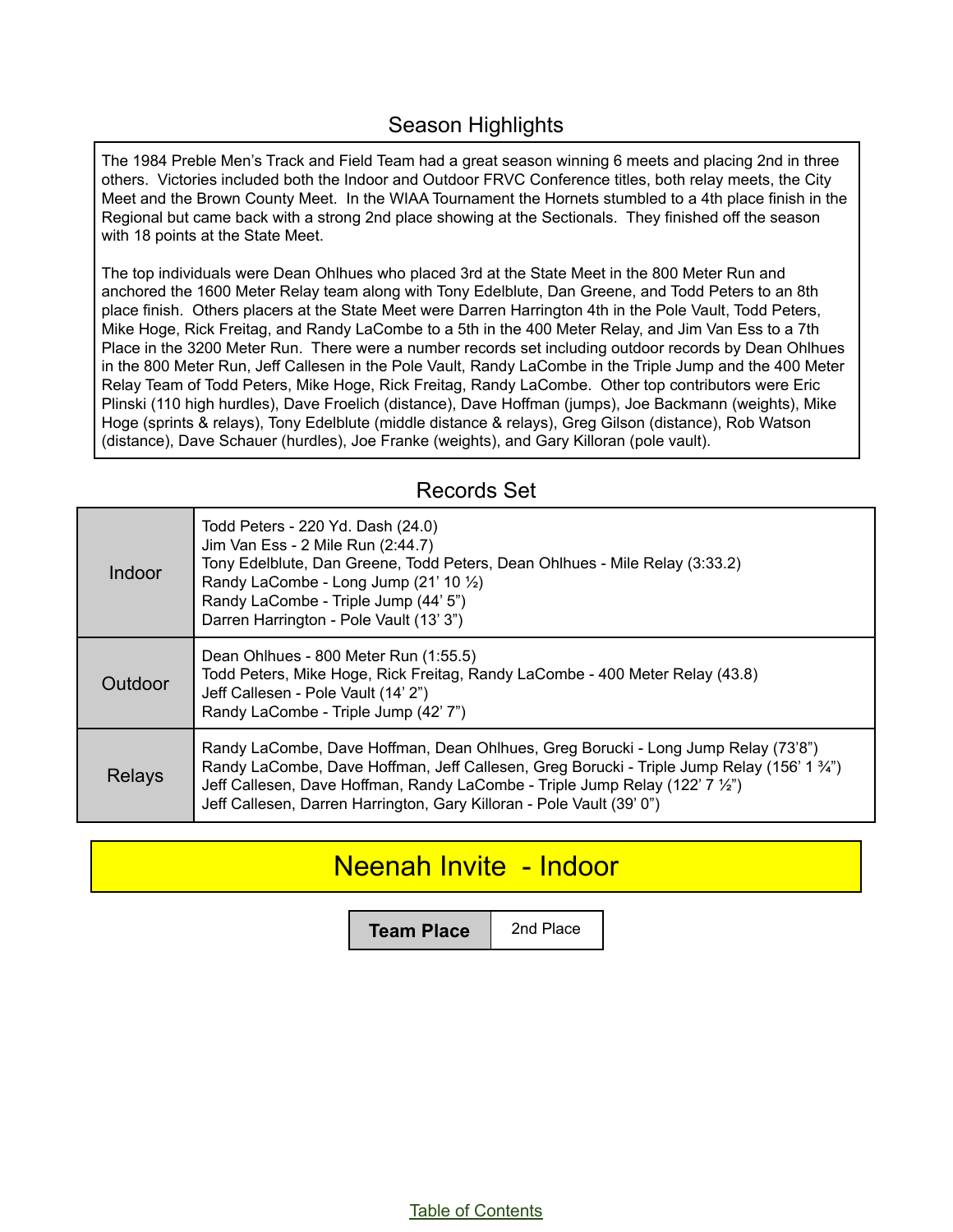# Wausau Invite - Indoor **Team Place** | 3rd Place Oshkosh Titan - Indoor **Team Place** | 2nd Place **1st Place 3rd Place** >Randy LaCombe - Long Jump >Randy LaCombe - Triple Jump >Mile Relay - Edelblute, Greene, Peters, Ohlhues >Jim Van Ess - 2 Mile Run >Tony Edelblute - 440 Yd. Dash (tie)

#### FRVC Conference Meet - Indoor

**Team Place** | 1st Place

| 1st Place                                                      | 2nd Place                                                                                                                                    | 3rd Place                                                                                    |
|----------------------------------------------------------------|----------------------------------------------------------------------------------------------------------------------------------------------|----------------------------------------------------------------------------------------------|
| >Eric Plinske - 60 Yd. H Hurdles<br>SRandy LaCombe - Long Jump | >Jim Van Ess - 2 Mile Run<br>>4 Lap Relay - Names not available<br>>12 Lap Relay - Names not available<br>>Eric Plinske - 60 Yd. Low Hurdles | >Randy LaCombe - 60 Yd. Dash<br>>Dave Froelich - Mile Run<br>>Darren Harrington - Pole Vault |

| 4th Place                                             | <b>5th Place</b>                                                                   |
|-------------------------------------------------------|------------------------------------------------------------------------------------|
| >Jeff Callesen - Pole Vault<br>>Joe Franke - Shot Put | >Todd Peters - 60 Yd. Dash<br>>Rob Watson - 2 Mile Run<br>>Joe Bachmann - Shot Put |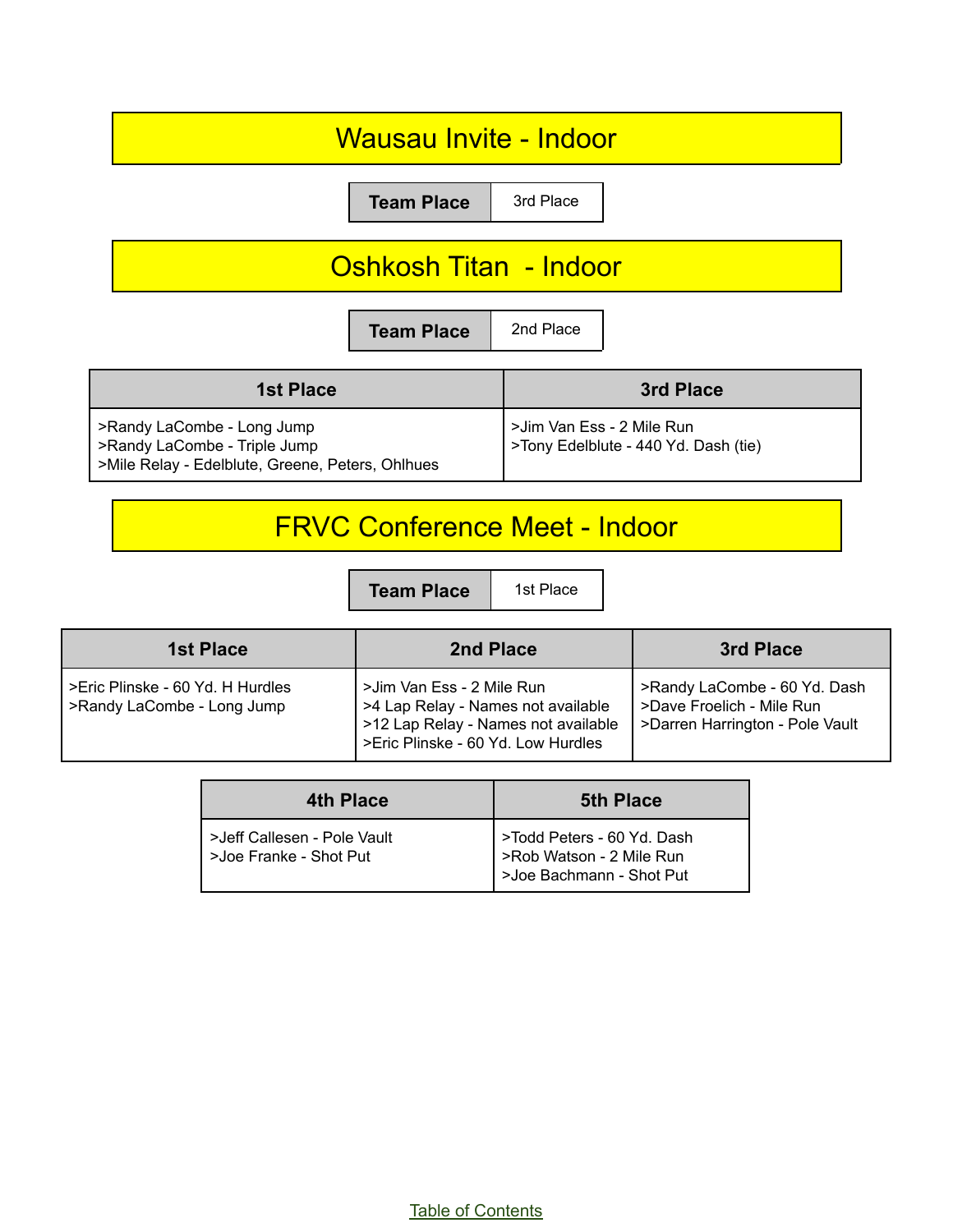# Preble/East Relays - Outdoor

**Team Place** | 1st

| 1st Place                                                                                                                                                     | 2nd Place                                                                                                                                                                                                                                                                 |
|---------------------------------------------------------------------------------------------------------------------------------------------------------------|---------------------------------------------------------------------------------------------------------------------------------------------------------------------------------------------------------------------------------------------------------------------------|
| >Triple Jump Relay - LaCombe, Hoffman, Callesen, Borucki<br>>800 Relay - Peters, Freitag, LaCombe, Hoge<br>>Pole Vault Relay - Callesen, Killoran, Harrington | >440 H Hurdle Relay - Borucki, Callesen, Johnson, Plinski<br>>6400 Relay - Gilson, Watson, Umentum, Van Ess<br>>High Jump - Ohlhues, Johnson, Herrscher, Callesen<br>>400 Relay - LaCombe, Freitag, Dequaine, Hoge<br>>1600 Relay - Greene, Edelblute, Harrington, Peters |

| 3rd Place                                                                                                            | 4th Place                                                                                                                                               |
|----------------------------------------------------------------------------------------------------------------------|---------------------------------------------------------------------------------------------------------------------------------------------------------|
| >Distance Medley Relay - Ohlhues, Greene, Johnson, Froelich<br>>1600 Medley Relay - Edelblute, Peters, Hoge, Ohlhues | >Shot Put Relay - Framke, Backmann, Ray, Reignier<br>>Discus Relay - Framke, Matzke, Wilquet, Rabas<br>>3200 Relay - Gilson, Johnson, Froelich, Van Ess |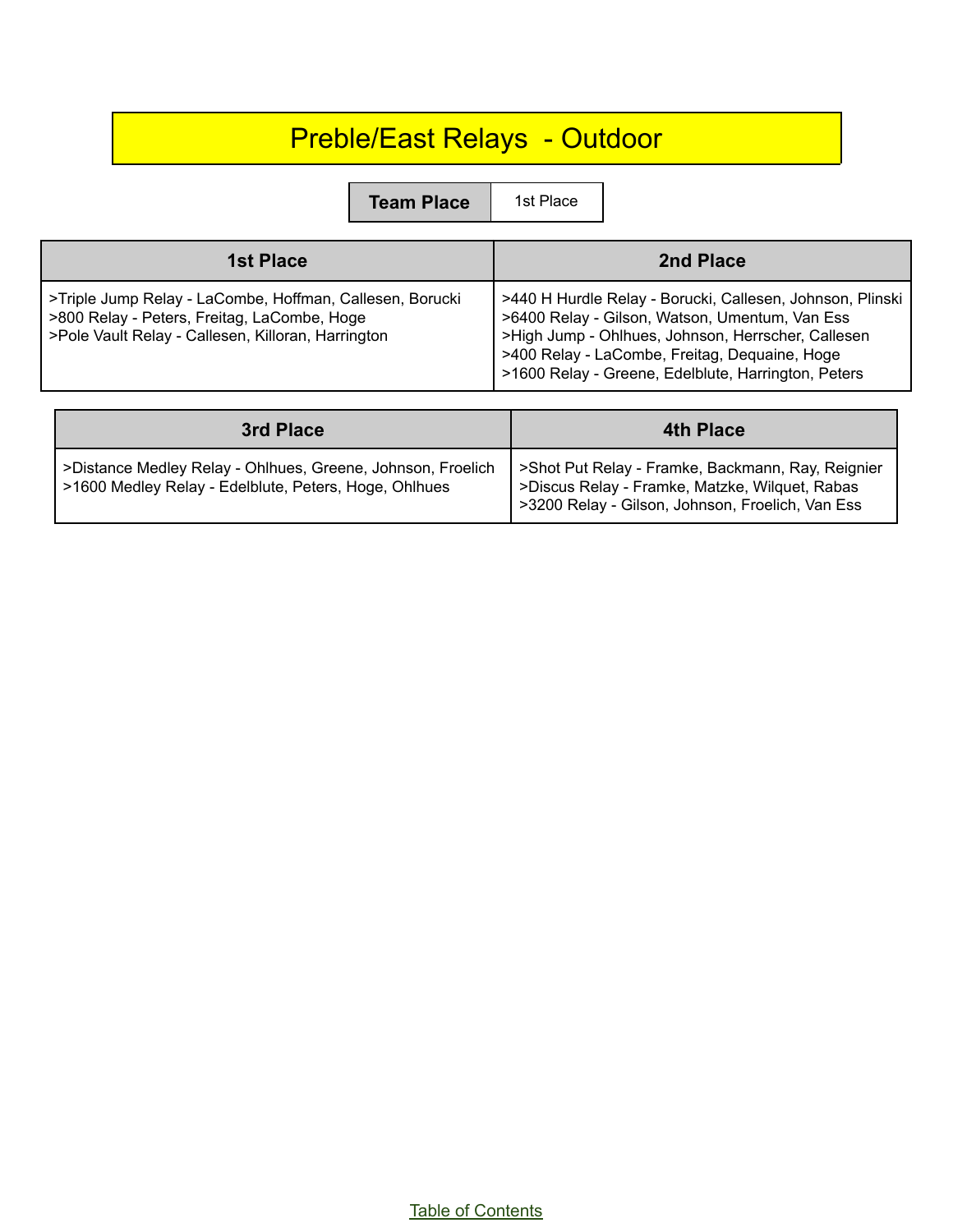## Green Bay City Meet - Outdoor

**Team Place** | 1st Place

| <b>1st Place</b>                                                                                                                                                                                                                                                                            | 2nd Place                                                | 3rd Place                                                                               |
|---------------------------------------------------------------------------------------------------------------------------------------------------------------------------------------------------------------------------------------------------------------------------------------------|----------------------------------------------------------|-----------------------------------------------------------------------------------------|
| >Eric Plinske - 110 H Hurdles<br>>400 Relay - Peters, Hoge, Dequaine,<br>LaCombe<br>>Dean Ohlhues - 800 Run<br>>Jim Van Ess - 3200 Run<br>>Jeff Callesen - Pole Vault<br>>Randy LaCombe - Long Jump<br>>Randy LaCombe - Triple Jump<br>>1600 Relay - Greene, Edelblute,<br>Schauer, Ohlhues | >Mike Hoge - 100 Dash<br>>Darren Harrington - Pole Vault | >Randy LaCombe - 200 Dash<br>>Dave Hoffmann - Triple Jump<br>>Tony Edelblute - 400 Dash |

| 4th Place                                                                                                                             | <b>5th Place</b>                                                            |
|---------------------------------------------------------------------------------------------------------------------------------------|-----------------------------------------------------------------------------|
| >Rick Freitag - 100 Dash<br>>Dan Greene - 400 Dash<br>>Todd Peters - 200 Dash<br>>Mark Matzke - Discus<br>>Gary Killoran - Pole Vault | >Todd Peters - 100 Dash<br>>Rob Watson - 3200 Run<br>>Joe Framke - Shot Put |

# Oshkosh North Invite - Outdoor

**Team Place** | 3rd Place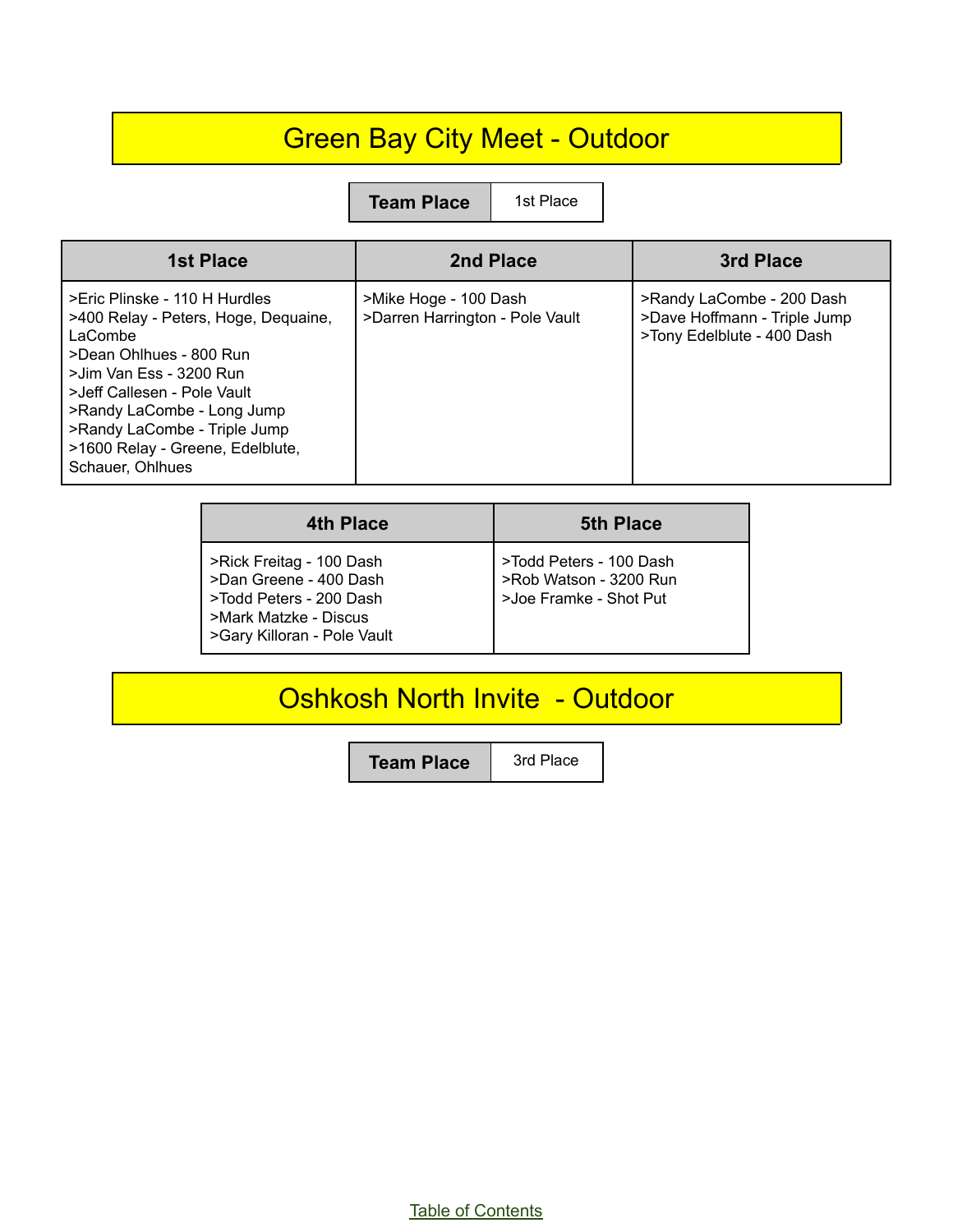## FRVC Conference Meet - Outdoor

**Team Place** | 1st Place

| <b>1st Place</b>                                                                                                                                                                                                               | 2nd Place                                                                                                         | 3rd Place                                              |
|--------------------------------------------------------------------------------------------------------------------------------------------------------------------------------------------------------------------------------|-------------------------------------------------------------------------------------------------------------------|--------------------------------------------------------|
| >Eric Plinske - 110 H Hurdles<br>>400 Relay - Peters, Hoge, Freitag,<br>LaCombe<br>>1600 Relay - Greene, Edelblute,<br>Peters, Ohlhues<br>>Joe Framke - Shot Put<br>>Randy LaCombe - Long Jump<br>>Randy LaCombe - Triple Jump | >Dean Ohlhues - 800 Run<br>>Jim Van Ess - 3200 Run<br>>Joe Backmann - Shot Put<br>>Darren Harrington - Pole Vault | >Todd Peters - 200 Dash<br>>Jeff Callesen - Pole Vault |

| 4th Place                                            | <b>5th Place</b>                                                                                                                           |
|------------------------------------------------------|--------------------------------------------------------------------------------------------------------------------------------------------|
| >Mike Hoge - 100 Dash<br>>Dave Hoffman - Triple Jump | >Rick Freitag - 100 Dash<br>>Dave Schauer - 300 I Hurdles<br>>Randy LaCombe - 200 Dash<br>>Rob Watson - 3200 Run<br>>Mike Hoge - Long Jump |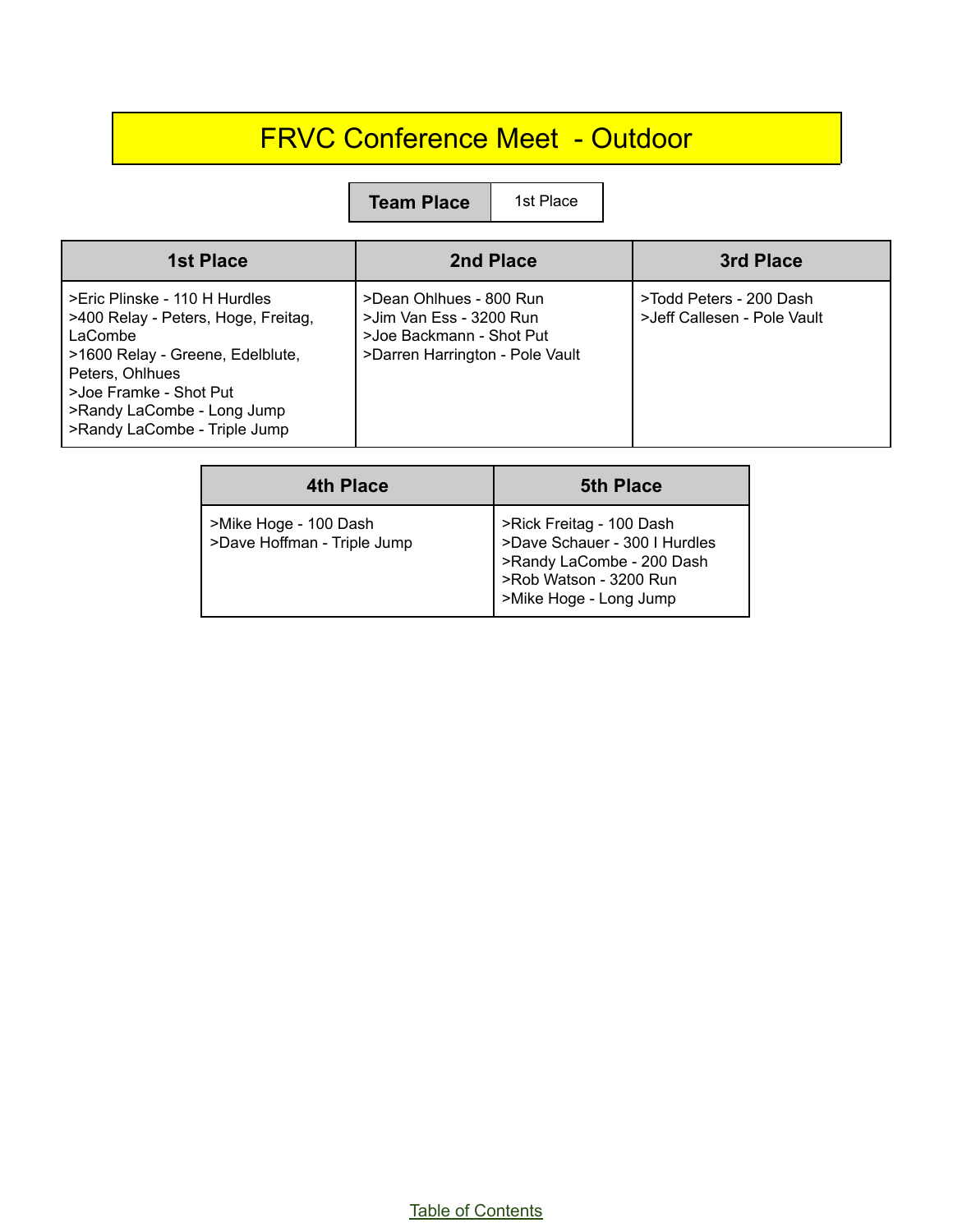# Brown County Meet - Outdoor

**Team Place** | 1st Place

| <b>1st Place</b>                                                                                                                            | 2nd Place                                                                                                       | 3rd Place                                           |
|---------------------------------------------------------------------------------------------------------------------------------------------|-----------------------------------------------------------------------------------------------------------------|-----------------------------------------------------|
| >400 Relay - Peters, Hoge, Freitag,<br>LaCombe<br>>Jeff Callesen - Pole Vault<br>>Randy LaCombe - Triple Jump<br>>Randy LaCombe - Long Jump | >Eric Plinske - 110 H Hurdles<br>>Dean Ohlhues - 800 Run<br>>1600 Relay - Greene, Edelblute,<br>Peters, Ohlhues | >Mike Hoge - 100 Dash<br>>Tony Edelblute - 400 Dash |

| <b>4th Place</b>                                                                                              | <b>5th Place</b>                                     |
|---------------------------------------------------------------------------------------------------------------|------------------------------------------------------|
| >Rick Freitag - 100 Dash<br>>Todd Peters - 200 Dash<br>>Jim Van Ess - 3200 Run<br>>Dave Hoffman - Triple Jump | SGreg Gilson - 800 Run<br>  >Rick Freitag - 200 Dash |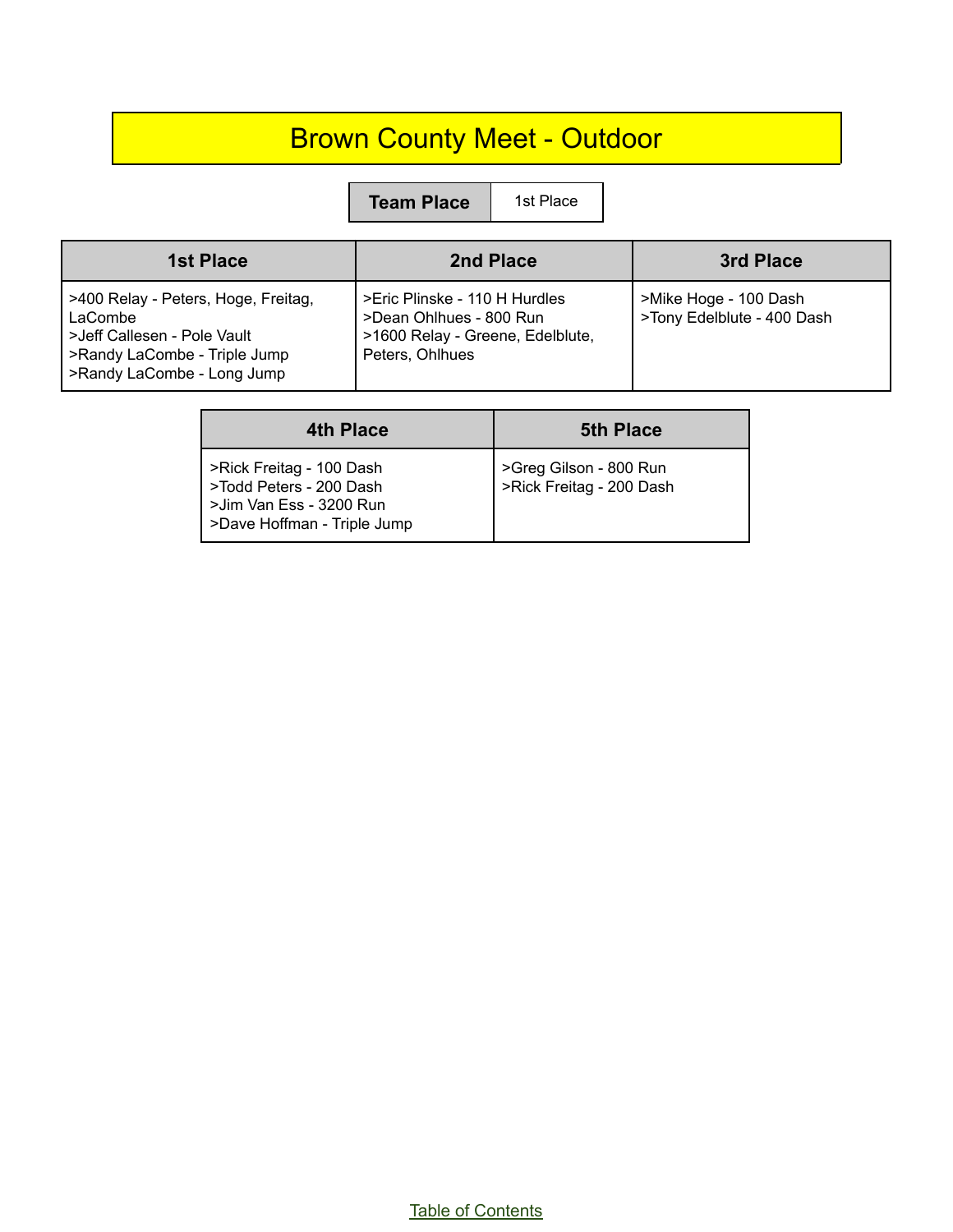# FRCC Conference Relays - Outdoor

**Team Place** | 1st Place

| <b>1st Place</b>                                                                                                                                                                                                                                                                                                                                                                             | 2nd Place                                                                                                                                                 | 3rd Place                                                                                            |
|----------------------------------------------------------------------------------------------------------------------------------------------------------------------------------------------------------------------------------------------------------------------------------------------------------------------------------------------------------------------------------------------|-----------------------------------------------------------------------------------------------------------------------------------------------------------|------------------------------------------------------------------------------------------------------|
| >1600 Relay - Edelblute, Greene, Lax,<br>Schauer<br>>1600 Medley Relay - Peters, Hoge,<br>Dequaine, Ohlhues<br>>Distance Medley Relay - Edelblute,<br>Ohlhues, Johnson, Van Ess<br>>Pole Vault Relay - Callesen,<br>Harrington, Killoran<br>>Long Jump Relay - Hoge, Hoffman,<br>LaCombe<br>>Triple Jump Relay - Callesen,<br>Hoffman, LaCombe<br>>Shot Put Relay - Framke, Backmann,<br>Ray | >3200 Relay - Gilson, Froelich,<br>Johnson, Van Ess<br>>Discus Relay - Framke, Matzke,<br>Wilguet<br>>330 H Hurdle Relay - Plinske,<br>Herrscher, Johnson | >800 Relay - Peters, Hoge,<br>Freitag, LaCombe<br>>6400 Relay - Gilson, Watson,<br>Umentum, Froelich |

| <b>4th Place</b>                                         | <b>5th Place</b>                                                                                        |
|----------------------------------------------------------|---------------------------------------------------------------------------------------------------------|
| >High Jump Relay (tie) - Herrscher,<br>Johnson, Calleson | >400 Relay - Frisque, Hoge,<br>Freitag, LaCombe<br>>900 Low Hurdle Relay - Johnson,<br>Borucki, Schauer |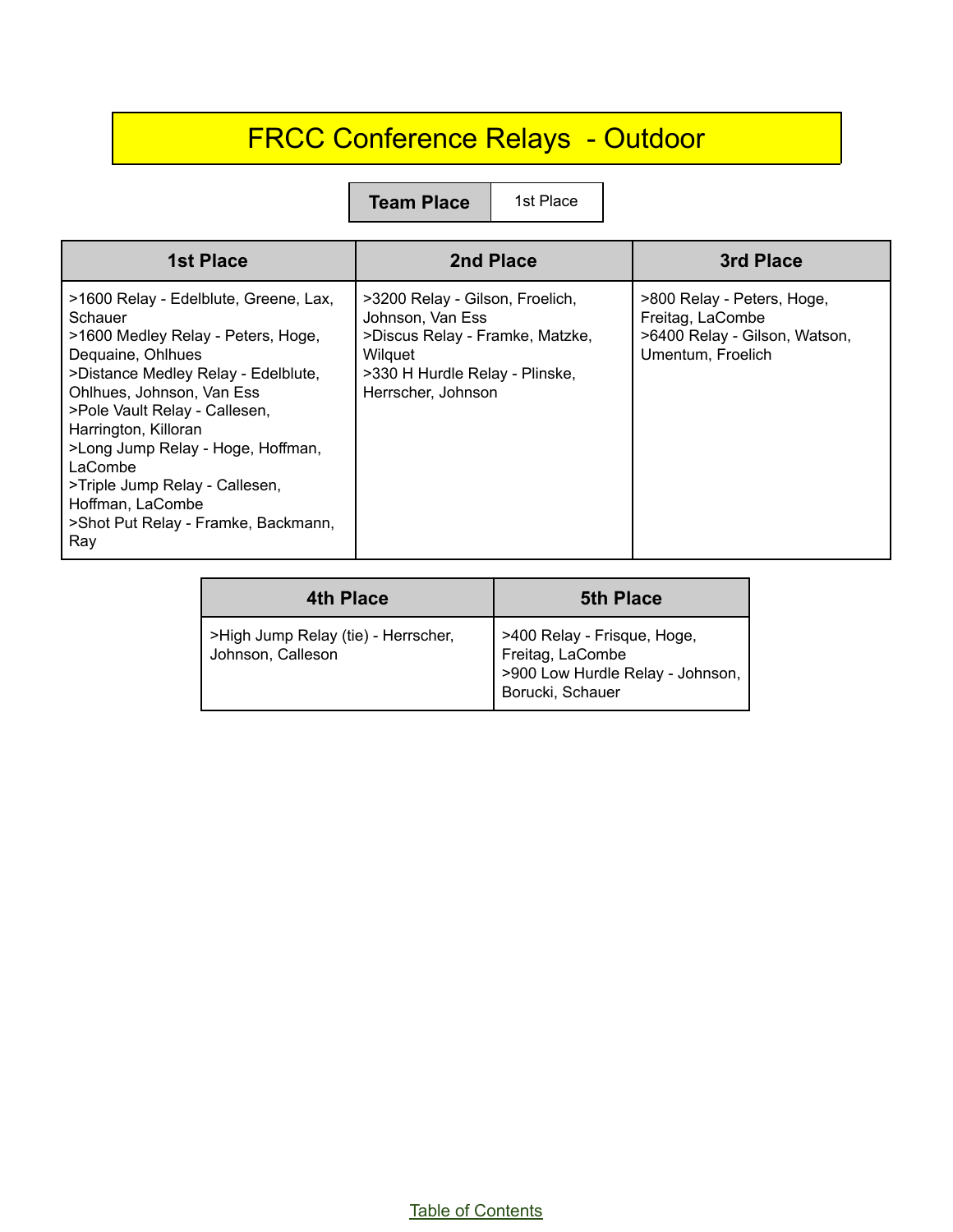## WIAA Regional

Top 4 qualify for the Sectional Meet

**Team Place** | 4th Place

| <b>1st Place</b>                                                                                               | 2nd Place                                                                      |
|----------------------------------------------------------------------------------------------------------------|--------------------------------------------------------------------------------|
| <b>Sectional Qualifiers</b>                                                                                    | <b>Sectional Qualifiers</b>                                                    |
| >1600 Relay - Edelblute, Greene, Peters, Ohlhues<br>>Randy LaCombe - Long Jump<br>>Randy LaCombe - Triple Jump | >400 Relay - Peters, Hoge, Freitag, LaCombe<br>>Darren Harrington - Pole Vault |

| 3rd Place<br><b>Sectional Qualifiers</b>                                                                                                                                                                   | <b>5th Place</b>                                    |
|------------------------------------------------------------------------------------------------------------------------------------------------------------------------------------------------------------|-----------------------------------------------------|
| >Eric Plinske - 110 H Hurdles<br>>Dean Ohlhues - 800 Run<br>>Jim Van Ess - 3200 Run<br>>Jeff Callesen - Pole Vault<br>>Dave Froelich - 1600 Run<br>>Dave Hoffman - Triple Jump<br>>Joe Backmann - Shot Put | >Mike Hoge - 100 Dash<br>>Tony Edelblute - 400 Dash |

| <b>WIAA Sectional</b>           |  |
|---------------------------------|--|
| Top 2 advance to the State Meet |  |
|                                 |  |

**Team Place** | 2nd Place **1st Place** State Meet Qualifiers **2nd Place** State Meet Qualifiers >Randy LaCombe - Long Jump >Dean Ohlhues - 800 Run >1600 Relay - Edelblute, Greene, Peters, Ohlhues >400 Relay - Peters, Hoge, Freitag, LaCombe >Jim Van Ess - 3200 Run >Jeff Callesen - Pole Vault

| 3rd Place                                                       | 4th Place                     |
|-----------------------------------------------------------------|-------------------------------|
| >Darren Harrington - Pole Vault<br>>Randy LaCombe - Triple Jump | >Eric Plinske - 110 H Hurdles |